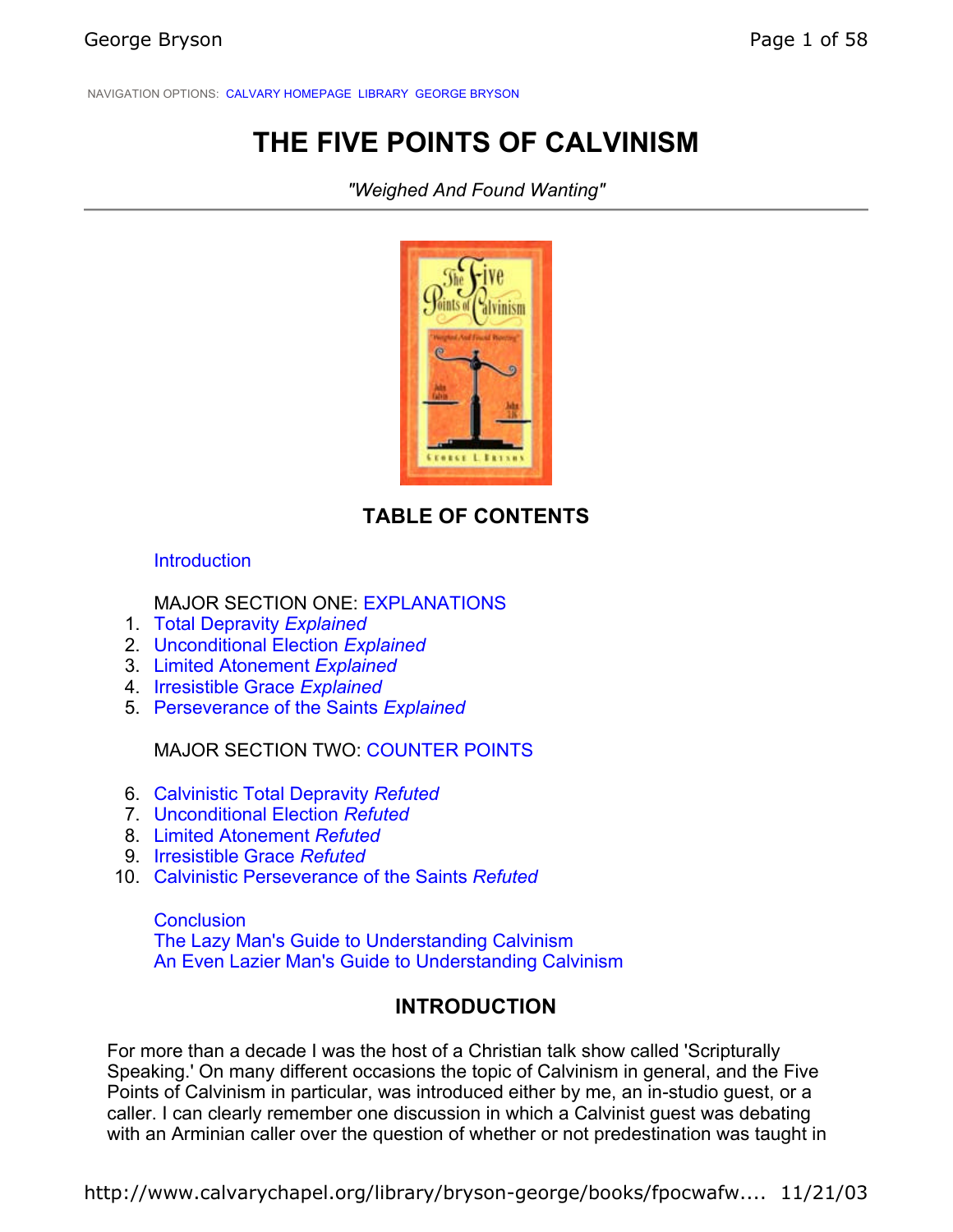Scripture. When the question before us was simply a matter of affirming or denying predestination, I appeared to be on the side of my Calvinist guest.

The caller expressed surprise at my agreement with my guest because he incorrectly thought that I must have been a Calvinist because of this agreement. When I explained to him that I was not a Calvinist, the caller's surprise then turned to confusion.

#### **Affirmation vs. Definition**

My guest then admitted that he was also surprised, if not confused, for he too wrongly assumed I was a Calvinist because I agreed that predestination was taught in Scripture. The mistake both my Calvinist guest and the Arminian caller had made was to assume that the distinctive of Calvinism is the Calvinist's affirmation of predestination. However, it is not the Calvinist's *affirmation* of this doctrine that distinguishes them from other Evangelicals. Rather it is the Calvinist's *definition* of Predestination that distinguishes them from other Orthodox and Evangelical believers. The very popular Calvinist scholar, R. C. Sproul, in his book dedicated to defining and defending the Calvinist view of predestination, makes the same point. He says:

Virtually all Christian churches have some formal doctrine of predestination... If the Bible is the Word of God, not mere human speculation, and if God Himself declares that there is such a thing as predestination, then it follows that we must embrace some doctrine of predestination.[1]

The distinctives and doctrines of Calvinism are (relative to the doctrine of salvation) most evident in the Five Points of Calvinism. To understand the Five Points as Calvinists do, you must see them as the expression of the Calvinistic *definition* of predestination. The Calvinistic definition of predestination must in turn be viewed as the basis of the Calvinistic *doctrine* of salvation.

#### **The Five Point Acrostic**

A simple and common way to remember the Five Points of Calvinism is by using the acronym **TULIP**.

#### **T** =Total Depravity

- **U** =Unconditional Election
- **L** =Limited Atonement

**I** =Irresistible Grace

**P** =Perseverance of the Saints

While acknowledging some value in using this acronym, Sproul also expresses some serious reservations. He says:

This acrostic has helped many people remember the distinctives of Reformed theology.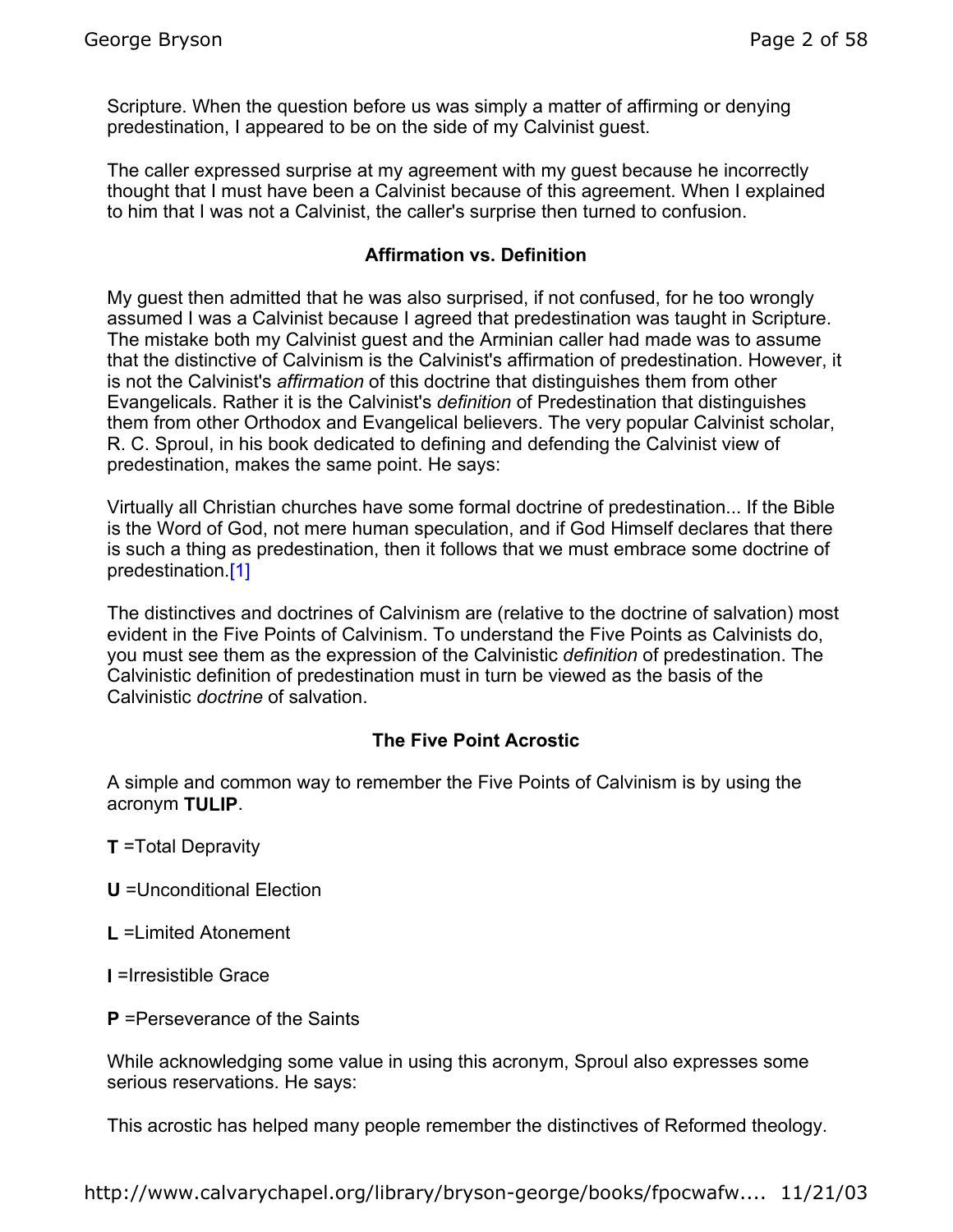Unfortunately, it has also caused a great deal of confusion and misunderstanding [2]

#### **5 Affirmations or 5 Doctrines**

When speaking about the Five Points, a Calvinist could either be referring to the brief affirmations associated with the acronym TULIP (i.e., Total Depravity, Unconditional Election, etc.) or the actual doctrines which are identified by these affirmations and for which the acronym is to be a reminder. You cannot understand the doctrine(s) of the Five Points by simply reading the much briefer affirmations associated with those doctrines. That is, there is a specific Calvinistic meaning that must be attached to these affirmations in order for them to be understood *Calvinistically*.

This should not be taken as a criticism of the five affirmations for they were never intended to be an explanation. Thus each Calvinistic affirmation should be seen in relationship to a corresponding Calvinistic doctrine the way a chapter title is seen in relationship to the complete meaning and message of the chapter itself. Therefore, a simple statement of these Calvinistic affirmations, without an accurate Calvinistic explanation, can be very misleading.

# **Turning To Calvinists**

Since it's the Five Points of *Calvinism* that we are going to discuss, it stands to reason that we turn to Calvinists for an interpretation and explanation of these five points.

Therefore in the discussion which is to follow I will rely (for an interpretation of the five affirmations) heavily upon well-known Calvinist theologians, scholars, historical Calvinist documents, and of course, John Calvin himself. When discussing such concepts as Total Depravity, as used in the Five Points, we must remember that they are being used in a particular historical and Calvinistic context. A failure to keep this in mind will only lead to misunderstanding and confusion. In fact, this is the reason I believe many non-Calvinists can honestly (albeit, not accurately) call themselves one, two, three or four point Calvinists.

# **Soft vs. Hard**

As we will momentarily see, there are what I call **softer** and **harder** forms of Calvinism. However, much of what passes for "moderate Calvinism" is not Calvinism at all. That is, many non-Calvinists see no problem with what they believe to be one or more of the Five Points (i.e., an affirmation such as Perseverance of the Saints) but they are interpreting these affirmations un-Calvinistically (or inconsistently with "authorial intent") and the actual doctrine of Calvinism to which these affirmations correspond.

# **Heart and Soul**

It should also be noted that even though there is more to Calvinism than the Five Points, there is no Calvinism without the Five Points. Quite clearly they represent the heart and soul of Calvinism. Thus, to truly understand the five points is to understand Calvinism. To misunderstand the five points is to misunderstand Calvinism. According to the well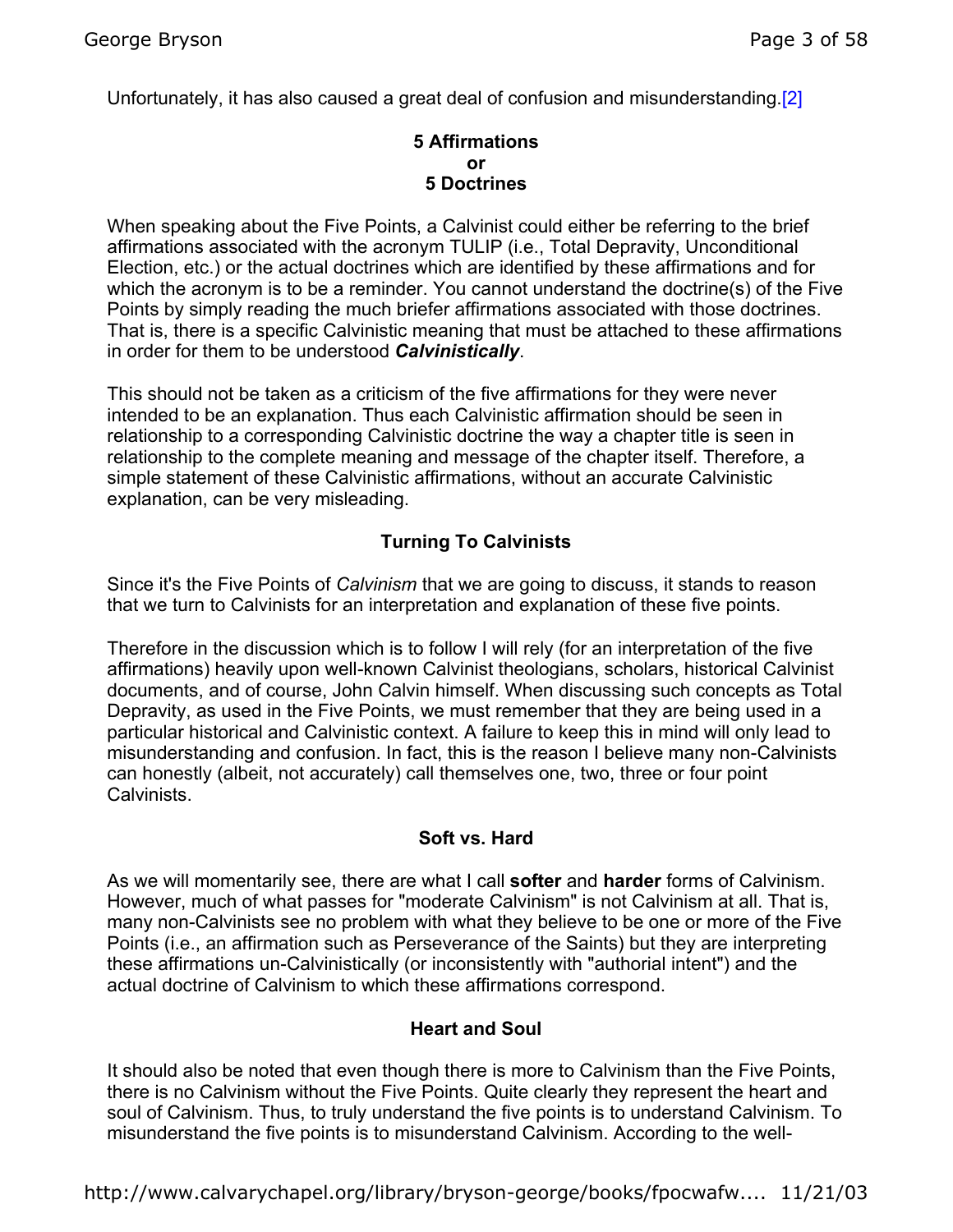known Calvinist scholar Lorraine Boettner:

*The Calvinistic system especially emphasizes five distinct doctrines. These are technically known as 'The Five Points of Calvinism' and they are the main pillars upon which the superstructure rests.* [3]

It therefore should go without saying that the superstructure of Calvinism, as a whole, is no more sure than the five pillars (i.e., Five Points) upon which it rests.

#### **All Or None**

Boettner goes on to explain that:

*These are not isolated and independent doctrines but are isolated and independent doctrines but are so inter-related that they form a simple, harmonious, selfconsistent system; and the way they fit together as component parts of a wellordered whole has won the admiration of thinking men of all creeds. Prove any one of them false and the whole system must be abandoned. They are found to dovetail perfectly into the other.*[4]

Therefore, it must also be stressed that any attempt to single out one of the Five Points and to try to interpret that point (or embrace it) as if it stood alone, is also to interpret it *un*-Calvinistically. As Calvinist theologian, Gise J. Van Baren says:

*"The five points of Calvinism are closely related. One point presupposes the others."*[5]

This does not mean that you cannot honestly or accurately (in a non-Calvinistic sense) say you believe in "Total Depravity" or "Perseverance of the Saints" and not in (let us say, as many do) "Limited Atonement" or "Irresistible Grace". Rather, it means that when you say you believe in them all, you probably do not have the same thing in mind as does the Calvinist. Thus you may not talking about the Five Points of Calvinism *per se.* Widely respected advocate of the five points, J.I. Packer cautions that:

*"...the very act of setting out Calvinistic soteriology (the doctrine of salvation) in the form of five distinct points (a number due merely to the fact that there were five Arminian points for the Synod of Dort to answer) tends to obscure the organic character of Calvinistic thought on this subject. For the five points, though separately stated, are really inseparable. They hang together; you cannot reject one without rejecting them all, at least in the sense in which the Synod meant them. For to Calvinism there is really only one point to be made in the field of soteriology."*[6]

#### **What Is The Point?**

Packer reduces that one point to the words *"God saves sinners."* If that were really what the Five Points boiled down to, I would have no problem with the Five Points. However, despite what Packer says, as will be demonstrated, that "one point" of Calvinism can be likened to one coin which has two sides. Though seldom, if ever stated in such blunt terms, that "one point" can be summarized as follows: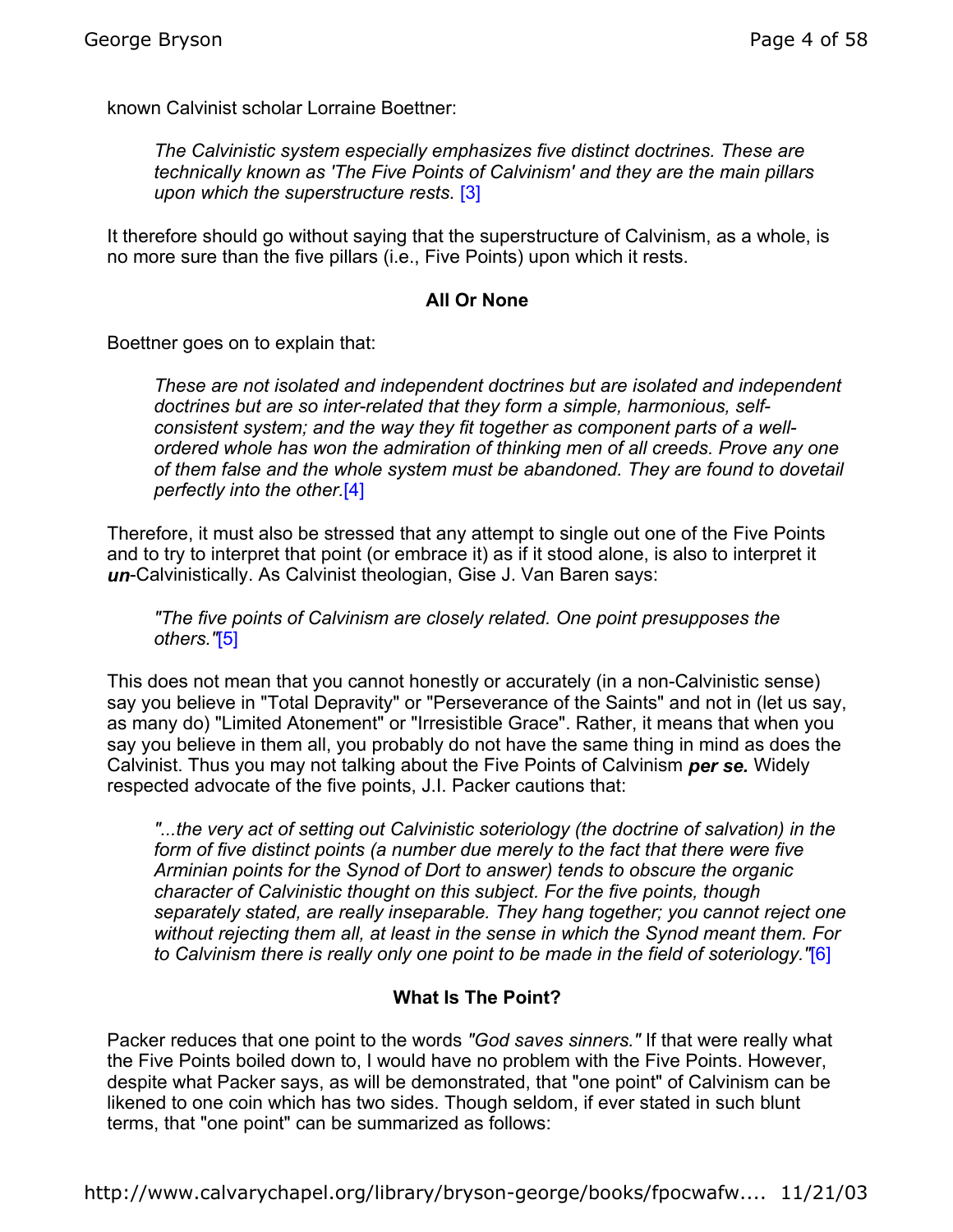*A person will either be saved or damned for all eternity because they were saved or damned from all eternity.*

That is, according to Calvinism, God is just as responsible (and responsible in the same way) for damning the sinners He damns as He is for saving the sinners He saves. This will become especially clear in our discussion of the second point of Calvinism (i.e., Unconditional Election).

## **Why I Am Not A Calvinist**

On many different occasions I have heard Calvinists say something like the following:

*If only every true Christian with a working knowledge of Scripture understood Calvinism in general and the five points in particular they would be five point Calvinists.*

However, as I hope it will become apparent, it is precisely because I understand Calvinism in general and the five points in particular that I am not a Calvinist-- *of any kind*. I have spent more than 27 years in the serious study of Scripture. I could not even begin to calculate the hundreds of hours I have given to the study of Biblical, Systematic and Historical Theology. With great interest I have also carefully read the writings of Calvinists as well as those considered more moderate. Just as Calvinists can and do understand non-Calvinistic systems of theology without embracing them, so non-Calvinists, such as myself, can understand Calvinism and still reject it as unbiblical.

If you understand Calvinism and still reject it, (as I do) some Calvinists will conclude that you must not really believe the Bible to be God's Word. Nothing could be further from the truth for myself and hundreds of thousands of others. Nevertheless, a rejection of Calvinism is interpreted by some Calvinists as a rejection of God's Word. Thus Boettner reasons that:

*The Bible unfolds a scheme of redemption which is Calvinistic from beginning to end, and these doctrines are taught with such inescapable clearness that the question is settled for all those who accept the Bible as the Word of God.*[7]

Other Calvinists (perhaps most) see the *rejection* of Calvinism by Evangelical Christians as the result of the *acceptance* of Arminianism.

#### **Non-Arminian Reasons**

However, for the record, I wish to make it clear that I am not in disagreement with Calvinism for "Arminian" reasons. I say this because a common myth perpetuated by some Calvinists as well by some Arminians is that if you are an Evangelical Christian and not a Calvinist you must be an Arminian, at the very least by default. While I agree with Calvinists and Arminians that these two systems of theology are mutually exclusive and therefore cannot both be true, I emphatically disagree that these are the only Evangelical or Orthodox options. However, I am not writing to explain why I am not an Arminian (or a theological hybrid called Calminian). Someday I would like to write such a book. However, this is not my present concern.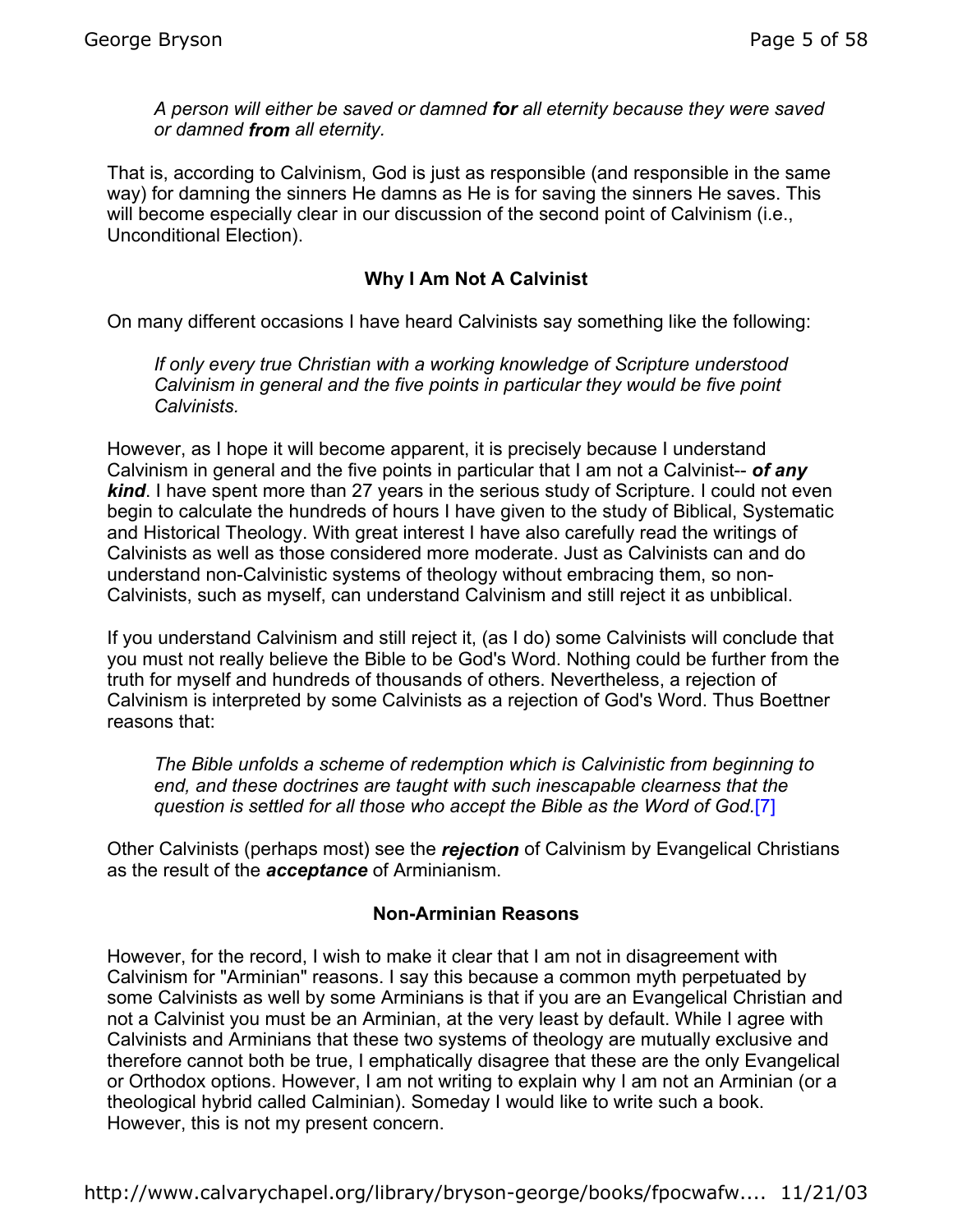# *Moderate* **Calvinists?**

I should also point out that many people who call themselves moderate Calvinists will not identify with the Calvinists I rely upon to represent what I believe to be *authentic* Calvinism. In some cases it will be due to the fact that many people mistakenly call themselves Calvinists because they have bought into this notion that if you are not an Arminian you must be a Calvinist. Others simply interpret the Five Points in a non-Calvinistic way. Often it is a combination of both.

## **Primary Purpose**

My primary purpose for writing this book is to encourage the reader who might be inclined to seriously consider embracing Calvinism to first subject the Five Points to what I believe is (for Calvinism) the "harsh" light of Scripture. As I see it, a careful study of Scripture is not all that kind to the Five Points. If you already are a Calvinist, or think that you might be, I only ask that you be certain that you are judging the Five Points in the light of Scripture and not simply interpreting Scripture in keeping with the Five Points.

# **A Little History**

For those interested in a little history of the Five Points it should be understood that they are not only a reflection of the views of the reformer John Calvin, but also of Saint Augustine. Just as the Synod of Dort, (the synod which first formally presented these points as the Five Points of Calvinism), was a Calvinistic Synod, so John Calvin was an Augustinian. This is especially true with regard to the Augustinian view of predestination and its bearing upon the salvation of the elect and the damnation of the unelect. Coauthor of one of several books called *The Five Points of Calvinism* and written to explain and defend Calvinism, Professor Herman Hanko says that:

*In fact, our fathers at Dordrecht knew well that these truths set forth in the Canons could not only be traced back to the Calvin Reformation; they could be traced back to the theology of Saint Augustine who lived almost a millennium before Calvin did his work in Geneva. For it was Augustine who had originally defined these truths. Calvin himself, again and again, pays tribute to the work of Augustine and points out that what he is saying has been said before him by the Bishop of Hippo. The Synod of Dordrecht was conscious of this.*[8]

Boettner agrees. He says:

*It was Calvin who wrought out this system of theological thought with such logical clearness and emphasis that it has ever since borne his name. He did not, of course< originate the system but only set forth what appeared to him to shine forth so clearly from the pages of Holy Scripture. Augustine had the essentials of the system a thousand years before Calvin was born, and the whole body of the leaders of the Reformation movement taught the same. But it was given to Calvin with his deep knowledge of Scripture, his keen intellect and systematizing genius, to set forth and defend these truths more clearly and ably than had been done before.*[9]

Calvinist theologian R. Laird Harris states that: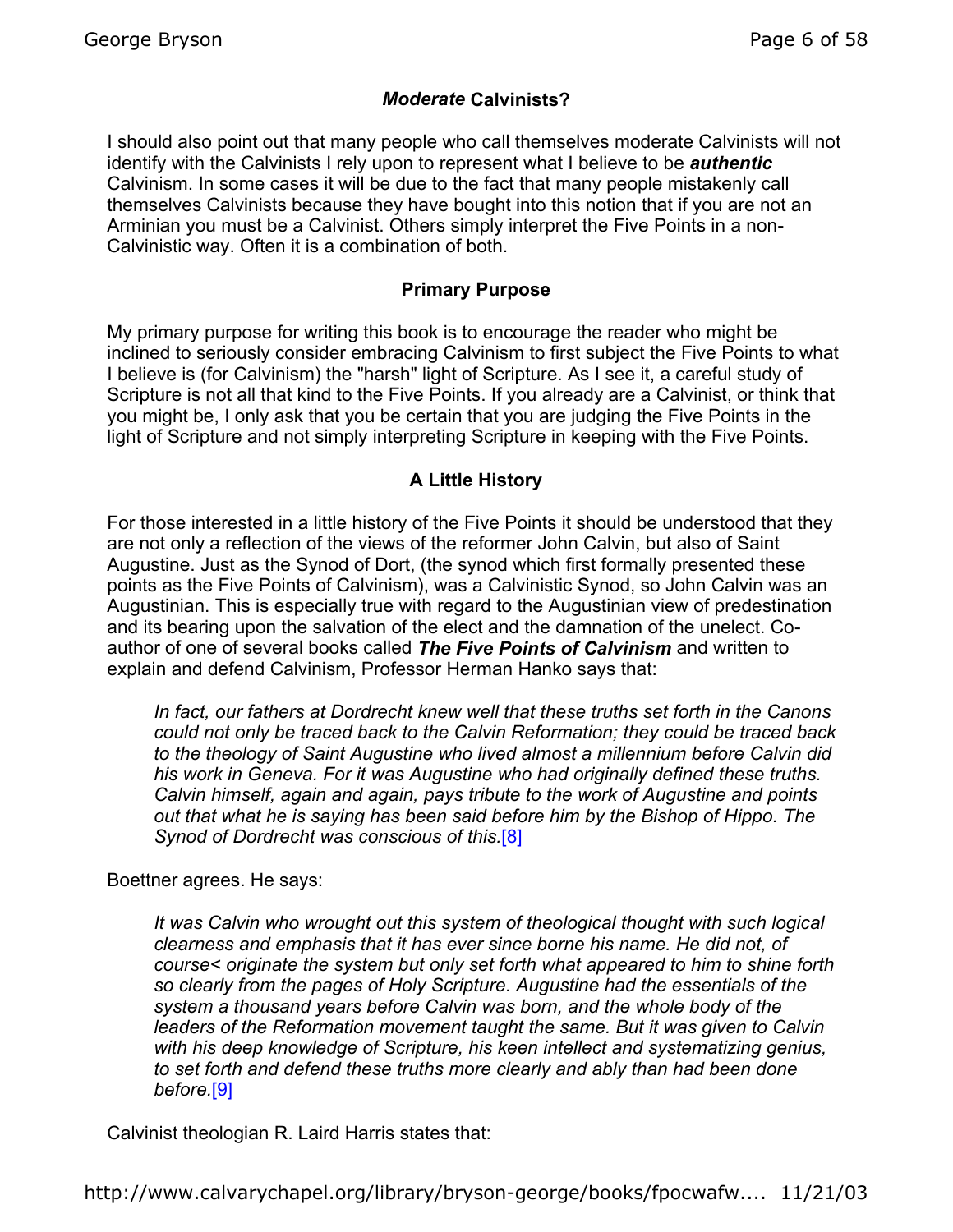*Although Calvin gave the Reformed doctrine its most thorough formulation, the theology had long been held. Calvin would have been the first to deny its novelty...Indeed Calvinism is often called Augustinianism.*[10]

### **Is It Scriptural?**

Of course this, in and of itself, does not say anything good or bad about the Five Points. As Calvinist writers, Steele and Thomas state:

*The question of supreme importance is not how the system under consideration came to be formulated into five points, or why it was named Calvinism, but rather is it supported by Scripture? The final court of appeal for determining the validity of any theological system is the inspired, authoritative Word of God. If Calvinism can be verified by clear and explicit declaration of Scripture, then it must be received by Christians; if not, it must be rejected.*[11]

Boettner concurs as follows:

*The Scriptures are the final authority by which systems are judged" and that "In all matters of controversy between Christians the Scriptures are accepted as the highest court of appeal.*[12]

The much respected Calvinist Theologian, Charles Hodge, said that:

*It is the duty of every theologian to subordinate his theories to the Bible, and teach not what seems to him to be true or reasonable, but simply what the Bible teaches.*  $[13]$ 

To this I heartily agree. Therefore in the last half of this book we will carefully consider what Scripture has to say on the matters to which the Five Points speak.

#### **What the Five Points Are Not Saying**

One final word before moving on to explain what Calvinists have in mind when they speak of the Five Points of Calvinism. As noted earlier, many Evangelical mistakenly think they accept one or more of three of the Five Points and thus truly believe themselves to be moderate (or one, two or three point) Calvinists. An example of what I mean is found in an article titled "Baptists may split over Calvinism." The author of this article rightly observes that:

*The five cardinal doctrines of strict Calvinism are: Total Depravity of man, unconditional election, limited atonement, irresistible grace, and Perseverance of the Saints.*[14]

However he immediately goes on to say that:

*Most Southern Baptists would have little quarrel with three of these points: Total Depravity (all have sinned), unconditional election (the saved are chosen by God without regard for their own merit), and Perseverance of the Saints (once saved*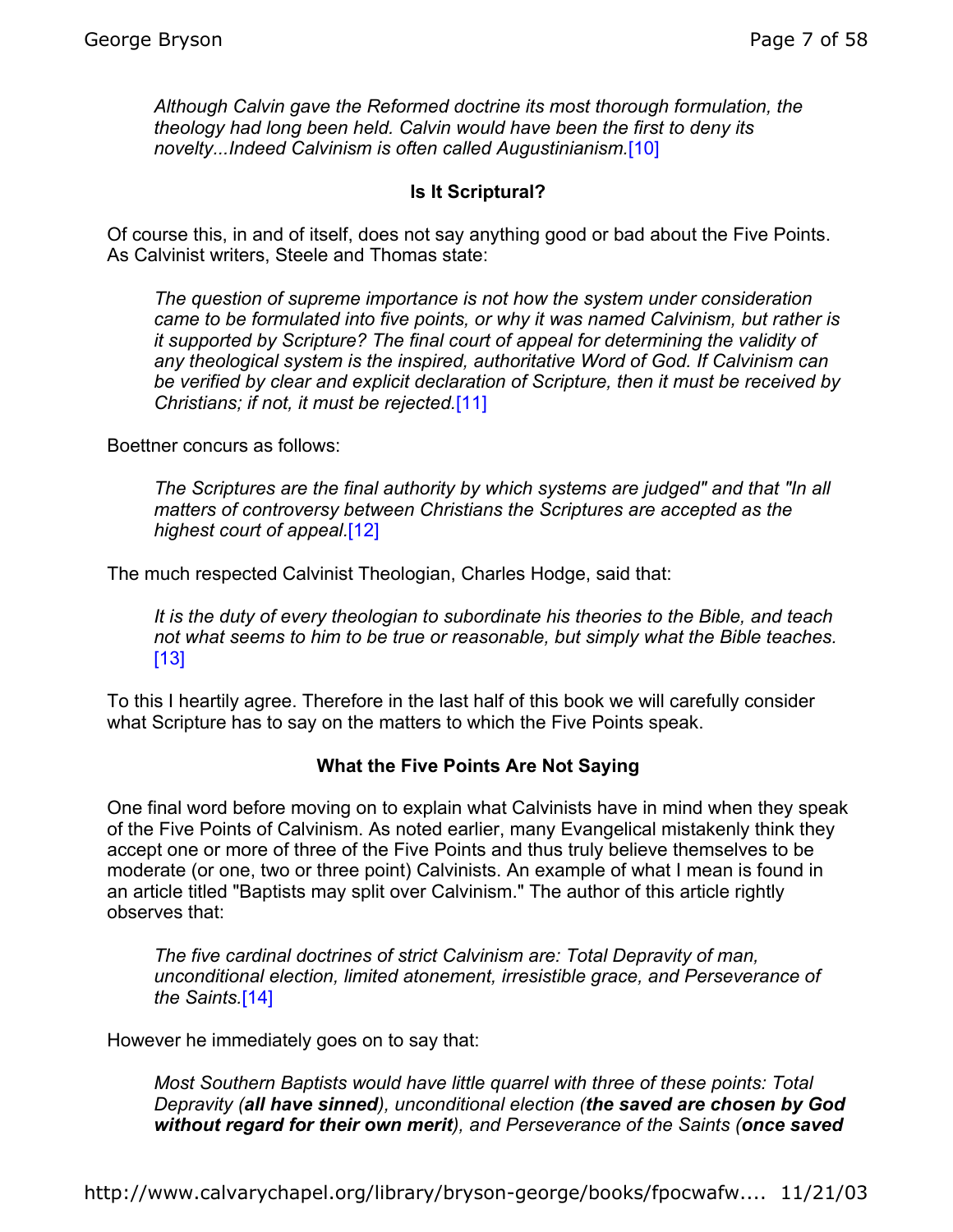## *always saved).*[15]

As long as Christians think the Calvinist doctrine of Total Depravity is simply that all have sinned: or that the Calvinist distinctive of unconditional election is that salvation is unmerited: or even that the Calvinistic view of perseverance can be equated with the doctrine of "once saved always saved," they will continue to incorrectly think of themselves as Calvinists.

While Calvinists, along with non-Calvinists, believe all have sinned, salvation is without merit and once saved always saved, these are not exclusive to or even the distinctives of Calvinism or its Five Points.

#### **Explanation Before Evaluation**

Thus it should be obvious that without a clear and accurate explanation of the Five Points, a fair and scriptural evaluation is not possible. Therefore in this next section of the book (the first of two major sections), I have attempted to allow (as much as possible) Five Points Calvinists to explain what they have in mind when they speak about such doctrines as Total Depravity and Unconditional election.

# **CHAPTER 1: TOTAL DEPRAVITY**  *EXPLAINED*

Among Calvinists, there are basically two schools of thought (i.e., hard and soft) with regard to Total Depravity. However, the difference between authentic Calvinists (as it relates to depravity) is one of *degree* are not *kind*.

#### **The Soft View**

Some Calvinists contend that the unregenerate (one not born again) is sinful in every area of his life, but not necessarily as sinful as he can be. Steele and Thomas state that:

*When Calvinists speak of man as being totally depraved, they mean that man's nature is corrupt, perverse, and sinful throughout. The adjective "total" does not mean that each sinner is as totally or completely corrupt in his actions and thoughts as it is possible for him to be. Instead, the word "total" is used to indicate that the whole of man's being has been affected by sin. The corruption extends to every part of man, his body and soul; sin has affected all (the totality) of man's faculties his mind, his will, etc.*[16]

Boettner says essentially the same thing as follows:

*This doctrine of Total Inability... does not mean that all men are equally bad, nor that any man is as bad as he could be, nor that anyone is entirely destitute of virtue... His corruption is extensive but not necessarily intensive.*[17]

Sproul goes so far as to say: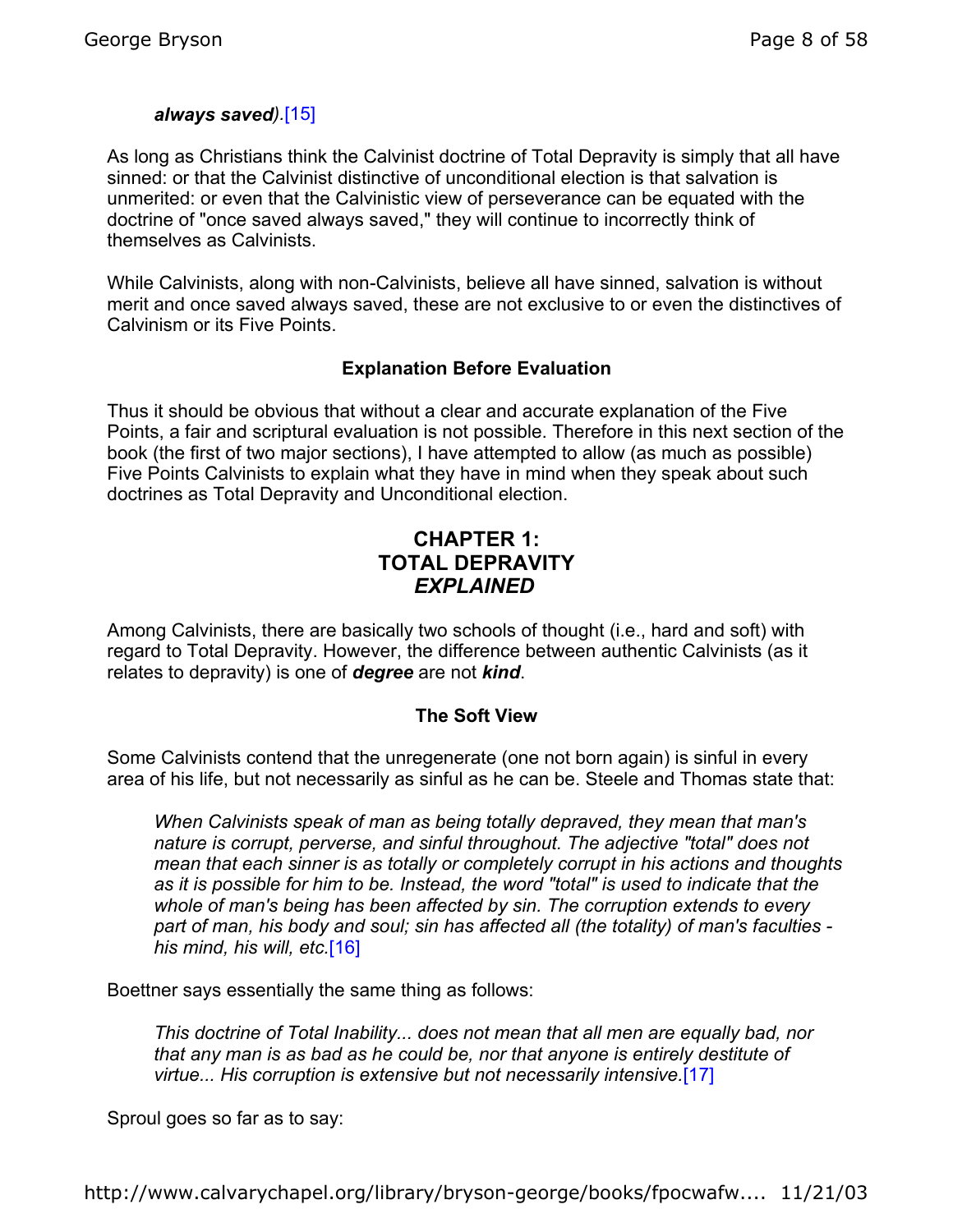*Total Depravity is a very misleading term. The concept of Total Depravity is often confused with the idea of utter depravity... Total Depravity is not utter depravity. Utter depravity would mean that we are as sinful as we can possibly be. We know that is not the case. No matter how much each of us has sinned, we are able to think of worse sins that we could have committed. Even Adolf Hitler refrained from murdering his mother.*[18]

#### **The Hard View**

To this point, I, with most other mainstream Evangelicals, would agree. However, other Calvinists see the soft view of Total Depravity as a compromise. Hanko believes that "total" means "absolute". He says the Synod of Dort intended us to understand: "that man is just as sinful as he can be." (italics mine)

Hanko goes on to say that:

*When Calvin and the fathers of Dort insisted that depravity was total, they knew what words mean. And they knew that "total" means precisely that.*[19]

Hoeksema says:

*The distinction between absolute and Total Depravity has in late years been applied to men in their fallen and corrupt state. They make this distinction in order to make clear how a totally depraved sinner can still do good works. Man, according to this view, is totally depraved, but not absolutely depraved. And because he is not absolutely depraved, he is able to do good before God in his natural state. Of course, with this philosophy they fail to make clear what they really want to explain. For a totally depraved man is after all evil and corrupt in his whole nature, in all his thinking, willing, desiring, and acting; and the problem still remains, even with the distinction between total and absolute depravity, how such a totally depraved man can bring forth good fruits. Besides, if one would make the distinction between total and absolute depravity, the distinction must certainly be applied in a different way. For by Total Depravity is meant that man by nature in all his existence, with all his heart and mind and soul and strength, has become a servant of sin, and that he is entirely incapable of doing good and inclined to all evil.*[20]

The Calvinistic Heidelberg Catechism asks the question:

*Are we then so corrupt that we are wholly incapable of doing any good, and inclined to all wickedness?*

Apparently, in agreement with Hanko and Hoeksema, it answers:

*Indeed we are; except we are regenerated (born again) by the Spirit of God.*[21]

John Calvin also seemed to take the harder view when he said,

*...Our nature is not only utterly devoid of goodness, but so prolific in all kinds of evil, that it can never be idle. Those who term it concupiscence use a word not very*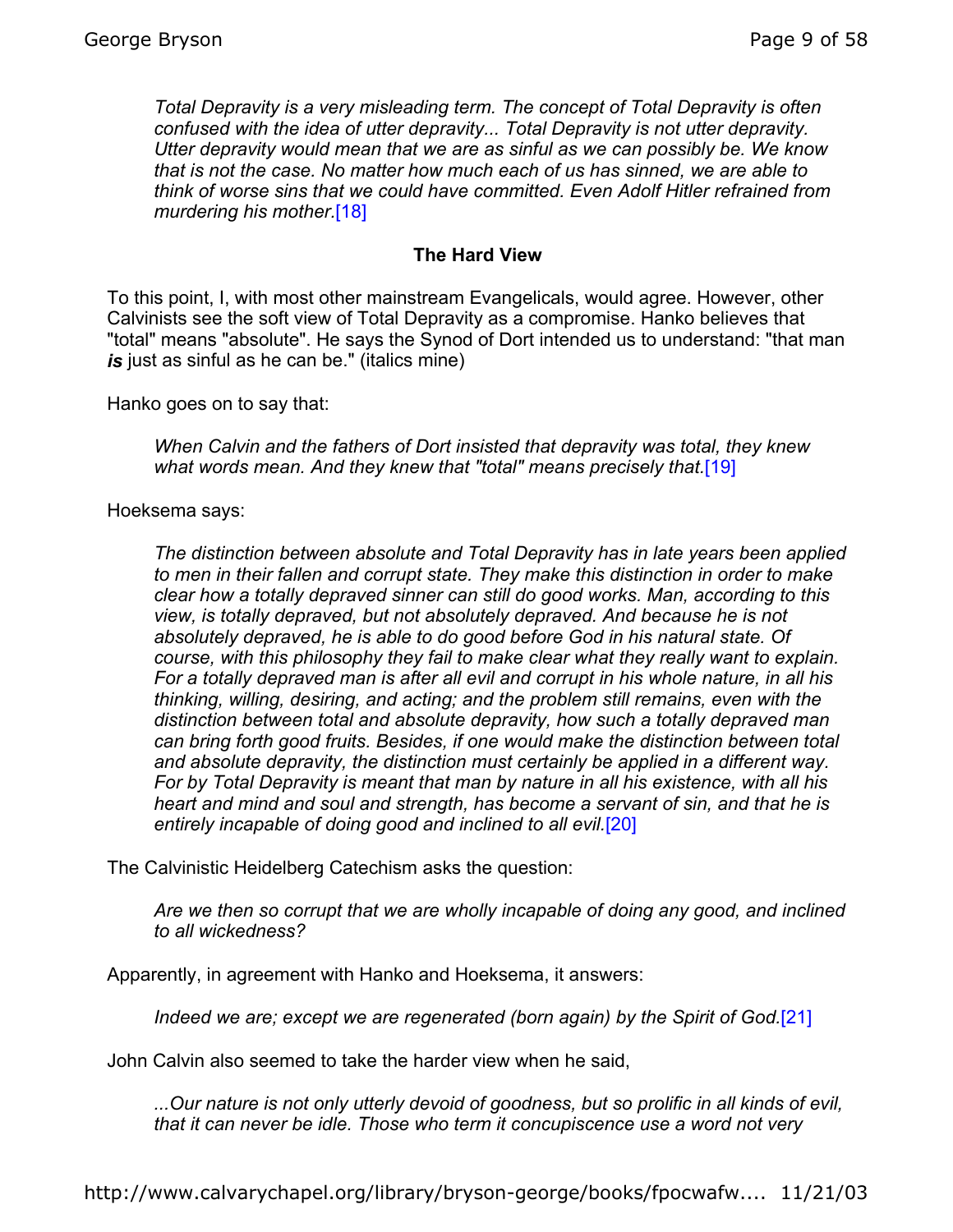*inappropriate, provided it were added, (this, however, many will by no means concede), that everything which is in man, from the intellect to the will, from the soul even to the flesh, is defiled and pervaded with this concupiscence; or, to express it more briefly, that the whole man is in himself nothing else but concupiscence*.[22] (emphasis mine)

However, it is extremely important that we not reduce the Calvinistic view of Total Depravity to merely how sinful the unregenerate are. That, as I said before, is simply a question of degree. Some Arminians, and indeed John Wesley himself, believed unregenerate man to be every bit as depraved as did Calvin. Concerning the effects (and the degree) of the fall on human nature, Wesley asked:

*Was there not good mingled with the evil? Was there not light intermixed with the darkness?*

He then answered,

*No, none al all.*

To support his contention he then quoted the following Scriptures:

*God saw that the whole imagination of the heart of man was only evil.* 

*And "In his flesh dwelt no good thing."*(emphasis mine)

Wesley went on to say concerning the nature of man after the fall,

#### *that it was only evil continuously, every year, every day, every hour, every moment. He never deviated into good*[23]

Thus it would appear that Wesley, the architect of contemporary Arminianism, actually sided with the harder view of Calvinism as to how depraved fallen man is. Therefore if we are to find the distinctive of Total Depravity in Calvinism we will have to look some place other than in the degree to which man has fallen and is a sinner.

Again, the real distinctive of Depravity in Calvinism is not in what we do because we are Totally Depraved (or in how much or how badly we do it), nor even in what we *cannot* do if we mean by this the inability of fallen man to do good.

#### **The** *Inoperable* **Will of Man**

What we cannot do because of Total Depravity, from a Calvinistic Perspective, is of course very important to a Calvinistic definition of Depravity, especially as it is relates to a gospel presentation directed at the unregenerate. That is, Calvinistically speaking, the unregenerate are not only unable to do good (as well as unable to refrain from doing bad) spiritually in a general sense, but more specifically, they are *unable* to respond to God or the Gospel (to any degree) while in an unregenerate state or before being born again.

According to this view, the will of unregenerate man (in so far as responding to God, the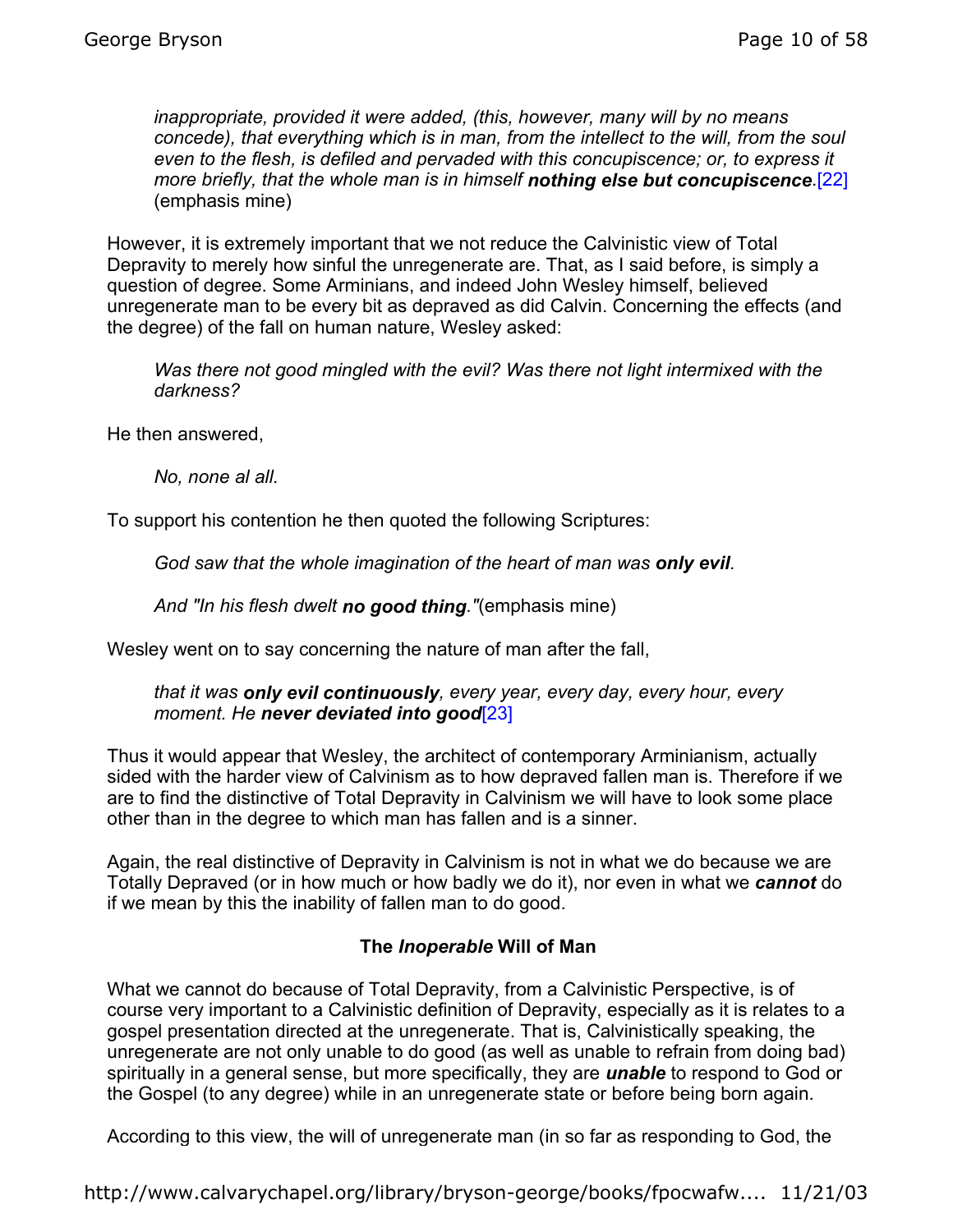Gospel, etc., is concerned) is dead and therefore *inoperable*. This idea of an inoperable will is very crucial to a complete understanding of a Calvinistic definition of Total Depravity.

Thus, according to Calvinism, the unregenerate man cannot receive Christ or believe the Gospel preached to him, *as* an unregenerate man. He cannot do anything to accept the free gift of eternal life offered to him and thereby be saved. The outspoken Calvinist pastor and author James Boice asks:

*What does it mean when it says that we are "dead in trespasses and sins"? Does it mean that we are really dead so far as any ability to respond to God or to choose is concerned?*[24]

Not only does Boice go to great lengths to "prove" that a lost person cannot respond to God and His offer of salvation (while lost), but even seems to suggest that those who believe the lost can believe and receive (while lost) cannot see or find the way of salvation either. However, Boice goes on to say that,

*If we will renounce all thoughts of such ability, He will show us the way of salvation through Christ and lead us to salvation.*[25]

If we are to take this statement seriously, it would mean that we would have to agree with the Calvinist on this point before we could even come to Christ. Nevertheless, while Calvinists believes the regenerate (i.e., those born again) are called to preach the gospel of salvation to the unregenerate, they also hold that the unregenerate cannot respond to the gospel while they are unregenerate.

#### **Spiritual Birth Before Saving Faith**

Again, and Calvinistically speaking, because of the effect of Depravity on the unregenerate, those who are to be regenerated must be regenerated (i.e., born again) so that they can believe in Christ. You must be born again first. Only after spiritual rebirth can you have and exercise saving faith from a Calvinist's point of view. No definition of depravity that allows faith before regeneration can legitimately claim to be in agreement with the 1st point. Ironically, and as we will see later, there is reason to believe that Calvin believed that faith comes before regeneration. Nevertheless, regeneration before faith has become *The Distinctive* of a Calvinistic definition of Total Depravity.

On the subject of the new birth, Calvinist Theologian Allan R. Killen states:

*Reformed theologians...place regeneration before faith, pointing out that the Holy Spirit must bring new life before the sinner can by God's enabling exercise faith and accept Jesus Christ.*[26](emphasis mine)

Sprouls says that:

*A cardinal point of Reformed theology is the maxim: "Regeneration precedes faith."*[27](emphasis mine)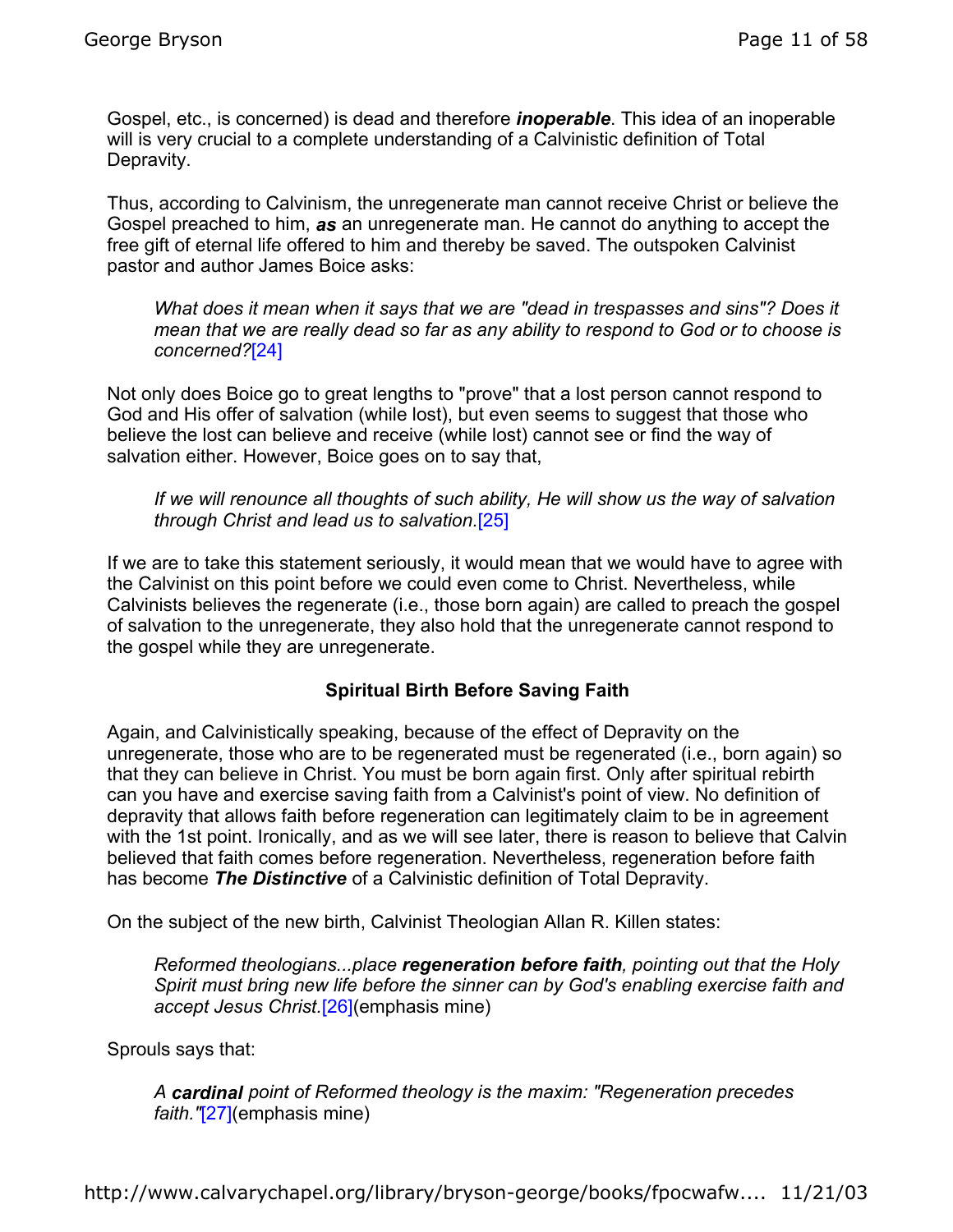This is, of course, exactly opposite of what almost all non-Calvinist Evangelicals believe.

### **Total Depravity = Total Inability**

So important to Calvinists is this notion that the unregenerate are *unable* to believe the Gospel or to receive Christ in their unregenerate state, that most Calvinists use the term Total Inability and Total Depravity interchangeably. Steele and Thomas explain that:

*Because of the fall, man is unable of himself to savingly believe the gospel. The sinner is dead, blind, and deaf to the things of God; his heart is deceitful and desperately corrupt. His will is not free, it is in bondage to his evil nature, therefore, he will not - indeed he cannot - choose good over evil in the spiritual realm. Consequently, it takes much more than the Spirit's assistance to bring a sinner to Christ - it takes regeneration by which the Spirit makes the sinner alive and gives him a new nature. Faith is not something man contributes to salvation, but is itself a part of God's gift of salvation - it is God's gift to the sinner, not the sinner's gift to God.*[28]

In saying that "it takes much more than the Spirit's assistance to bring a sinner to Christ," Steele and Thomas are debunking what Arminians and other non-Calvinists refer to as prevenient grace. Simply stated, prevenient grace is the supernatural (or otherwise) assistance non-Calvinist evangelicals believe God extends to the unregenerate in order to free him enough (i.e., from the effects of depravity) so that he is able (if he is willing) to receive and believe in Jesus Christ.

The Westminster Confession states:

*Man, by his fall into a state of sin, hath wholly lost all ability of will to any spiritual good accompanying salvation.*[29]

Steele and Thomas add that:

*As a result of Adam's transgression, men are born in sin and by nature are spiritually dead; therefore, if they are to become God's children and enter His Kingdom, they must be born anew of the Spirit.*[30]

#### **From Death to Life**  *Without Faith* **in Christ**

The point is that you go from death to life without placing faith in Christ. Faith in Christ, from a Calvinist perspective, comes with that life but is neither needed nor possible before that life begins.

It is perhaps best to refer to the inoperable will of the unregenerate - relative to receiving Christ, believing the Gospel when it is preached, or responding to God positively in any way - as the *implication* of Total Depravity, and the *sagnificance* of Total Depravity. The implication of Total Depravity is the same for everyone, elect and unelect alike, according to Calvinism. That is, as long as an individual is in an unregenerate state, he cannot believe in Christ. Yet, the significance of Total Depravity is drastically different for the elect as opposed to the unelect. This we will consider in the next chapter on Unconditional Election.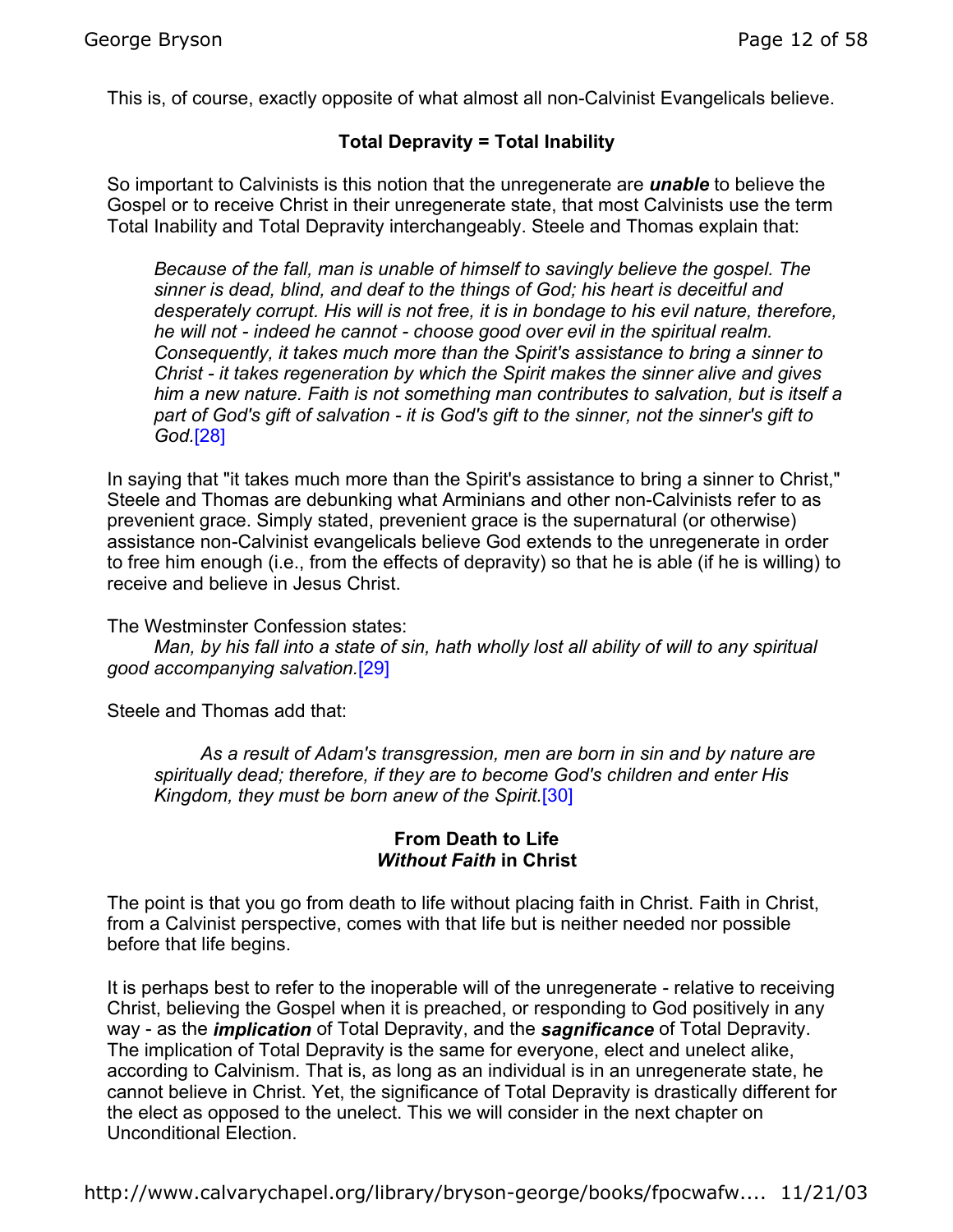### *The* **Distinctive of Calvinistic Depravity**

However, before we move on, allow me to reiterate the most important Calvinistic distinctive relative to Total Depravity. In Herman Hoeksema's *Reformed Dogmatics* he argues that, with regard to the logical order of the application of salvation, the first thing God does is regenerate the elect. Only after a man is born again can God effectually call him. Only after and as a result of this regeneration and effectual calling can he exercise saving faith in Jesus Christ. And because the calling is effectual, the faith that follows regeneration is inevitable [31]

The importance of this order (i.e., regeneration *before* faith) from a Calvinistic perspective will become increasingly clear as we proceed in our discussion of the other points. However, Sproul probably speaks for all Calvinists on this matter when He says:

*In regeneration, God changes our hearts. He gives us a new disposition, a new inclination. He plants a desire for Christ for our salvation unless we first desire Him. This is why we said earlier that regeneration precedes faith...*[32](emphasis his)

It should be kept in mind that the relationship and order of regeneration to faith is often, if not usually, discussed by Calvinists in the context of the Calvinist doctrine of Total Depravity. In fact, the chapter of Sproul's book explaining what is meant by Total Depravity and what he prefers to call "radical corruption" is titled "REBIRTH AND FAITH."

At the risk of getting side-tracked, I should also point out that some Calvinists distinguish between:

"...Regeneration in the deepest and narrowest sense of the word," and "...Regeneration in the broader sense of the word."[33]

I am not sure if it is the narrowest or the broader sense of regeneration that Hoeksema had in mind when he said that:

*...Independent of age... regeneration... can take place in the smallest of infants. We may even take for granted that in the sphere of the covenant of God He usually regenerates His elect children from infancy.*[34]

If regeneration can occur during infancy what about salvation? Calvin reasons that:

*...Infants that are to be saved (and that some are saved at this stage is certain) must, without question, be previously regenerated by the Lord.*[35]

It must be deduced then that somehow these same infants must also place their faith in Christ, while infants, since on the one hand regeneration must precede (and is required to produce) faith, and on the other hand, Faith in Christ is essential to being saved by Christ. That is, if the elect infants are saved by Grace through faith, then they must exercise that faith after regeneration and before salvation according to Calvinism or before regeneration, according to Calvin. In either case, it is faith in Christ in the womb. This gives new meaning to the expression "Child-like Faith." If you ask "how can this be?"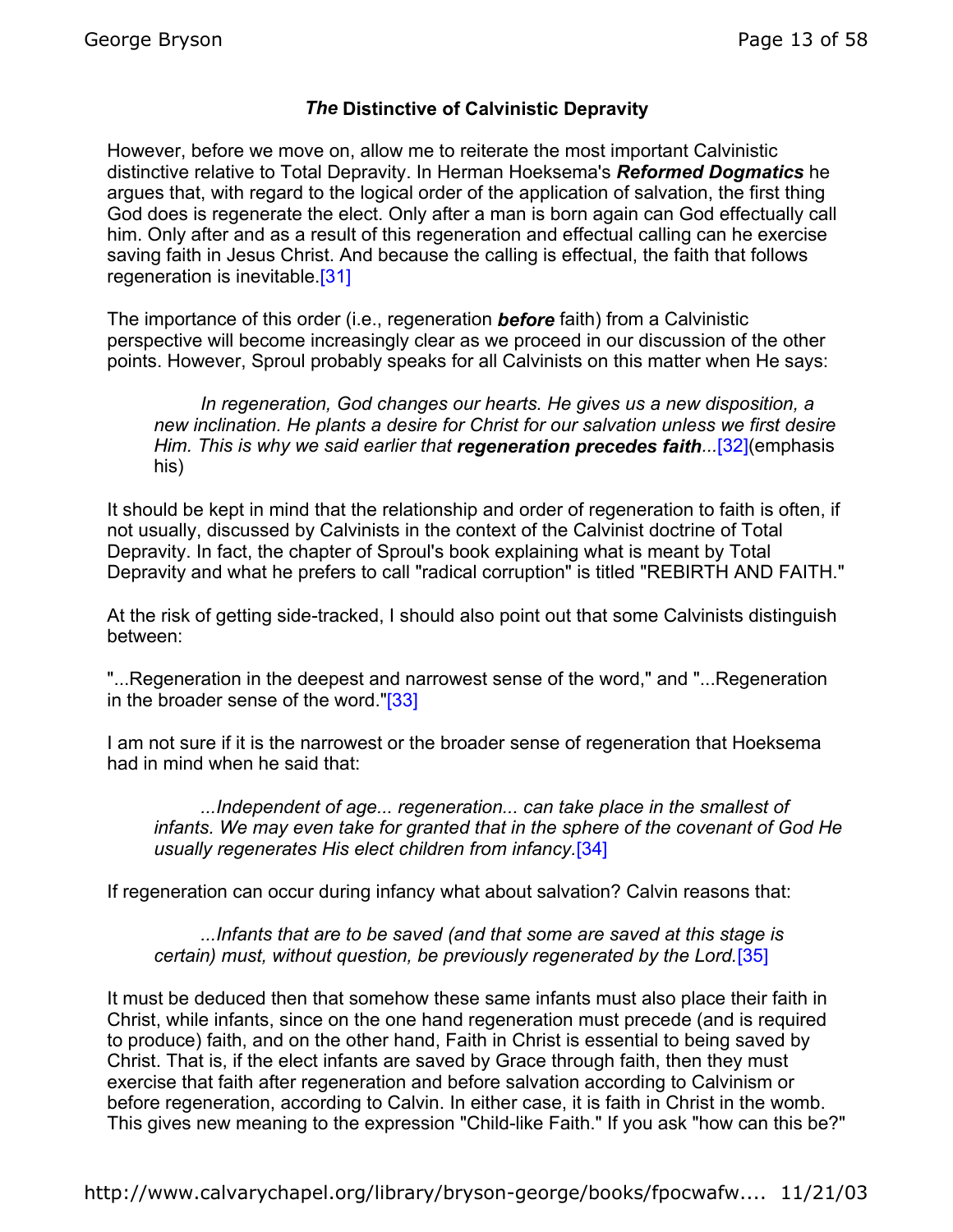Calvin would answer:

*This is as possible for (God) as it is as wondrous and incomprehensible to us.*[36]

Incidentally, if you are among the elect you may be wondering about your children. How can you know if they will or will not be saved? If only the elect can be regenerated and only the regenerated can be saved, is there anyway of knowing if our own children will be elect? According to Calvin (but I am not sure about Calvinism itself), it would appear that God does have (at least in one sense) spiritual grand-children after all. That is, according to Calvin:

*Our children, before they are born, God declares He adopts for His own when He promises He will be a God to us, and to our seed after us. In this promise their salvation is included.*[37]

If this is true, we need not concern ourselves with our children or our children's children, etc., etc., etc. Why? Because if we are elect, our children are also elect, and so on until our lineage comes to an end. While a Calvinist may find comfort in this view, he needs to flip this coin over to see what is on the other side. If it follows that your children are elect and will be saved if you are one of the elect, would it not also follow, that if your child never believes in Jesus Christ, he proves he was not elect. If he proves not to be elect, he proves you are not elect. If you prove not to be elect, your father could not have been elect either. This election domino must logically fall in both directions.

## **Predestination Permeates**

Finally, before proceeding to a discussion of the 2nd point, it will probably be helpful to briefly make mention of the Calvinist definition and corresponding doctrine of predestination as it relates to the Calvinist view of Total Depravity. As stated in the introduction, the Calvinist view of predestination permeates all five points.

With some of the points, especially the 2nd (unconditional election) and the 4th (irresistible grace), the part a Calvinistic definition of predestination plays is more obvious. However, according to leading Calvinists it is clearly central to all five points. Thus Total Depravity must also be seen through a special "predestinarian" lens. John H. Gerstner, the man Sproul calls "...king of the Calvinists," and who he says "is to predestination what Einstein is to physics or what Arnold Palmer is to Golf."[38] said that we can:

*Trace four steps to predestination. First, there is the Total Depravity of mankind. The 2nd step is the resultant inability. This necessitates the 3rd step, the divine initiative in the soul. And that brings us to the 4th and last step, predestination itself.*[39]

It is evident that what Gerstner refers to as the first two steps leading to predestination (i.e., Total Depravity and the resultant total inability) are what we have discussed as the 1st point. His 3rd step (what he calls the divine initiative in the soul) *is* or *leads to* regeneration. And as we have been repeatedly reminded, this regeneration must, because of depravity, come before a person can exercise saving faith in Jesus Christ.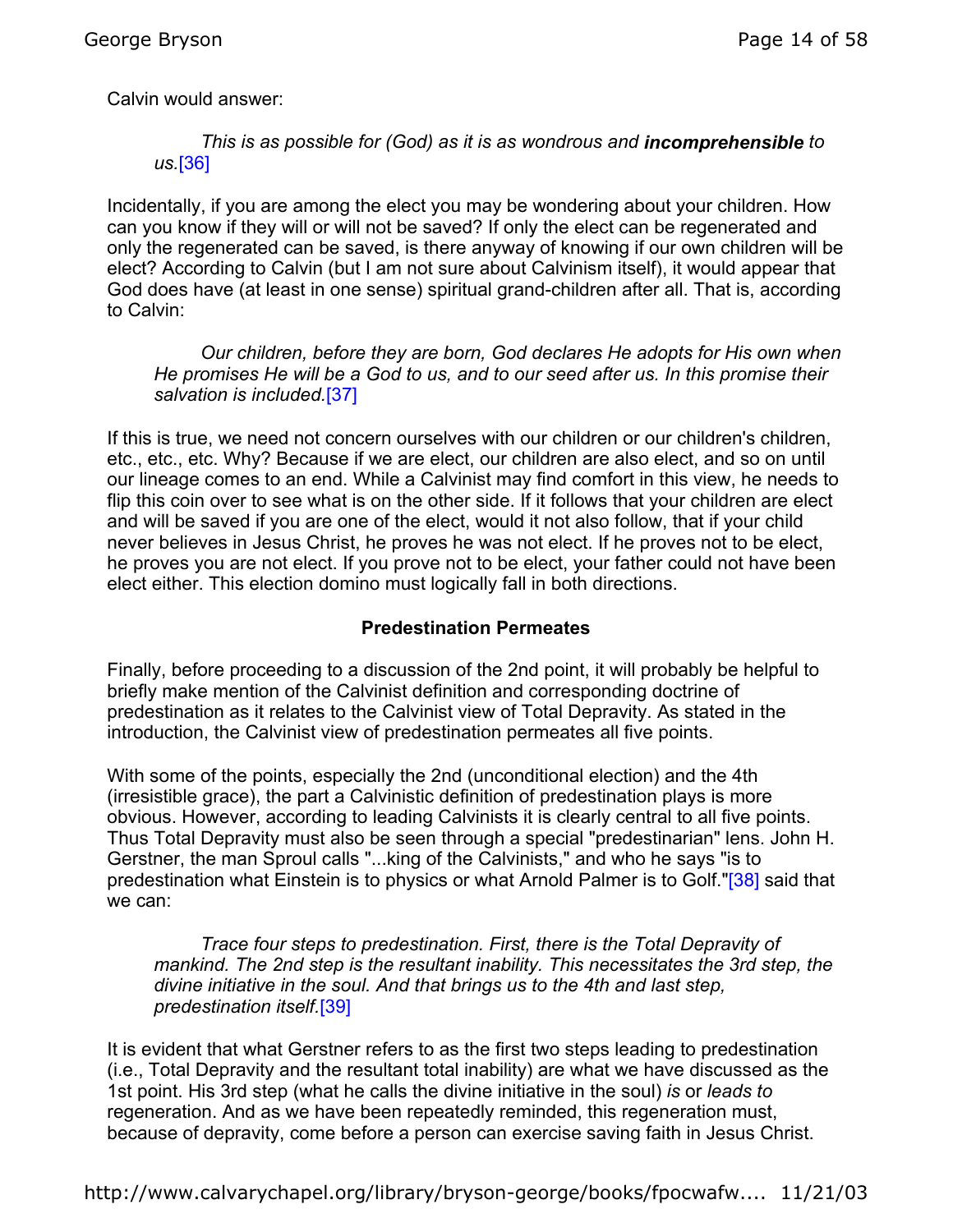Another and perhaps more succinct way of stating what Gerstner is saying is as follows;

*The 1st point (Total Depravity), and all that is implied or necessitated because of Total Depravity, leads unavoidably to the Calvinist doctrine of predestination.*

I hasten to add however that it is the Calvinistic definition and doctrine of predestination that initially leads most Calvinists to believe as they do about Total Depravity as well as the other four points.

As Sproul says:

*The Reformed view of predestination teaches that before a person can choose Christ his heart must be changed. He must be born again...one does not first believe, then become reborn...*[40](Emphasis mine)

# **CHAPTER 2: UNCONDITIONAL ELECTION**  *EXPLAINED*

If Total Depravity says that the unregenerate *cannot* believe the Gospel or receive Christ, or in any way respond positively to God in his unregenerate state, Unconditional Election says that this does not matter (for the unregenerate elect). For God has, from all eternity, elected some to be saved unconditionally. Calvinistically speaking, faith is therefore not a *condition* for the salvation of the lost but a **consequence** of regeneration for the elect. In other words, faith in Christ is not a **requirement** for being born again but a **result** of being born again, according to Calvinism.

Steele and Thomas explain:

*God's choice of certain individuals unto salvation before the foundation of the world rested solely in His own sovereign will. His choice of particular sinners was not based on any foreseen response or obedience on their part, such as faith, repentance, etc. On the contrary, God gives faith and repentance to each individual whom He selected... These acts are the result, not the cause of God's choice. Thus, God's choice of the sinner, and not the sinner's choice of Christ, is the ultimate cause of salvation.*[41]

Hanko explains:

*Election is, therefore, that decree of God which He makes, by which, with sovereign freedom, He chooses to Himself a people, upon whom He determines to set His love, whom He rescues from sin and death through Jesus Christ, unto Himself in everlasting glory. This election is sovereign - God's sovereign and free choice. This election is eternal even as God's counsel is eternal. This election is unchangable even as God's counsel is unchangable. This election is efficacious so that the decree of election itself is, through Christ, the power by which the elect are actually saved.*[42]

Steele and Thomas agree that: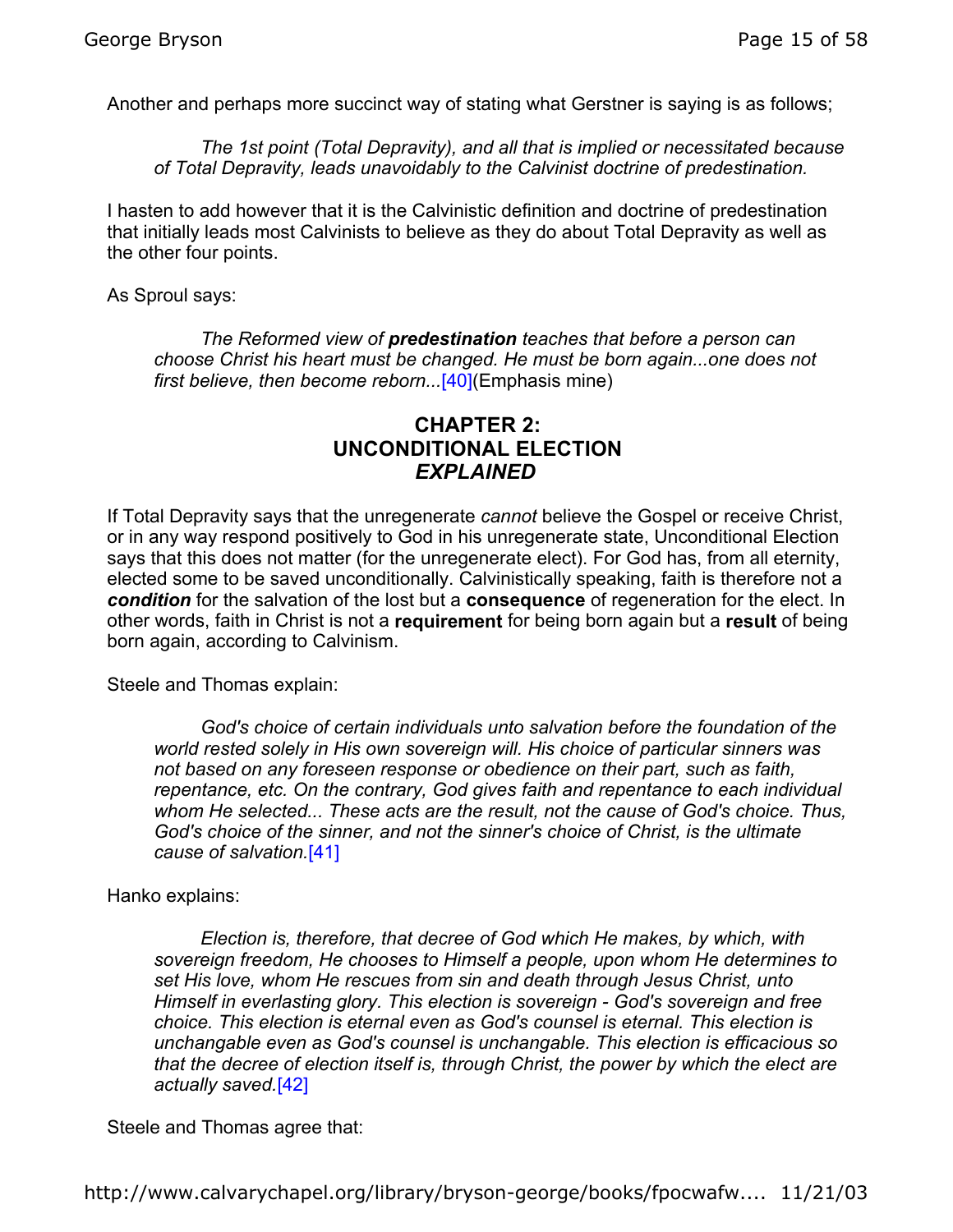*The doctrine of election declares that God, before the foundation of the world, chose certain individuals from among the fallen members of Adam's race to be the objects of His undeserved favor. These, and these only, He purpose to save. God could have chosen to save all men (for He had the power and authority to do so) or He could have chosen to save none (for He was under no obligation to show mercy to any) - but He did neither. Instead He choose to save some and to exclude others. His eternal choice of particular sinners unto salvation was not based upon any foreseen act or response on the part of those selected, but was based solely on His own good plesure and sovereign will. Thus election was not determined by, or conditioned upon, anything that men would do, but resulted entirely from God's self-determined purpose.*[43]

## **What about the Unelect?**

If the implication of Depravity for the unregenerate elect (i.e., a dead and inoperable will) is answered by Unconditional Election for the unelect says, "Tough luck."

Nevertheless, as with Total Depravity, there are two schools of thought among Calvinists with regard to Unconditional Election - as it relates to reprobation, or not being elected.

#### **The Softer View**

The softer view says that while God elects to save some, He does not elect to damn the rest. The great English Calvinist preacher, Charles Spurgeon said:

*Your damnation is your own election, not God's.* 

*We are lost willfully and willingly, lost perversely and utterly, but still lost of our own accord, which is the worst kind of being lost.* 

*From the Word of God I gather that damnation is all of man, from top to bottom,...He that perishes Chooses to perish...* 

*We hold tenaciously that salvation is all of grace, but we also believe with equal firmness that the ruin of man is entirely the result of his own sin. It is the will of God that saves: It is the will of man that damns.* 

*All true theology is summed in these two short sentences: Salvation is all of the grace of God. Damnation is all of the will of man.*[44]

Sproul refers to this softer view of election and non-election "as Orthodox Calvinism's view" and calls it "positive-negative predestination." He explains that:

*The Reformed view teaches that God positively or actively intervenes in the lives of the elect to insure their salvation. The rest of mankind He leaves to themselves.*[45]

#### **The Harder View**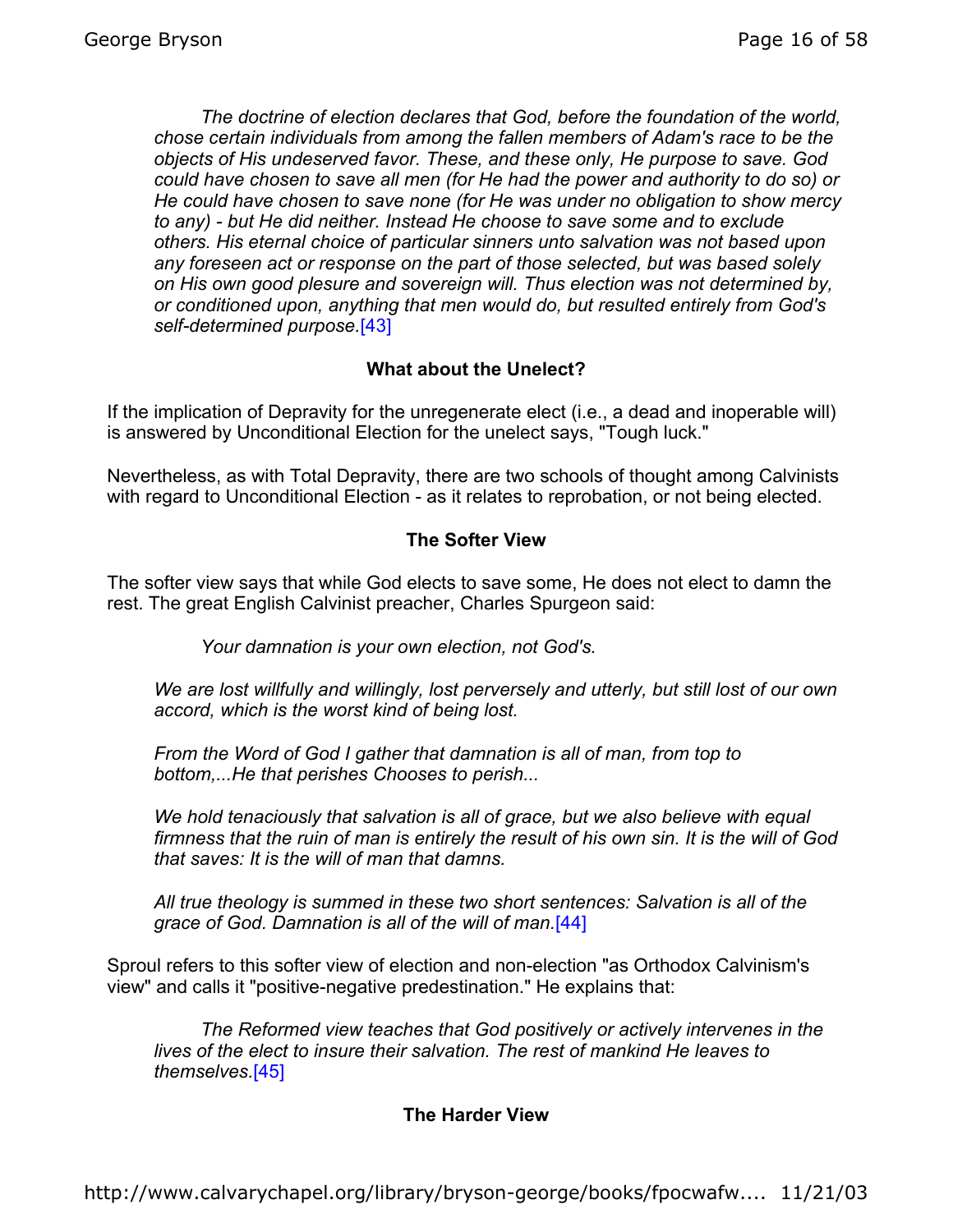Sproul refers to the harder view as "Hyper-Calvinism's view of double predestination" and characterizes it as "positive-positive predestination."[46]

By this he means the harder position says that God actively intervenes or elects some for Hell just as He elects some for Heaven.

It would seem that Steele and Thomas come down on the side of the soft view of election, or single predestination, while Hanko, Hoeksema, and Van Baren agree with the Harder view, or double predestination. If we allow John Calvin to settle the matter, it appears that the harder view is the more authentic Calvinistic view - despite Sproul's characterization of his view as "Orthodox," and the harder view as "Hyper." Calvin said:

*Many professing a desire to defend the Deity from an invidious charge admit the doctrine of election, but deny that any one is reprobated... This they do ignorantly and childishly, since there could be no election without its opposite reprobation. God is said to set apart those whom he adopts for salvation. It were most absurd to say, that he admits others fortuitously, or that they by their industry acquire what election alone confers on a few. Those therefore whom God passes by he reprobates, and that for no other cause than he is pleased to exclude them from the inheritance which he predestines to his children.*[47]

## **The Cause of Exclusion**

When Calvin says that reprobation results from "no other cause than" God's pleasure "to exclude them," he admitted more than what most Calvinists like to think or talk about. That is, Calvinistically speaking, the lost will not be eternally lost for committing sins or being Depraved, any more than the saved will be eternally saved for believing the Gospel or receiving Christ. That is, Calvinism asserts that the elect are eventually, ultimately and inevitably saved unconditionally, just as the unelect are eventually, ultimately and inevitably lost unconditionally.

Even though most Calvinists **will say** that the unelect are damned because they deserved to be, the logical implication of Calvinism says otherwise. Since the unelect were not elected to be saved, they were never meant to be regenerated, to believe, to be saved, or to be anything other than Totally Depraved and lost forever. Calvinistically speaking, unregenerate man can no more *be blamed* for his damnation than regenerate man can *take credit* for his salvation. According to Calvinism, as salvation is a consequence of election so damnation is a consequence of reprobation. And since the unregenerate are reprobate as a result of a choice made by God alone, how could they be responsible for their lostness and ultimate and inevitable damnation?

#### **Faith - Not a Factor**

What this means is that God and not man decided who would be reprobated just as He decided who would be elected. And, according to Calvinism, He did this without regard to the question of faith in Christ or the sinfulness of man.

Thus, Calvinistic Election says to the unregenerate elect, "Don't Worry, your Depravity is no obstacle to salvation," and to the unelect, "Too bad, you have not been predestined for salvation but damnation."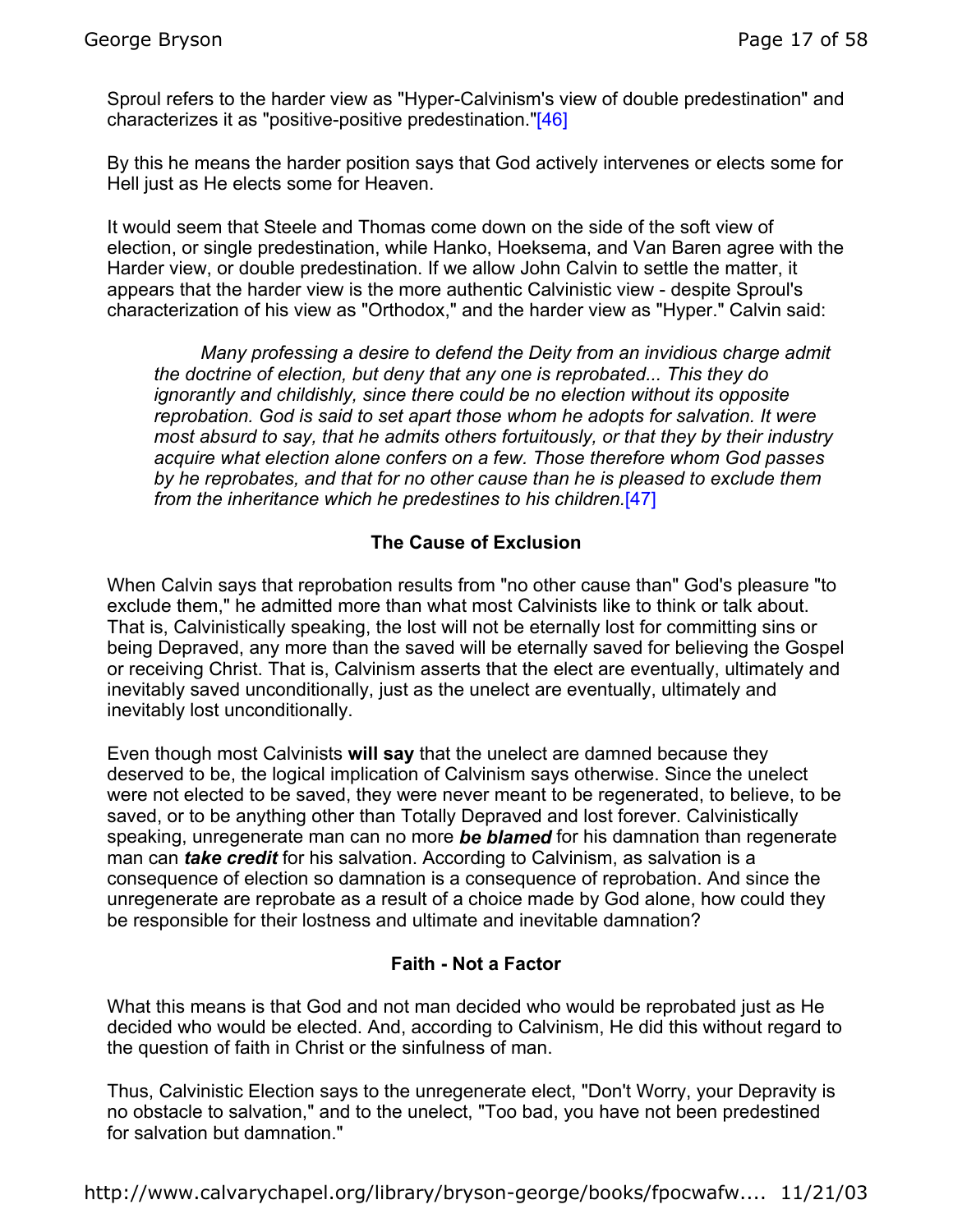Many Calvinists will no doubt claim that this is a misrepresentation of their position. As one Calvinist said to me, "Read my lips, I believe that unelect deserve to be damned forever, and are damned forever because they deserved to be." However, such a statement reveals that he does not seem to grasp the implication of his own position. Perhaps an illustration will help.

## **Why the Unelect Are Not Elect**

Suppose you are offered some chocolates from a box of chocolates. While gazing into the box, you decide that there is nothing in any of the chocolates to make you want to pick one chocolate over another. Nevertheless, you choose some of the chocolates, and some of the chocolates you do not choose. You may have reason for picking some and not others, but the reason has nothing to do with the individual chocolates themselves. It stands to reason then, if there is nothing in the chocolates that affected your decision to pick one piece of chocolate over the others, then there is nothing in the ones you do not pick to affect your decision to *not* pick them.

In like manner if there is nothing in or about the elect to distinguish them for selection - no criterion related to them - then there can be nothing in or about the unelect that affects God's decision to not elect them.

#### **Good Fortune vs. Misfortune**

As started earlier, Calvinistically speaking, if it is your good fortune to be among the elect you will be saved *for* all eternity because you were in effect (and unconditionally) saved *from* all eternity. Even so, if it is your misfortune to be among the unelect you will be damned *for* all eternity because in effect (and unconditionally) you were damned *from* all eternity.

For those tempted to think that I am misrepresenting Calvinism a few words from John Calvin should demonstrate that such is not the case. He says:

*By predestination we mean the eternal decree of God, by which He determined with Himself whatever He wished to happen with regard to every man. All are not created on equal terms, but some are preordained to eternal life, others to eternal damnation; and, accordingly, as each has been created for one or other of those ends, we say that he has been predestined to life or death.*[48]

#### **Created for Damnation**

It must be stressed that Calvin actually believed that those who are eternally damned were created to be saved. And while Calvin claims to know in one sense why God elects to save those He elects(i.e., to be merciful; for His pleasure), he denies knowing why (i.e., the reason behind the reason) it was His pleasure to damn those He created for damnation or to save those He created for salvation. Calvin continues:

*We say, then, that Scripture clearly proves this much, that God by His eternal and immutable counsel determined once and for all those whom it was His pleasure one day to admit to salvation, and those whom, on the other hand, it was His pleasure to doom to destruction. We maintain that His counsel, as regard the elect,*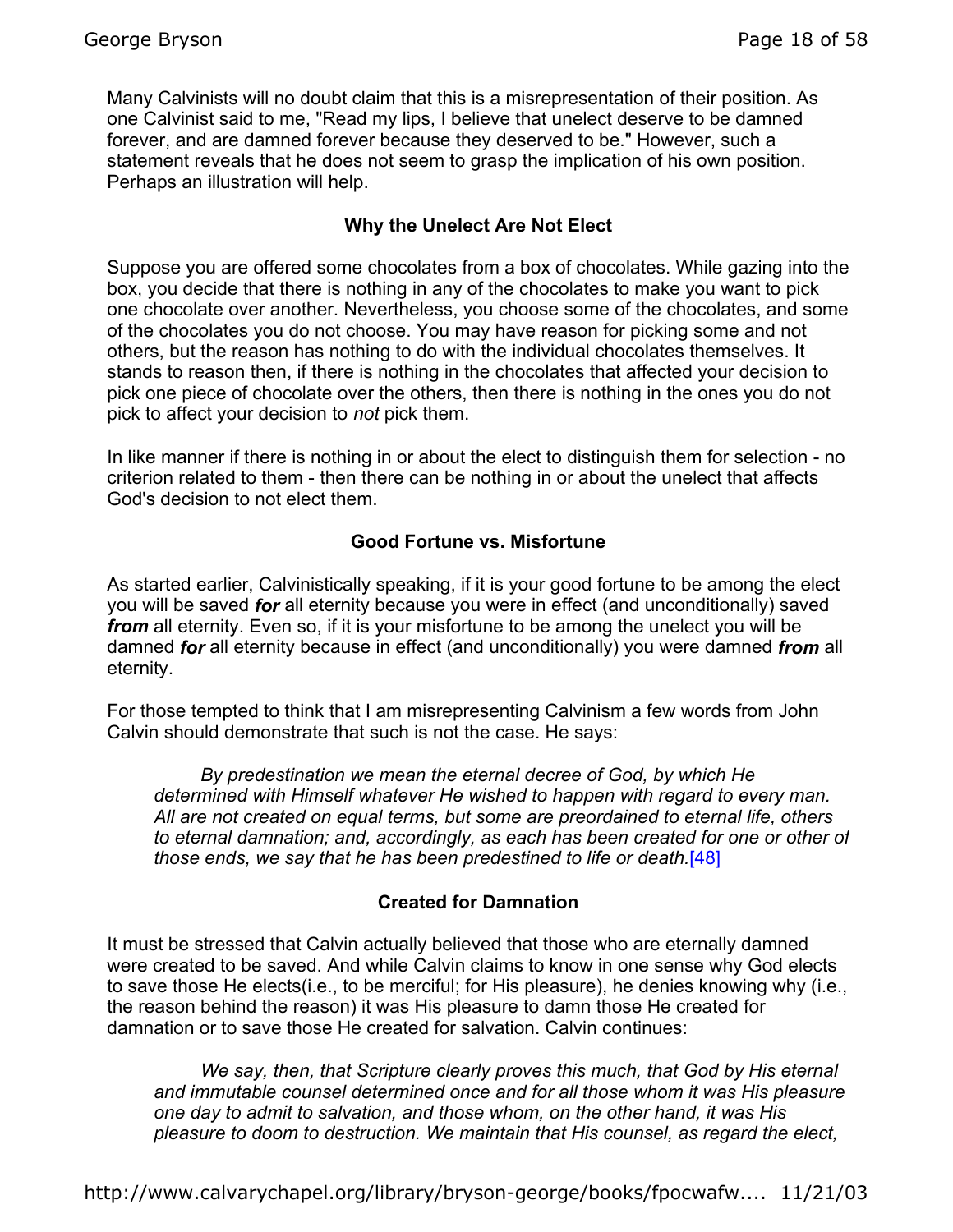*is founded on His free mercy, without any respect to human worth, while those whom He dooms to destruction are excluded from access to life by a just and blameless, but at the same time incomprehensible judgment.*[49] (Emphasis mine)

#### **Just Love It and Leave It Alone**

If the damned were damned because they deserved to be, or because they refused God's gift of eternal life - assuming it was offered to them - that would be quite comprehensible. What Calvin is admitting is that he does not a clue, and no clues are available to explain why some are going to be saved and others lost. While on one level he believers some are saved for all eternity and others are lost for all eternity - because this is what pleases God - on another level he does not know why God is pleased with this. To even ask such a question was to Calvin the height of arrogance. According to Calvin:

*The subject of predestination, which itself is attended with considerable difficulty, rendered very perplexed, and hence perilous by human curiosity, which cannot be constrained from wandering into forbidden paths, and climbing to the clouds, determined if it can that none of the secret things of God shall remain unexplored. When we see many, some of them in other respects not bad men, everywhere rushing into this audacity and wickedness, it is necessary to remind them of the course of duty in this matter. First, then, when they inquire into predestination, let them remember that they are penetrating into the recesses of the divine wisdom, where he who rushes forward securely and confidently instead of satisfying his curiosity will enter an inextricable labyrinth. For it is not right that man should with impunity pry into the things which the Lord has been pleased to conceal within Himself, and scan that sublime eternal wisdom which it is His pleasure that we should not apprehend but adore that therein also His perfections may appear.* [50]

Thus to Calvin it is not only God's good pleasure to damn some as well as save some, but it is also His good pleasure that we not know - in the most basic sense - why. We are therefore to love ("adore") double predestination but are incapable of really understanding ("apprehend") it and should for the most part just accept it, teach it and then leave it alone.

#### **The Question of Justice**

Calvin often acknowledged that his view of election raised questions that he could not answer. In fact, based upon what he believed regarding predestination, Calvin seemed to concede that it did *appear* as though God were unjust in His dealings with unelect. To escape this conclusion he simply appealed to information or factors "hidden" from us. In other words, if we knew what God knew we could reconcile Justice and the Calvinist view of Election. But since we do not have all the information needed, we simply must accept that these two concepts are not at odds - no matter how it may appear. Calvin's detractors were, of course, all too willing to remind him of the apparent conflict between his doctrine of Election and Justice. With such people in the mind Calvin says:

*They again object, "Were not men predestined by the ordination of God to that corruption which is now held forth as the cause of condemnation? If so, when they*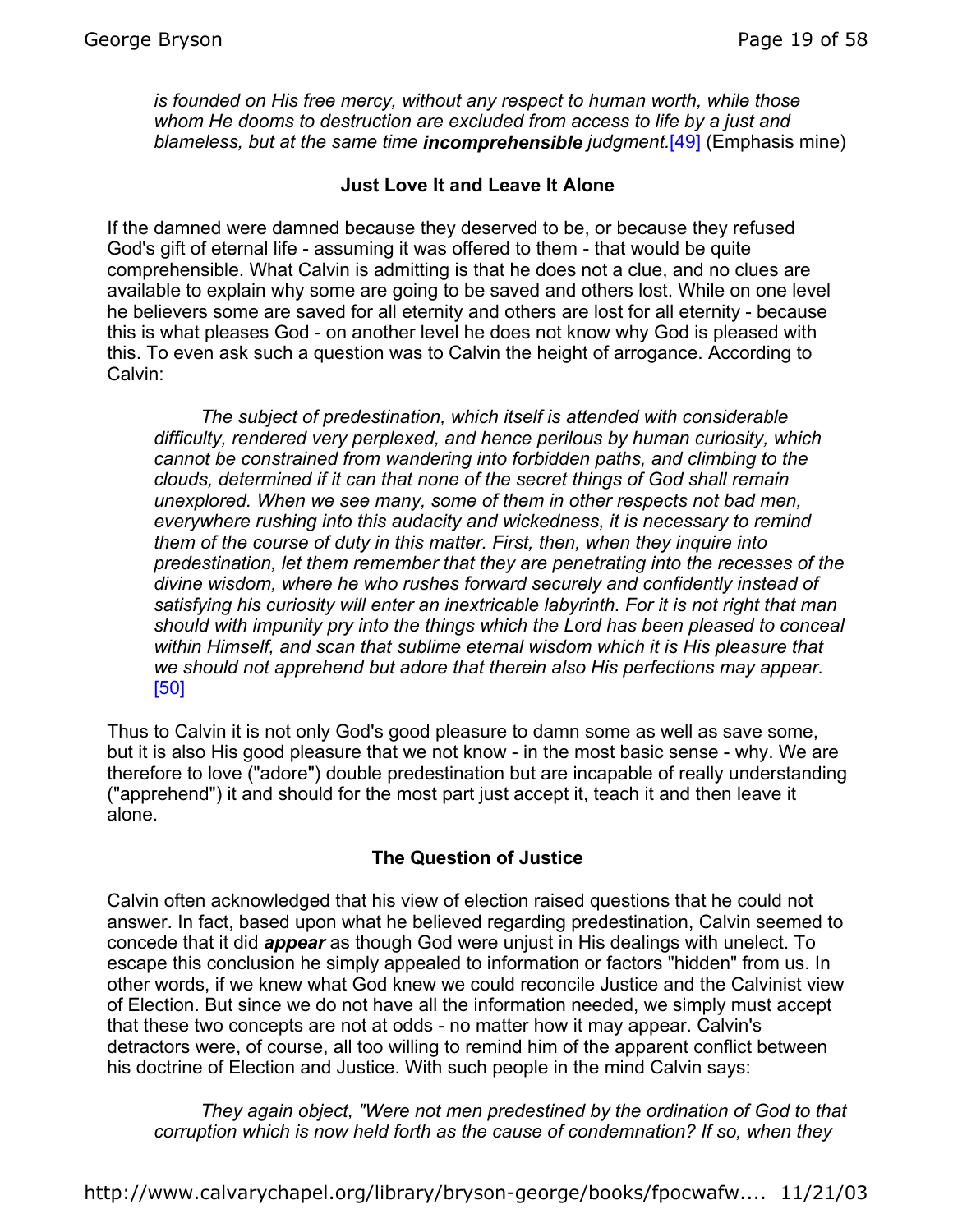*perish in their corruption, they do nothing else than suffer punishment for that calamity, into which, by the predestination of God, Adam fell, and dragged all his posterity headlong with him. Is not He, therefore unjust in cruelly mocking His creatures?"*[51]

### **Man's Damnation, God's Pleasure?**

Now this would be the perfect time for Calvin to say these people who characterized Calvinism this way were misrepresenting it. However, he does not do this precisely because they were exactly right in their representation of Calvinism with regard to election and reprobation. While he was not admitting injustice on God's part he was conceding the *apparent* injustice. This is why Calvin went on to say:

*I admit that by the will of God all of the sons of Adam fell into that state of wretchedness in which they are now involved; and this is just what I said at the first, that we must always return to the mere pleasure of the Divine will, the cause of which is hidden in Himself.*[52]

In other words, only God knows why.

Boettner affirms that:

*The Reformed Faith has held to the existence of the eternal, divine decree which, antecedently to any difference or desert in men themselves separates the human race into two portions and ordains one to everlasting life and the other to everlasting death.*[53]

Lest there be any confusion as to what Boettner means by this, he goes on to say that men are:

*Thus predestined and foreordained, (and) are particularly and unchangeably designed; and their number is so certain and definite that it cannot be either increased or decreased.*[54]

Elsewhere Boettner says that:

*The doctrine of absolute Predestination of course logically holds that some are foreordained to death as truly as others are foreordained to life. The very terms "elect" and "elections" imply the terms "non-elect" and "reprobation." When some are chosen out others are left not chosen. The high privileges and glorious destiny of the former are not shared with the latter. This, too, is of God. We believe that from all eternity God has intended to leave some of Adam's posterity in their sins, and that the decisive factor in the life of each is to be found only in God's will.*[55]

With special attention given to the fact that we do not and cannot know why some are chosen for salvation Jay Adams, in his booklet, Counseling and Five Points of Calvinism, makes it as clear as possible. He says:

*God has chosen some to be saved.... The choice was unconditional.... The*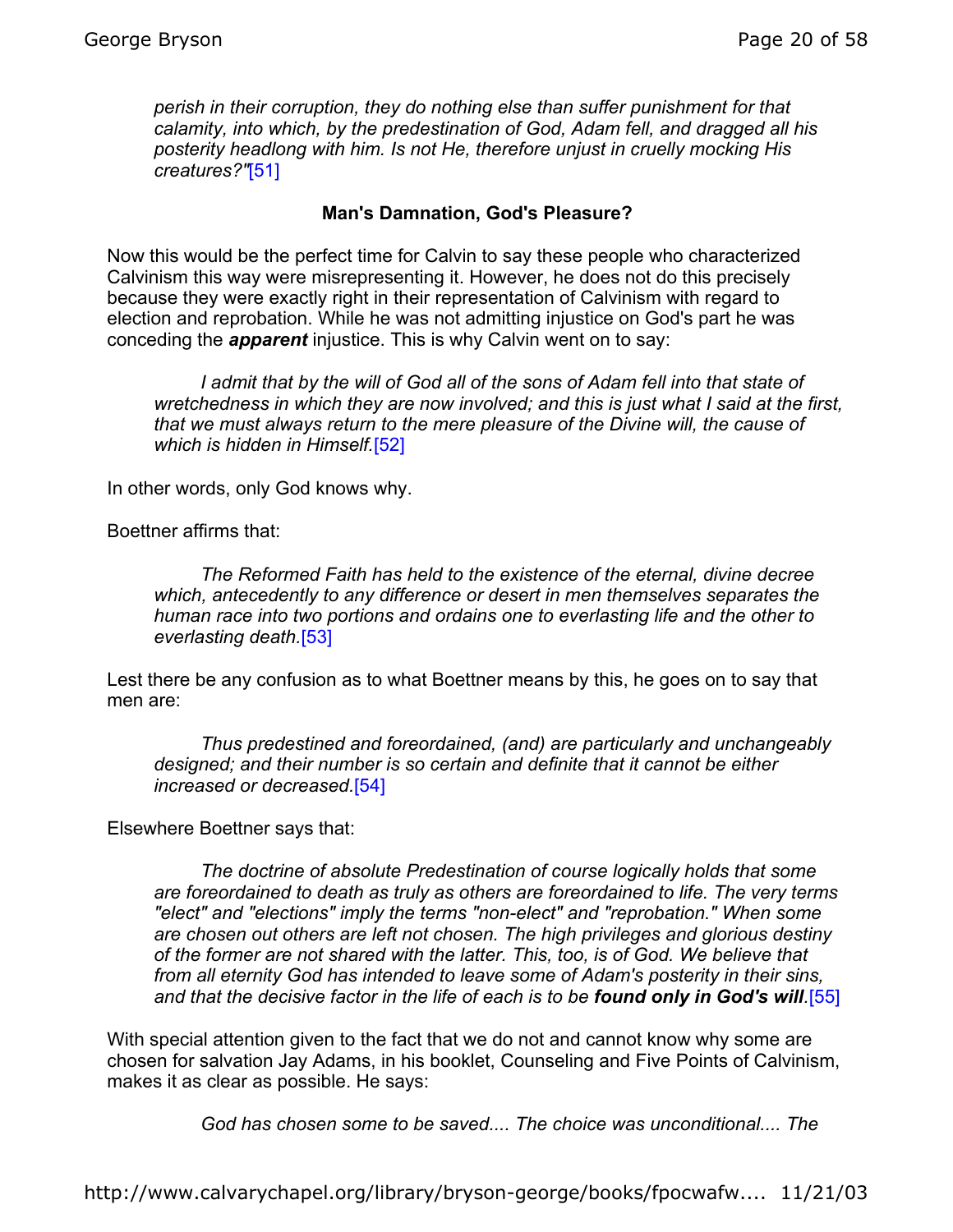*choice was made entirely within God, out of His own good pleasure. The selection of some for eternal life was made on the basis of unrevealed factors known to God alone.*[56](Emphasis mine)

Sproul asks, "Why does God choose to save some...." He then says:

*The only answer I can give to this question is that I don't know. I have no idea. Why God saves some but not all...I know that He does not choose to save all. I don't know why.*[57]

Finally, W.R. Godfrey, professor of Church History at Westminster Seminary in California, explains the Augustinian doctrine of predestination as follows:

*The reason that some sinners are saved and others lost must be in God. It is according to God's purpose, His eternal decree, that some sinners are rescued and others are left in their sins. The foundation of this divine decree is simply the good pleasure or will of God.*[58](emphasis mine)

#### **Human Freedom vs. Predestination**

It should be kept in mind that Augustinianism, as it relates to predestination, is for all practical purposes Calvinism. Sproul concedes that the Calvinist view of:

*Predestination seems to cast a shadow on the very heart of human freedom. If God has decided our destinies from all eternity, (unconditionally) that strongly suggests that our free choices are but charades, empty exercises in predetermined placating. It is as though God wrote the script for us in concrete and we are merely carrying out His scenario.*[59]

Sproul also says that,

*It was certainly loving of God to predestine the salvation of His people, those the Bible calls the "elect or chosen ones." It is the nonelect that are the problem. If some people are not elected unto salvation then it would seem that God is not all that loving toward them. For them it seems that it would have been more loving of God not to have allowed them to be born. That may indeed be the case.*[60]

Sproul makes a valiant attempt at trying to explain how the Calvinist view of predestination and the concept of free-will are not incompatible. In my opinion he fails as he must. If he were to limit himself to what scripture actually says about predestination and free-will (i.e., human responsibility) he would have no such problem. The fact that the Calvinist has simply gone too far in his definition of predestination. He is thus trapped by that same definition.

For example, no amount of genius can reconcile a meaningful and biblical definition of "free-will" with Boettners' extreme assertion that God "...creates the very thoughts and intents of the soul."[61]

If God creates the thoughts and intentions of the reprobate, then God and not the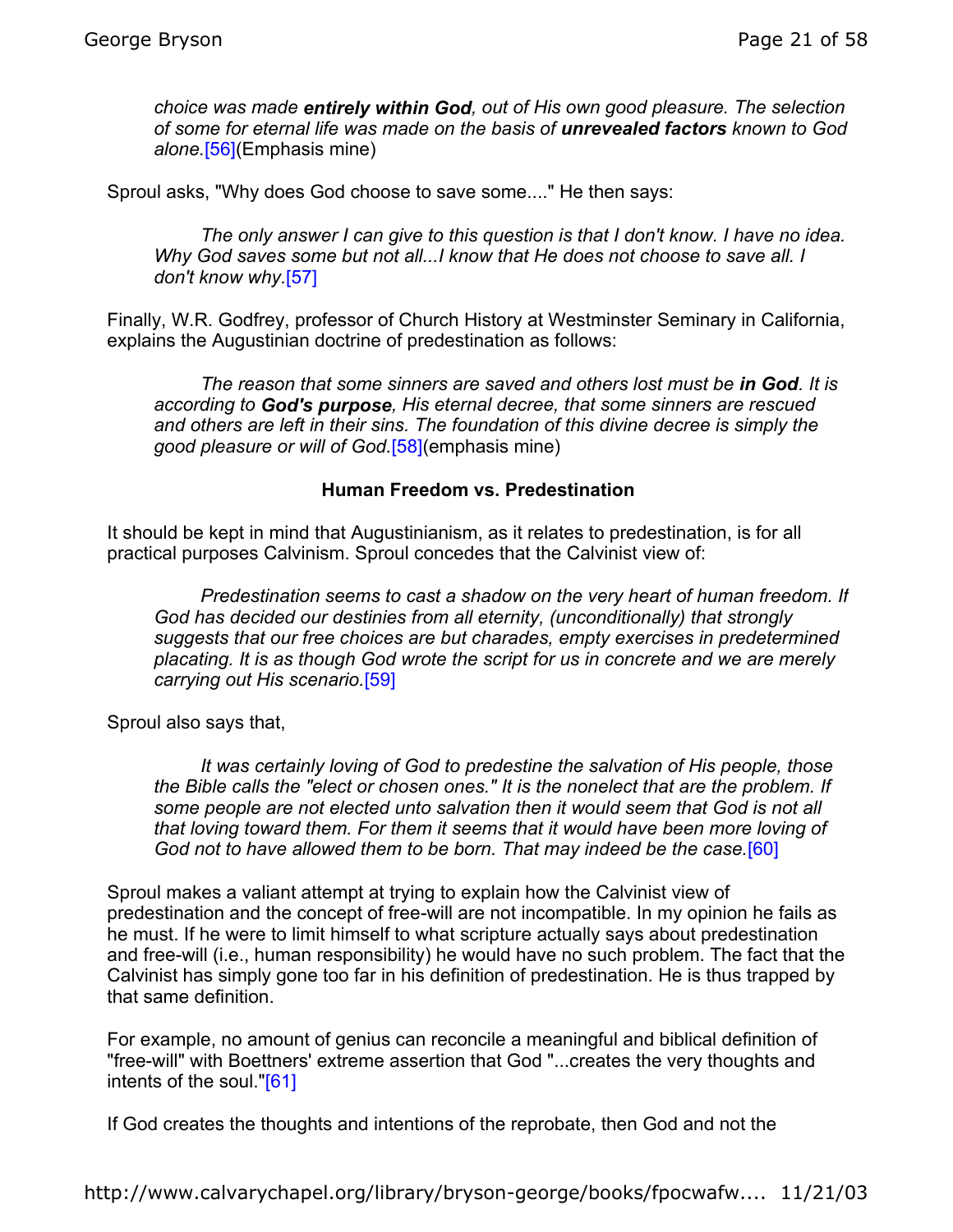reprobate is responsible for those thoughts and intentions. But this is a quagmire that even Calvin wanted (albeit unsuccessfully) to avoid.

# **CHAPTER 3 LIMITED ATONEMENT**  *EXPLAINED*

Limited Atonement, sometimes referred to as definite or particular atonement, is the Calvinistic doctrine which says Christ died for some (i.e., the elect) and not for others (i.e., the unelect). Logically, since Calvinists believe that God only intended to save the elect, only the elect would need Christ to die for them.

Likewise, since Calvinists believe God never intended for many in the world (i.e., all the unelect) to be saved, they see no reason or purpose for Christ to die for them. Thus, what Christ did for the elect - providing the basis for salvation, including the propitiation for and forgiveness of sins - He did not do for the unelect; nor did He ever intend to.

#### **Certain Specified Sinners**

Steele and Thomas state this doctrine accordingly:

*Christ's redeeming work was intended to save the elect only and actually secured salvation for them. His death was a substitutionary endurance of the penalty of sin in the place of certain specified sinners. In addition to putting away the sins of His people, Christ's redemption secured everything necessary for their salvation, including faith which unites them to Him. The gift of faith is infallibly applied by the Spirit to all for whom Christ died, thereby guaranteeing their salvation.*[62](Emphasis mine)

Elsewhere Steele and Thomas state:

*All Calvinists agree that Christ's obedience and suffering were of infinite value, and that if God had so willed, the satisfaction rendered by Christ would have saved every member of the human race. It would have required no more obedience, nor any greater suffering for Christ to have secured salvation for every man, woman, and child who ever lived than it did for Him to secure salvation for the elect only. But He came into the world to represent and save only those given to Him by the Father. Thus Christ's saving work was limited in that it was designed to save some and not others, but it was not limited in value for it was of infinite worth and would have secured salvation for everyone if this had been God's intention.*[63]

Boettner says that:

*Christ died not for an unorderly mass, but for His people, His Bride, His Church.*[64]

Elsewhere Boettner affirms that "Calvinists hold that in the intention and secret plan of God, Christ died for *the elect only...*"[65](Emphasis mine) He goes on to explain: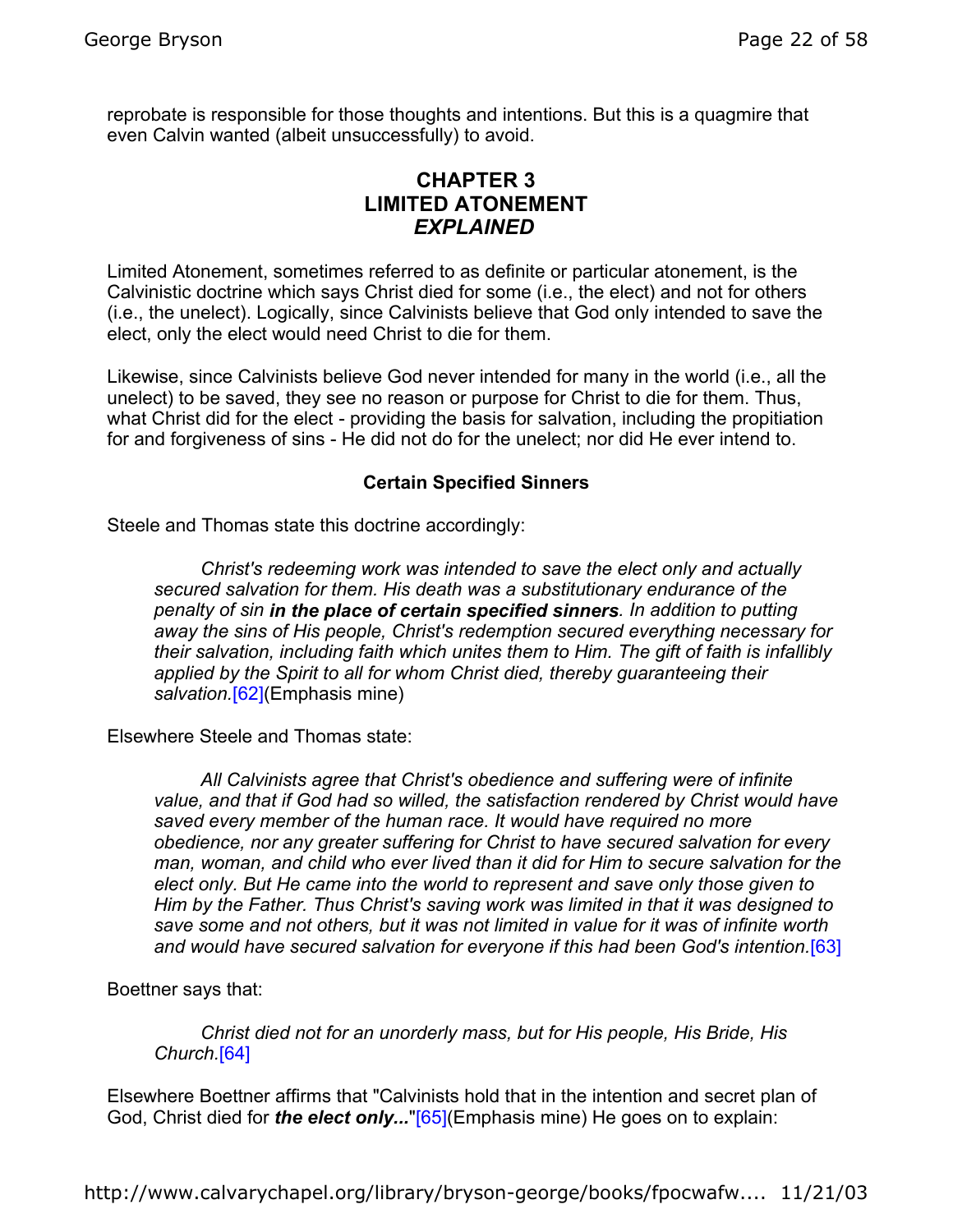*That this doctrine necessarily follows from the doctrine of election. If from eternity God has planned to save one portion of the human race and not another, it seems to be a contradiction to say that... He sent His Son to die for those whom He had chosen for salvation. These two doctrines must stand or fall together. We cannot logically accept the one and reject the other. If God has elected some and not others to eternal life, then plainly the primary purpose of Christ's work was to redeem the elect.*[66]

### **Four Point Calvinists?**

In fairness to the so-called four point Calvinists, it should be noted that many, who otherwise seem to embrace authentic Calvinism, do not buy into Limited Atonement. However, I must also admit that the logic of believing Christ died for those that He did not elect - considering the Calvinistic view of election - escapes me. But, as one four-pointer told me: "I must believe what Scripture teachers and cannot be concerned about whether or not it fits my overall system of theology." I would of course agree, and add the other four points to the same category as the 3rd point, that is, the category of the unbiblical. It should also be noted that the debate and disagreement between four-pointers and fivepointers cannot be reduced to only a difference of interpretation of the 3rd point. Rather, four-pointers outright reject the 3rd point. However, when they do they contradict the other four points and make themselves inconsistent Calvinists.

# **CHAPTER 4 IRRESISTABLE GRACE**  *EXPLAINED*

According to Calvinism, the unregenerate elect *cannot* respond to the Gospel or appropriate by faith what Christ did for them on the cross. Therefore God must also make provision for the elect, give them a new and spiritual birth (regeneration), and then give the newly regenerate person the faith to appropriate that provision.

Steele and Thomas explain:

*In addition to the outward general call to salvation which is made to everyone who hears the gospel, the Holy Spirit extends to the elect a special inward call that inevitably brings them to salvation. The external (which is made to all without distinction) can be, and often is, rejected; whereas the internal call (which is made only to the elect) cannot be rejected; it always results in conversion. By means of this special call, the Spirit irresistibly draws the sinner to Christ. He is not limited in His work of applying salvation by man's will, nor is He dependent upon man's cooperation for success. The Spirit graciously causes the elect sinner to cooperate, to believe, to repent, to come freely and willingly to Christ. God's grace, therefore, is invincible; it never fails to result in the salvation of those to whom it is extended.*[67](Emphasis mine)

#### **Make them an Offer They Can't Accept**

For lack of a better expression, there is a kind of Divine tease - Calvinistically speaking that occurs with regard to the unelect. That is, we (Christians) are commanded to "invite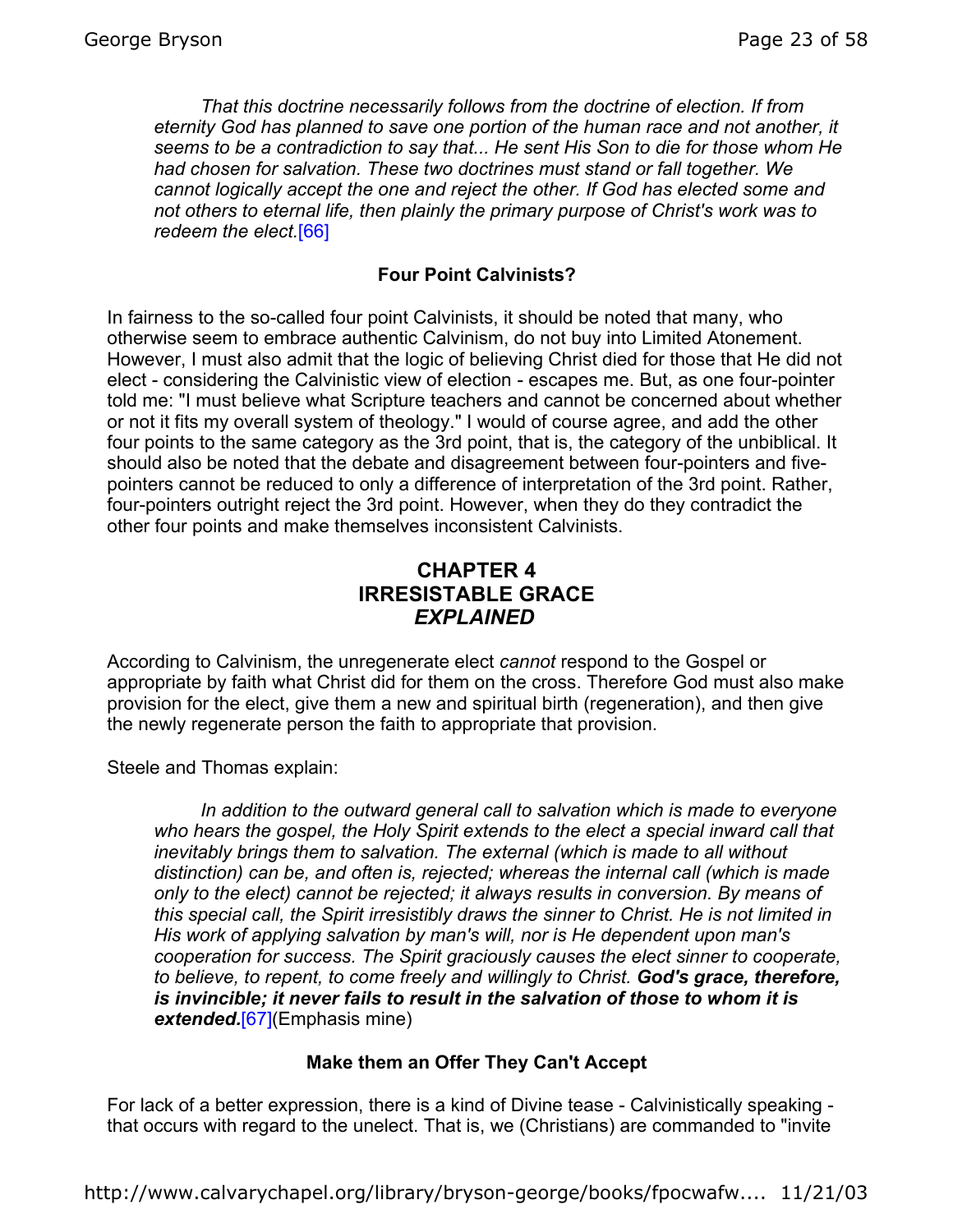them in" but they cannot accept that invitation. It is like inviting everyone to take a breath of fresh air, knowing that many, though not knowing which ones, do not have lungs with which to breathe.

Steele and Thomas explain:

*The gospel invitation extends a call to salvation to everyone who hears its message. It invites all men without distinction to drink freely of the water of life and live. It promises salvation to all who repent and believe. But this outward general call, extended to the elect and unelect alike, will not bring sinners to Christ. Why? Because men are by nature dead in sin and are under its power. They are of themselves unable and unwilling to forsake their evil ways and to turn to Christ for mercy. Consequently, the unregenerate will not respond to the gospel call to repentance and faith. No amount of external threatening or promises will cause blind, deaf, dead, rebellious sinners to bow before Christ as Lord and to look to Him alone for salvation. Such an act of faith and submission is contrary to the lost man's nature.*[68](emphasis mine)

#### **The Rub**

The rub is that while we are promising "salvation to *all* who repent and believe," we are supposed to know that many of them can't and are not supposed to repent and believe.

Boettner says that:

*As the bird with a broken wing is "free" to fly but not able, so the natural man is free to come to God but not able.*[69]

#### Some freedom!

From a thoroughly Calvinistic perspective - though I doubt many Calvinists wish to dwell on this point - just as no amount of preaching will *help* the unelect, no failure of Christians to reach out to the elect will *hinder* them from coming to Christ. Thus, while the Gospel is to be proclaimed, it is difficult to see why we should be all that concerned - Calvinistically speaking. After all, according to Calvinism, the elect will be saved, period. The unelect will be damned period. If faith and unbelief are ultimately and inevitably the result of election and reprobation respectively, how could our evangelistic efforts or failure to evangelize really matter?

#### **A Meaningless Call?**

Now I do not want to suggest that all Calvinists concede or even see the logical implication of irresistible grace. Such is not the case. Nevertheless, in view of the Calvinists' definition of the general and non-efficacious call, how can a Calvinist still manage to believe it is a real and meaningful offer of salvation? This kind of theological and logical schizophrenia is not isolated to a few uneducated Calvinists on the fringe. No less a Calvinist luminary than A.A. Hodge seems to want to have it both ways. That is, on the one hand he clearly affirms that the death of Christ was on behalf of and intended to benefit the elect only. Thus he says: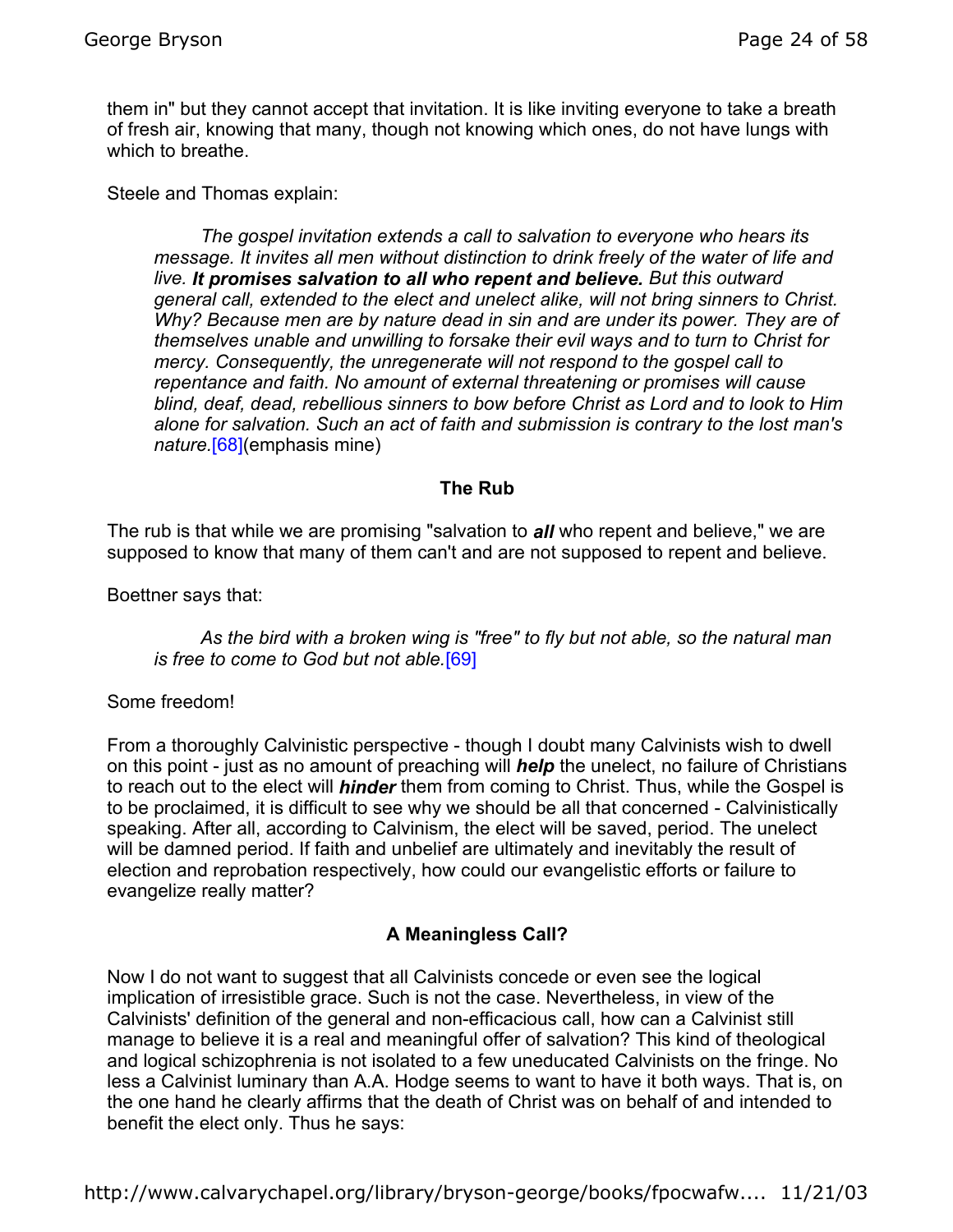*We believe that Christ died with the intention of saving all (and only) those whom he actually does save.*[70]

Nevertheless, after stating in no uncertain terms his belief in limited or definite atonement, he goes on to say:

*The question (or limited atonement) does not relate to the universal offer in perfect good faith of a saving interest, in Christ's work on the condition of faith.* [71](emphasis mine)

# **A Valid Offer?**

It is amazing that someone so obviously intelligent could fail to see the inconsistency of holding to both limited atonement and a meaningful universal call to salvation. If Christ did not die for the unelect, and if the unelect are not called efficaciously, and if only those called efficaciously can respond to the gospel with saving faith, how could the offer of salvation to the unelect be in good faith?

Sproul explains that:

*The Calvinist view of predestination teaches that God actively intervenes in the lives of the elect to make absolutely sure that they are saved.*[72]

He then says:

*Of course the rest are invited to Christ and given the "opportunity" to be saved if they want to...*[73]

Putting the word *opportunity* in quotes and the words *if they want to* in italics is Sproul's way of nodding that he understands that these are just words without much meaning in light of what Calvinism teaches about unconditional election, irresistible grace, predestination, etc. Thus he is quick to add that:

*Calvinism assumes that without the intervention (i.e., regeneration) of God no one will ever want Christ. Left to themselves (i.e., unelected, unregenerate, etc.), no one will ever choose Christ.*[74]

Sproul also says:

*Fallen man is still free to choose what he desires, but because his desires are only wicked he lacks the moral ability to come to Christ. As long as he remains... unregenerate, he will never choose Christ.*[75](emphasis mine)

But certainly one so erudite as Sproul knows that:

1. If Grace is irresistible,

and if: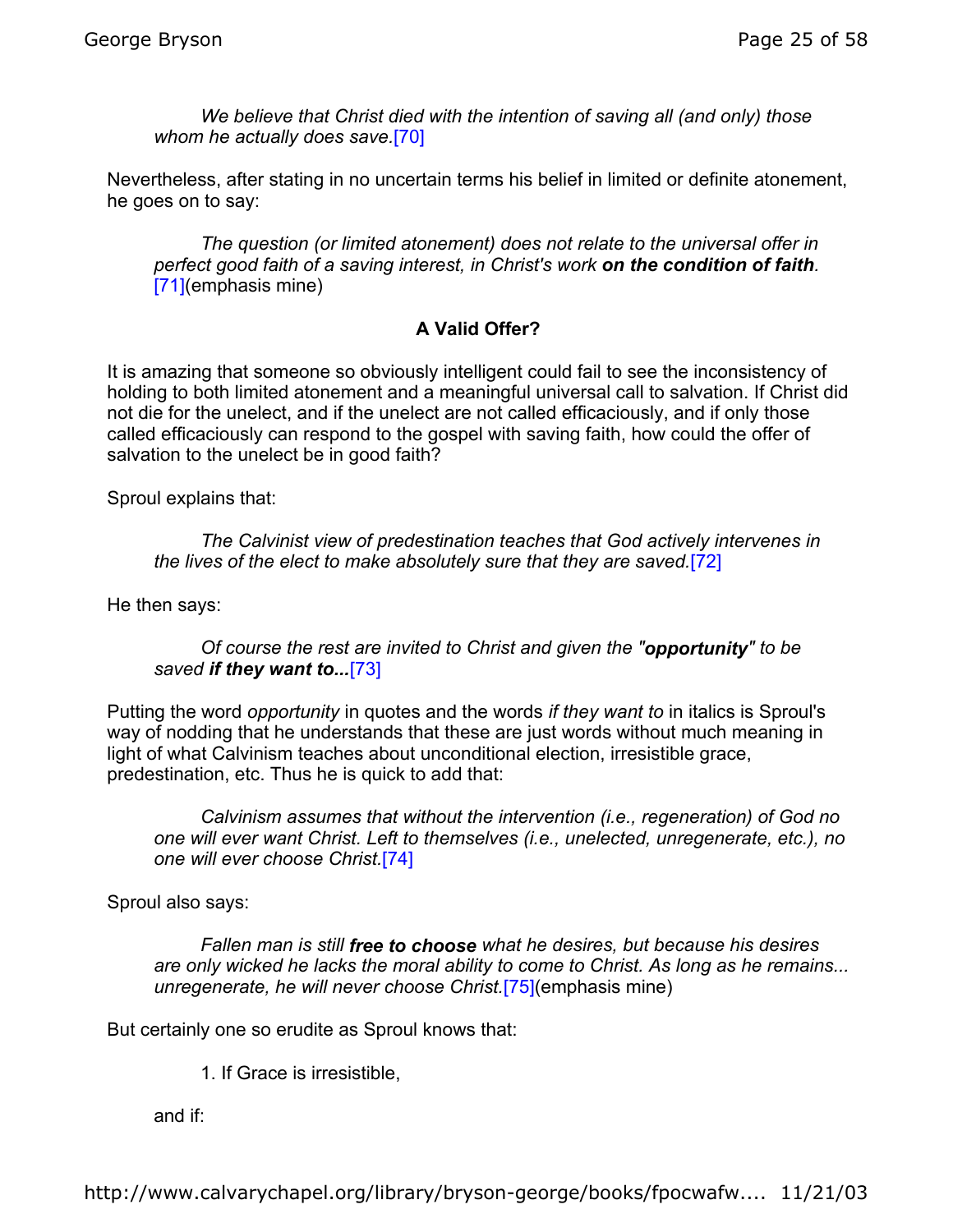2. Grace is essential to salvation,

then it follows:

3. No saving grace is extended to the unelect.

Thus, Calvinists are in the rather awkward position of claiming to make a valid offer of salvation (to the unelect) on the "condition of faith" while denying the only provision (i.e., Christ's death) of salvation is for the unelect. Not only so, while they are saying God promises to save the unelect if they believe (i.e., the condition) they are also saying the unelect cannot possibly believe and meet that condition. To add insult to injury, they are claiming this just the way God (from all eternity) wanted it to be.

# **CHAPTER 5 PERSERVERENCE OF THE SAINTS**  *EXPLAINED*

Sometimes referred to as Perseverance of God in the Saints, Perseverance of the Saints should not be confused with what many other Evangelicals refer to as the Doctrine of Eternal Security. Both affirm that once a person is saved, he will always be saved. They differ, however in one important respect. The more common doctrine of Eternal Security says that once a person is saved, he is saved *because he believes*, regardless of how he may behave thereafter. The Calvinistic doctrine of Perseverance says that one who does not persevere in faith - and to some extent in the expression of faith (practice) proves he was never really saved in the first place.

According to Calvinism, as Election determines who will be regenerated, believe in Christ, repent, be saved, etc., so regeneration guarantees that the regenerate will persevere in faith, which - Calvinistically speaking - cannot be distinguished from practice. This does not mean that Calvinists do not believe the regenerate cannot have lapses in the practice of their faith, or that all who are regenerate will persevere with the same degree of enthusiasm or produce the same quality or quantity of spiritual fruit. However, if you are among the saved, you will live *as if you are saved* -to some degree - throughout most if not all of your life, according to Calvinism.

#### **The Inevitability of Perseverance**

If you ask about the Saint who fails to persevere or say you know a Christian who abandoned faith, you miss the 5th point. That is, a true believer *will not* fail to persevere because he *cannot* fail to persevere.

According to Steele and Thomas:

*All who were chosen by God, redeemed by Christ, and given faith by the Spirit are eternally saved. They are kept in faith by the power of Almighty God and thus persevere to the end.*[76]

The Westminster Confession states: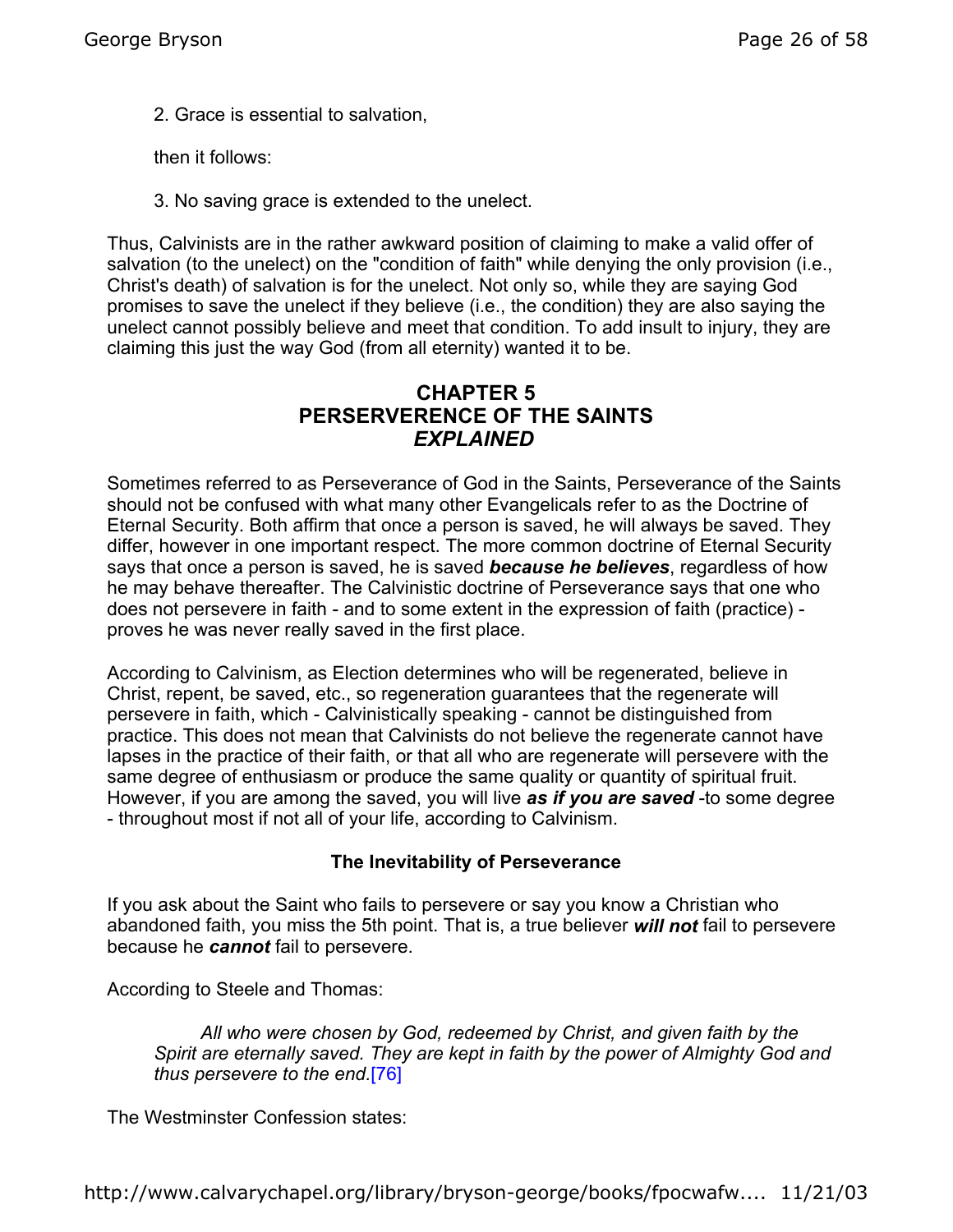*They whom God hath accepted in the Beloved, effectually called and sanctified by His Spirit, can neither totally fail nor finally fall away from the state of grace: but shall persevere therein to the end, and be eternally saved.*[77]

Hanko explains:

*By this, we mean that one continues in the state of holiness and righteousness to which he has been elevated through the work of the Holy Spirit, and he continues in this state through all of his way through the valley of the shadow of dream until he is brought finally to glory.*[78](emphasis mine)

Concerning those saints who do temporarily backslide, Hoeksema says:

*God preserves even in their falls the incorruptible seed of regeneration in them, by His Word and Spirit effectually renews them unto repentance...*[79]

That is, all those that are truly regenerate and fall into sin will repent of that sin thereby demonstrating they are truly regenerate.

#### **Practical vs. Positional Holiness**

It must be kept in mind that the 5th point does not so much refer to perseverance unto salvation - though this is implied - but perseverance in holiness. That is, it does not primarily refer to the position or standing of the regenerate - with regard to ultimate and eternal *glorification* - but rather to the present practice or state of the regenerate, with regard to daily *sanctification*. No matter how much of an allowance a Calvinist will suggest for sin in the life of the saint - which varies from Calvinist to Calvinist - all true Calvinists will think of Perseverance of the Saints as the saints persevering to some degree in practical (vs. positional) holiness as the necessary and inevitable proof of regeneration.

Boice sums up the 5th point as follows:

*The mark of true justification is a perseverance in righteousness - to the very end...*[80]

# **FIVE**  *COUNTER POINTS* **TO CALVINISM**

#### **Proceed With Caution**

Now that we have considered the Five Points from a Calvinistic perspective, it is time to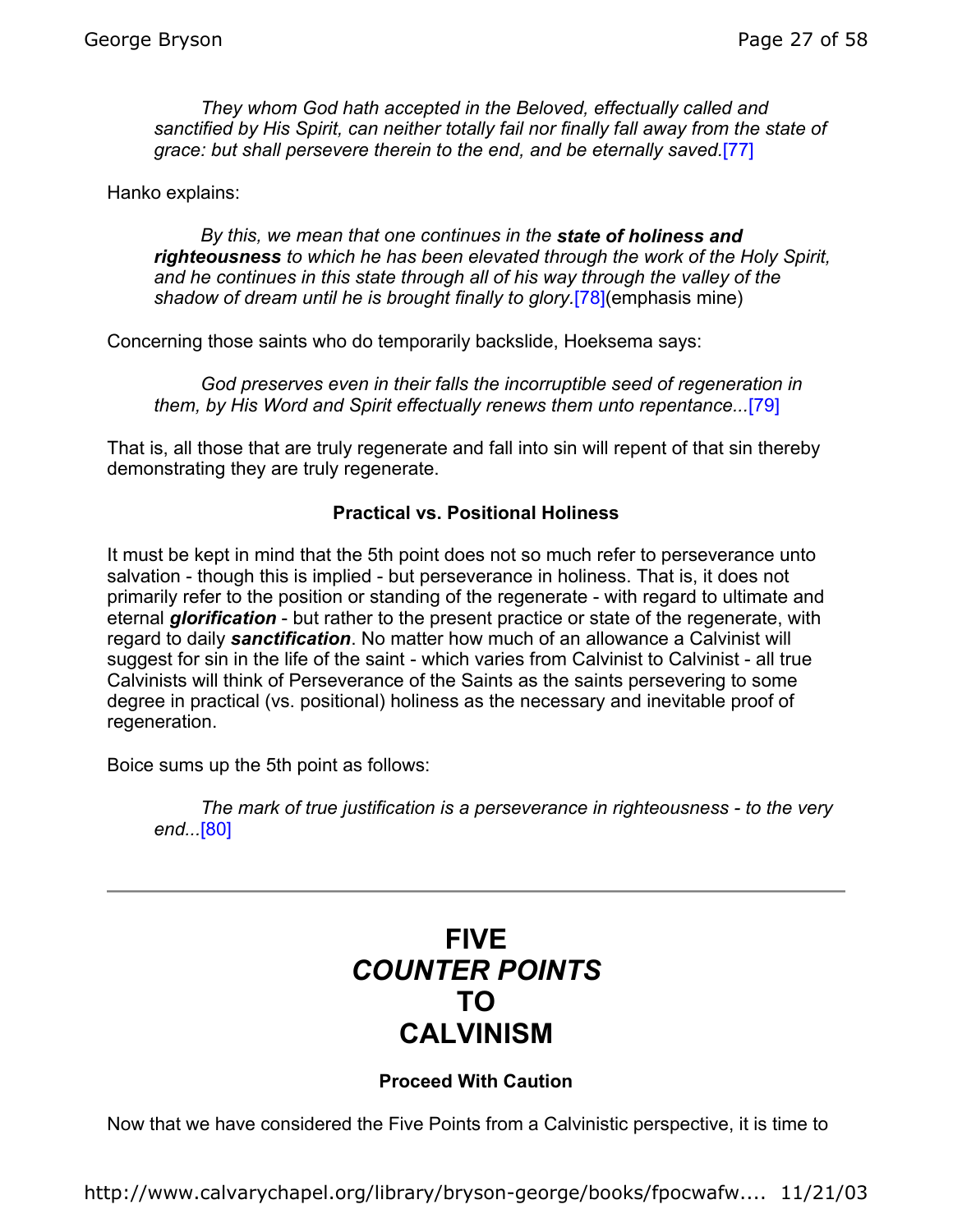evaluate them in light of Scripture. As noted at the outset, I emphatically disagree with the main message of each of the Points because I believe all five points are in conflict with the clear teaching of Scripture. However, a word of caution seems in order. I have learned the hard way that it is much easier to win arguments than people.

What I mean by this is that embracing error, as with embracing truth, is not simply an objective intellectual matter. People are emotionally "attached" to what they believe. You can point by point show the fallacy of a position - and if you are not careful unnecessarily alienate the very person you are trying to reach. We must "speak the truth" on this and all matters but we should do so "in love." That does not mean you can entirely avoid offending people when exposing error. I do not believe this is possible. But we should do all we can to be gracious in our dealing with our brothers and sisters that we disagree with, realizing that everyone is capable of falling into error. Believing the truth is not something we should boast about but something we should be grateful for. With this in mind, let us now examine the Five Points in light of God's Holy and Inerrant Word.

# **CHAPTER 6 >CALVINISTIC TOTAL DEPRAVITY**  *REFUTED*

By way of review, keep in mind that Calvinistic Depravity is not so much a matter of how depraved the unregenerate *are* or *behave* , but what Total Depravity has done to the unregenerate. Calvinistically speaking, it says he cannot believe the Gospel while in this state. Left to himself, I would agree that lost and sinful man is not naturally reaching out to God. I would even agree that without God's gracious help (i.e., the Father must draw, the Spirit must convict, etc.) the unregenerate would not come to Christ in faith.

Nevertheless, in light of Scripture, how can the Calvinist say that the unregenerate cannot believe the Gospel unless he first becomes regenerate? Calvinist scholar, John H. Gerstner, in his interpretation of John 1:12 and 13 says:

*We must not get the notion that the people come to Jesus, and as a result of that they are "born again"... Those who do come to Jesus are not therefore born again, but on the contrary indicate that they have been born again. In other words, they are not born again because they have come to Jesus but they have come to Jesus because they have been born again.*[81]

When Gerstner ejects the idea that we can "come to Jesus" before we are born again, he is denying that receiving Christ or believing in Christ is possible before regeneration. Not only so, but he is also saying that the Apostle John (in 1:12 and 13) is teaching the exact opposite of what John appears to be teaching. Nevertheless, this notion - which Gerstner says we are not supposed to get from John 1:12,13 - is the exact notion John gives us.

To use John 1:12,13 to prove that the regeneration must precede faith in Christ is like using a globe to prove the earth is flat. No one coming to this passage without a Calvinistic bias could interpret it as does Gerstner. In fact, just the opposite is true. Unless one is wearing Calvinist colored glasses, such a Calvinistic interpretation of this passage (i.e., rebirth before faith in Christ) is very difficult if not impossible to maintain.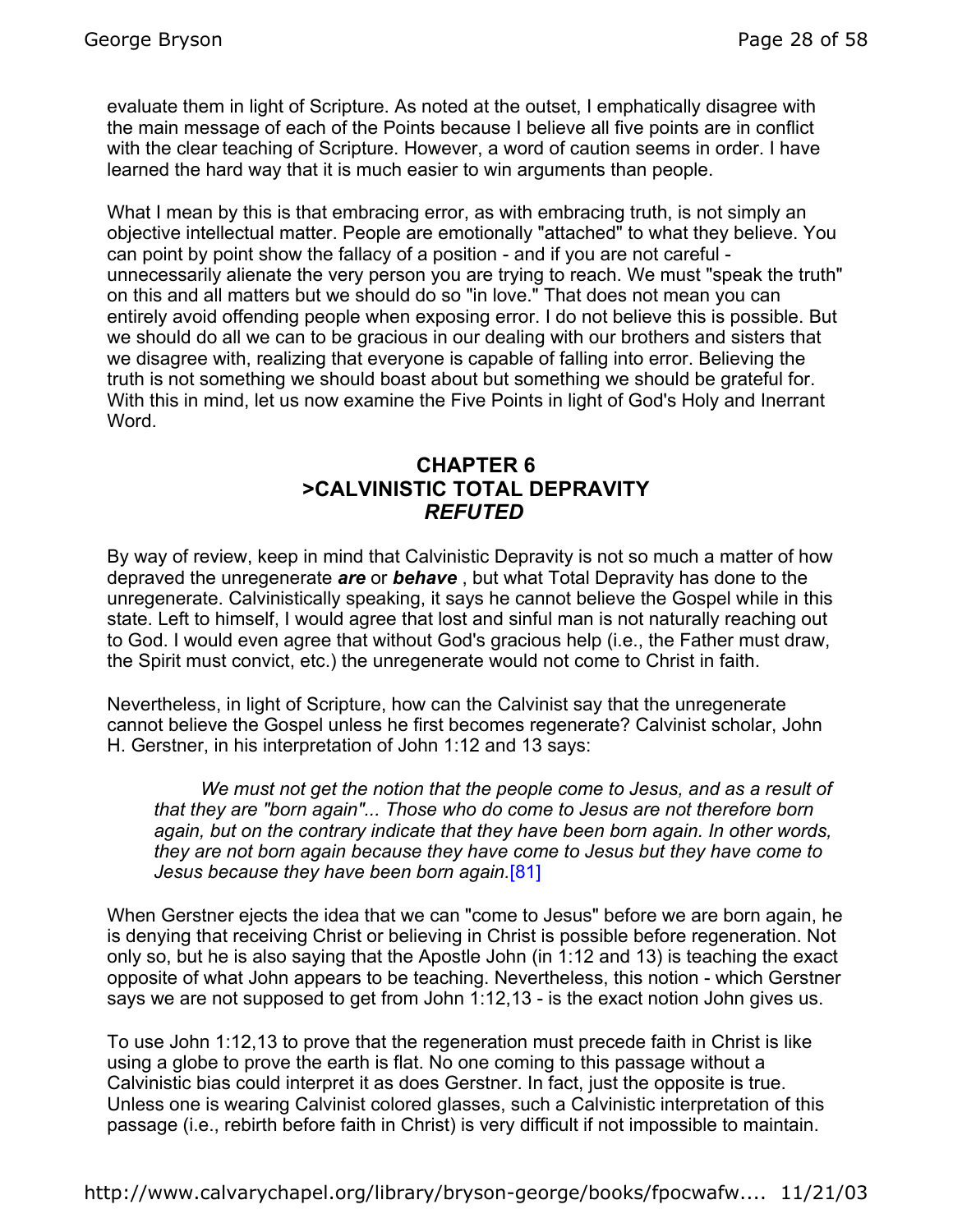The Apostle John says:

## **Faith First**

*...As many as received (Christ), to them He gave the right to become children of God, to those who believe in His name: who were born, not of blood, nor of the will of the flesh, nor of the will of man, but of God. (John 1:12,13, NKJ)*

Does it not seem almost too obvious that John is telling his readers that receiving Christ, which he equates with believing in Christ, is the prerequisite to becoming a child of God or being born...of God?

However, the Calvinist latches on to the words "human decision" and claims that this proves that man has no say (i.e., *cannot* receive or believe) in the matter. But it seems very clear that John is using the words "natural descent," "human decision," and "human will" in contrast to the words "born...of God" to emphasize who the *receiver/believer* is directly getting this new life from. That is, when you are born again you are born of God.

\*The first birth is physical and natural.

\*The second birth is spiritual and super-natural.

\*The first birth is caused by and is the result of human activity.

\*The second birth is caused by and is the result of Divine Activity.

To say that God is the cause of that Birth (i.e., the one who directly gives that life) is not to say that there is no God ordained prerequisite to regeneration.

#### **Condition vs. Consequence**

To reduce this *condition* (i.e., receiving or believing in Christ) for rebirth to a mere *consequence* of rebirth not only reverses the obvious order in these verses, but it also flies in the face of what John says elsewhere in this book as well as what Peter says about how one comes to be born again. Let us first consider the reason John said he recorded the miracles found in his Gospel. He says:

*These are written that you may believe that Jesus is the Christ, the Son of God, and that believing you may have life in His name.(John 20:31)*

Again the signs are recorded so we can:

1. Believe Jesus is the Christ, the Son of God.

Believing that Jesus is the Christ, the Son of God, is so that we:

2. May have life in His name.

#### **You Must Have Life to Get Life?**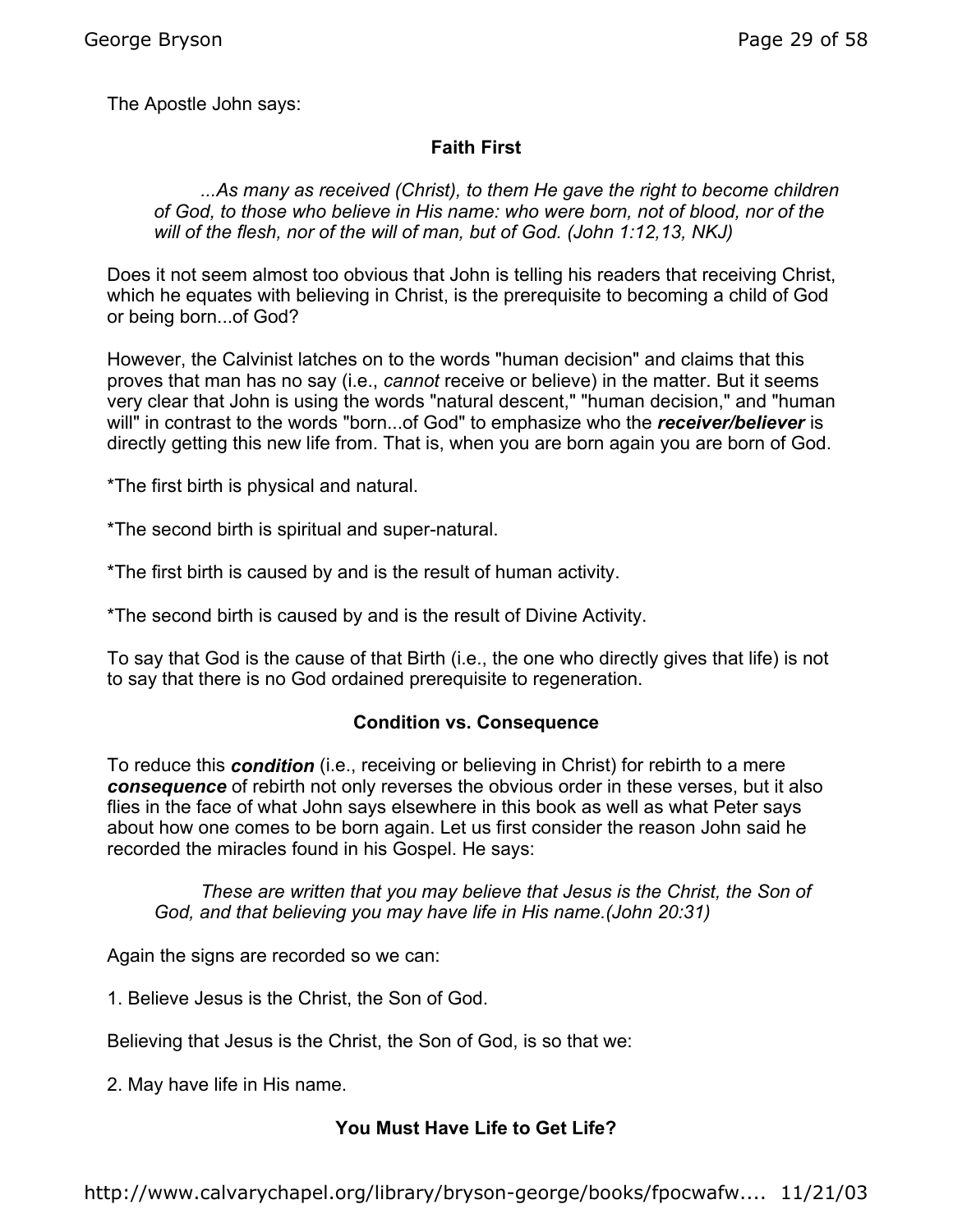Every Evangelical believer would agree that life in His name cannot come apart from the new birth. That is, the new birth is the beginning of that life.

*If* we must believe Jesus is the Christ, the Son of God to have life in His name, *how* can the Calvinist maintain that the new birth must come before faith? This would mean that life comes before birth. In keeping with the Calvinist interpretation of John 1:12,13 and the implication of the Calvinist view of Depravity, you would have to believe that you must have life (i.e., be born again) so you can believe Jesus is the Christ, the Son of God and thereby receive life in His name.

In other words, you have to have the life to get the life. But if you already have it, why would you need to get it? I apologize if it sounds as though I am being facetious. Please be assured that my motive is not to make fun of anyone. However, I must admit to feeling compelled to demonstrate the absurdity of the Calvinist position on rebirth relative to faith. As noted earlier, the Calvinist position is not only that Rebirth must precede faith but rebirth must precede the inward or efficacious call as well. However, Steele and Thomas, in their commentary of Romans 8:29,30 say that God:

*Calls (the elect) (1) Outwardly by the gospel and (2) Inwardly by His Spirit thus giving them life and faith.*[82]

## **Life Before Birth?**

But that very same life and faith is just what the Calvinist says comes with the new birth. In fact that is why, according to Calvinism, we must be born again first. But if the inward call results in new life and saving faith, then regeneration is "in effect" the inward call. How then can the Calvinist say that regeneration comes before the inward or effectual call? Is the order only logical and not chronological?

Regardless of how a Calvinist tries to resolve this dilemma, the Apostle Peter says that we have:

*...Been born again, not by corruptible seed but incorruptible, through the word of God which lives and abides forever.... Now this is the word which was preached to you. (1 Peter 1:23,25)*

Is it necessary for us to believe the Gospel (through which we are born again) in order to be born again, or must we be born again to believe the Gospel as the Calvinist contends? It is clear from what Peter says that the incorruptible seed precedes rebirth. The question is this: is the seed - God's Word in the form of the Gospel - received by faith or without faith? If it is received by faith then faith is before and leads to regeneration.

## **Life Before Conception?**

James Boice, like all other Calvinists, insist that faith must follow regeneration because of the total inability resulting from the Total Depravity of man. Nevertheless, in his interpretation of 1Peter 1:23 he says: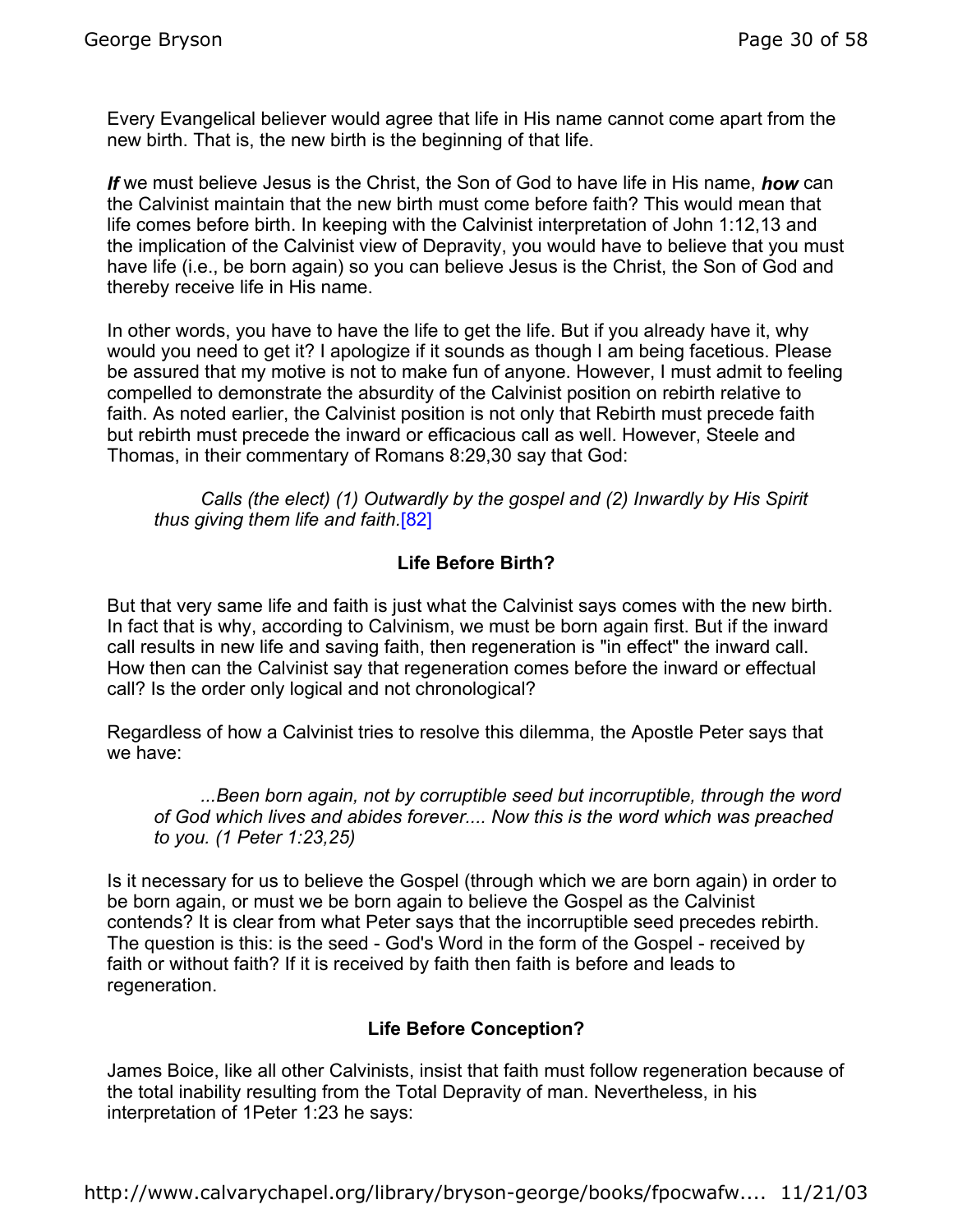*God first plants within our heart what we might call the ovum of faith.... Second, He sends forth the seed of His Word, which contains the divine life within it, to pierce the ovum of faith. The result is spiritual conception.*[83] (emphasis mine)

Although Boice is careful to point out that the faith that enables a person to receive the Word is given by God, he nonetheless places faith before "spiritual conception" (as a prerequisite to conception) which is before spiritual birth, which in turn is before saving faith. However, if Boice is right, then faith is before spiritual birth since it is before spiritual conception. Even Calvin says that:

*...Christ confers upon us, and we obtain by faith, both free reconciliation and newness of life.*[84]

Depending upon what Calvin had in mind when he referred to "newness of life" it just may be, as noted earlier, that Calvin was not really a Calvinist regarding the 1st point.

That is, if newness of life refers to regeneration, then according Calvin, regeneration must follow from faith and not precede it. At this point it will be instructive to consider what Calvin had to say about the relationship of faith to repentance. According to Calvin:

*That repentance not only always follows faith, but is produced by it, ought to be without controversy...*[85]

Calvin also said that:

*Those who think that repentance precedes faith instead of flowing from, or being produced by it, as the fruit by the tree, have never understood it.*[86]

In one sense Calvin believed:

*...Under the term repentance is comprehended the whole work of turning to God, of which not the least important part is faith...*[87]

Nevertheless, in the sense that he is referring to above, faith is first. What he means by repentance when he refers to the repentance that follows faith and that flows from faith is what he calls the "quickening of the spirit."[88] This he says involves a "transformation...in the soul itself."[89]

According to the Sproul, Ephesians 2:1-10 represents:

*...A predestinarian passage par excellence...*[90]

He then goes on to say that:

*This passage celebrates the newness of life that the Holy Spirit has created in us.*[91]

Keep in mind that it is newness of life that is obtained by faith according Calvin.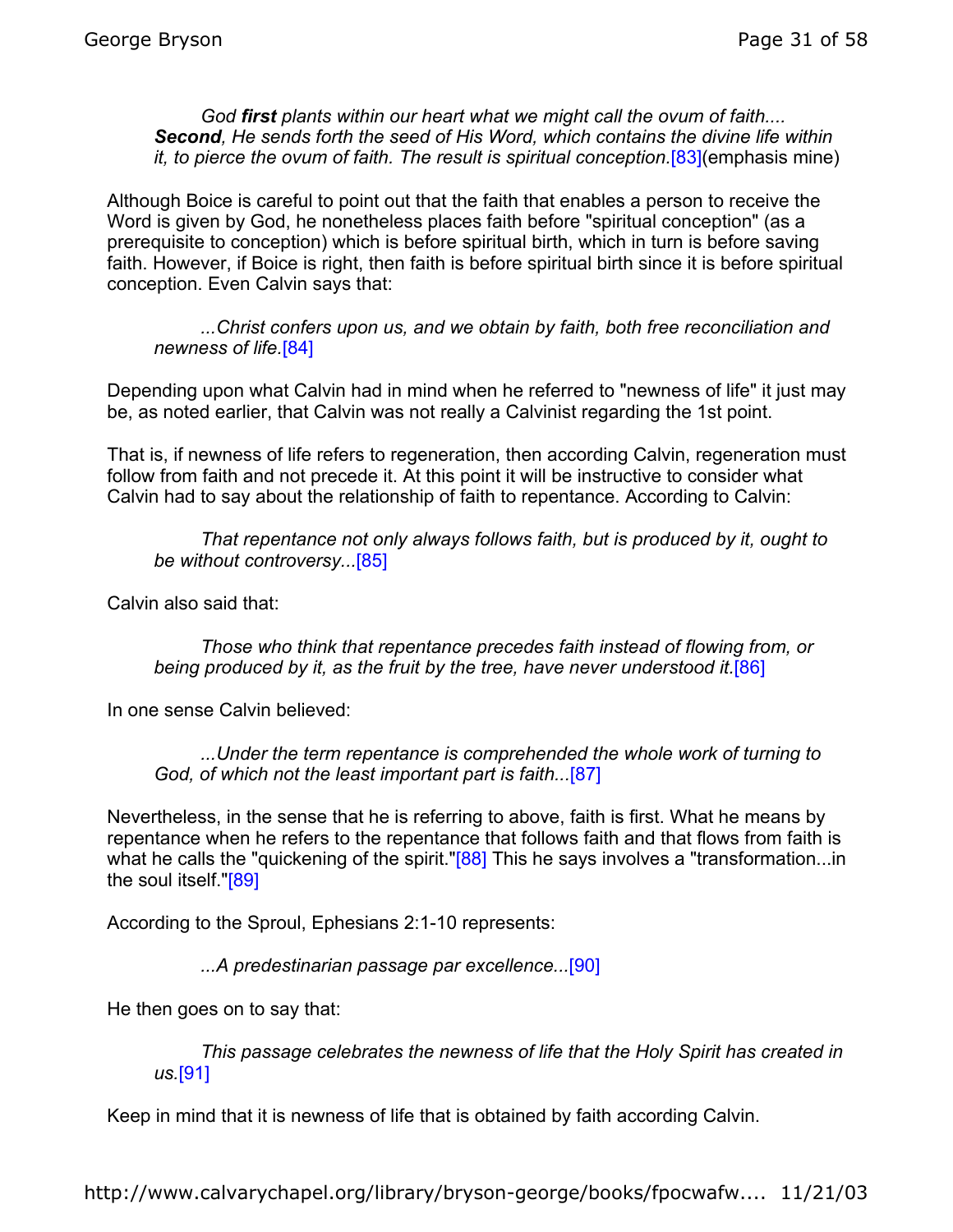Then, so that there is no misunderstanding, Sproul goes on to say that:

*What is here (in Ephesians 2:1-10) called quickening or being made alive is what is elsewhere called rebirth or regeneration... the beginning of spiritual life.*[92]

To recap, Calvin says that:

\*Repentance flows from Faith.

\*Repentance is newness of life and the quickening of the Spirit.

Sproul says that newness of life and quickening of the spirit are:

\*Regeneration and the begining of spiritual life.

Calvin also said that:

*In one word, then, by repentance I understand regeneration, the only aim of which is to form in us anew the image of God, which was sullied and all but effaced by transgression of Adam.*[93]

How exactly Calvinists, such as Sproul, reconcile Calvin's contention that faith precedes repentance which he equates with regeneration, with their insistence that faith must follow regeneration, I am not quite sure. However, if Calvin's words can be taken to mean what they seem to mean, then Calvin would not therefore be considered authentically Calvinistic on this 1st point. Much more germane to this issue however, is what scripture has to say.

#### **Everyone Who Believes**

The Apostle Paul said he was:

*Not ashamed of the gospel of Christ, for it is the power of God to salvation for everyone who believers. (Romans 1:16)*

In Romans 10:13 he also declares: "Whoever *calls* upon the name of the Lord shall be saved." He then asks several very important questions that speak to the heart of this issue:

*How shall they call on Him in whom they have not believed? And how shall they believe in Him of whom they have not heard? And how shall they hear without a preacher? And how shall they preach unless they are sent?*

He then answers these questions with the words: "How beautiful are the feet of those who preach the gospel of peace, Who bring glad tidings of good things!" In answering the most important 'how' question with regard to our present concern he says: **"So then faith comes by hearing and hearing by the word of God."**

If Calvinism were true, Paul should have said "How shall we believe unless we are born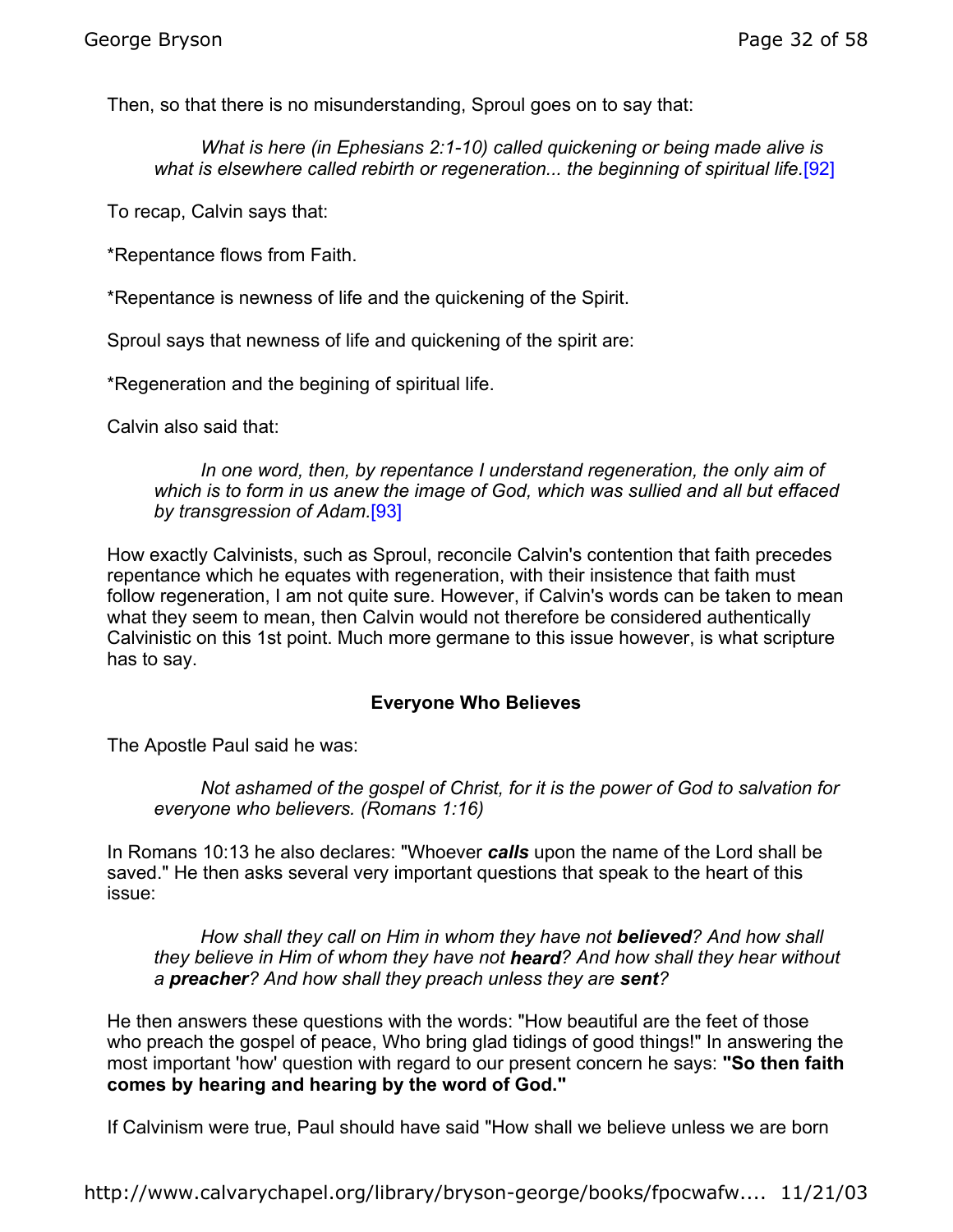again?" Although the Calvinist says that Faith comes by regeneration, Paul says that:

- 1. Faith comes by hearing.
- 2. Hearing comes by the Word of God.
- 3. The Word of God comes when someone proclaims it.
- 4. Someone proclaims the Word of God when they are sent to do so.

Thus those who call upon the name of the Lord (and are thereby saved) call upon Him *in*  **Faith**. They call upon Him in faith as a result of believing the Gospel preached to them. It is that simple.

#### **No Choice!**

By placing faith after regeneration, the Calvinist is removing from the lost the only way God has provided for them to avail themselves of the Grace of God. And of course, that is just what Calvinism as a system forces him to do. Many Calvinists will admit that they came to Christ (or at least thought they did) when they believed the gospel that someone proclaimed to them.

However, now they are telling unbelievers (or the evangelist) that they (the unbeliever) cannot come to Christ easily. In fact they are saying that the unbeliever may not even be able to come to Christ at all (i.e., no election, no regeneration, no faith, no salvation). At a recent Harvest crusade some very hyper-Calvinist zealots showed up with T-shirts that had the word "choice" circled with a diagonal line through it indicating that you do not have a choice. They actively sought to discourage people from making a choice to accept Jesus Christ as Savior.

They are like men who safely and easily cross over a deep and dangerous canyon on the only bridge provided for that purpose, Then they tell others that there may not be a bridge (for them) to cross over on, and if there is, they will simply find it under them some day. How sad and tragic!

#### **Faith Is the Answer to the Question-How?**

While I believe John 1:12,13 makes it clear that a person is born again upon and as a result of believing in Jesus Christ, it is still helpful to consider the question asked by Nicodemus about *how* one can be born one again. There are really two "how" questions that we could consider. That is, one could simply answer that it is what God does supernaturally.

It is God giving life and making us His Spiritual Children as a result. That, of course, do not really tell us how He does it. But it is enough for most of us to know *that* He does it. After all, God is omnipotent, and He has the power to do whatever He pleases. But from the perspective of the lost we might also ask "*how* can I make sure that i am one of those to whom God gives this new life or new birth?" The Calvinist would say there is nothing you can do to determine whether or not you will be born again.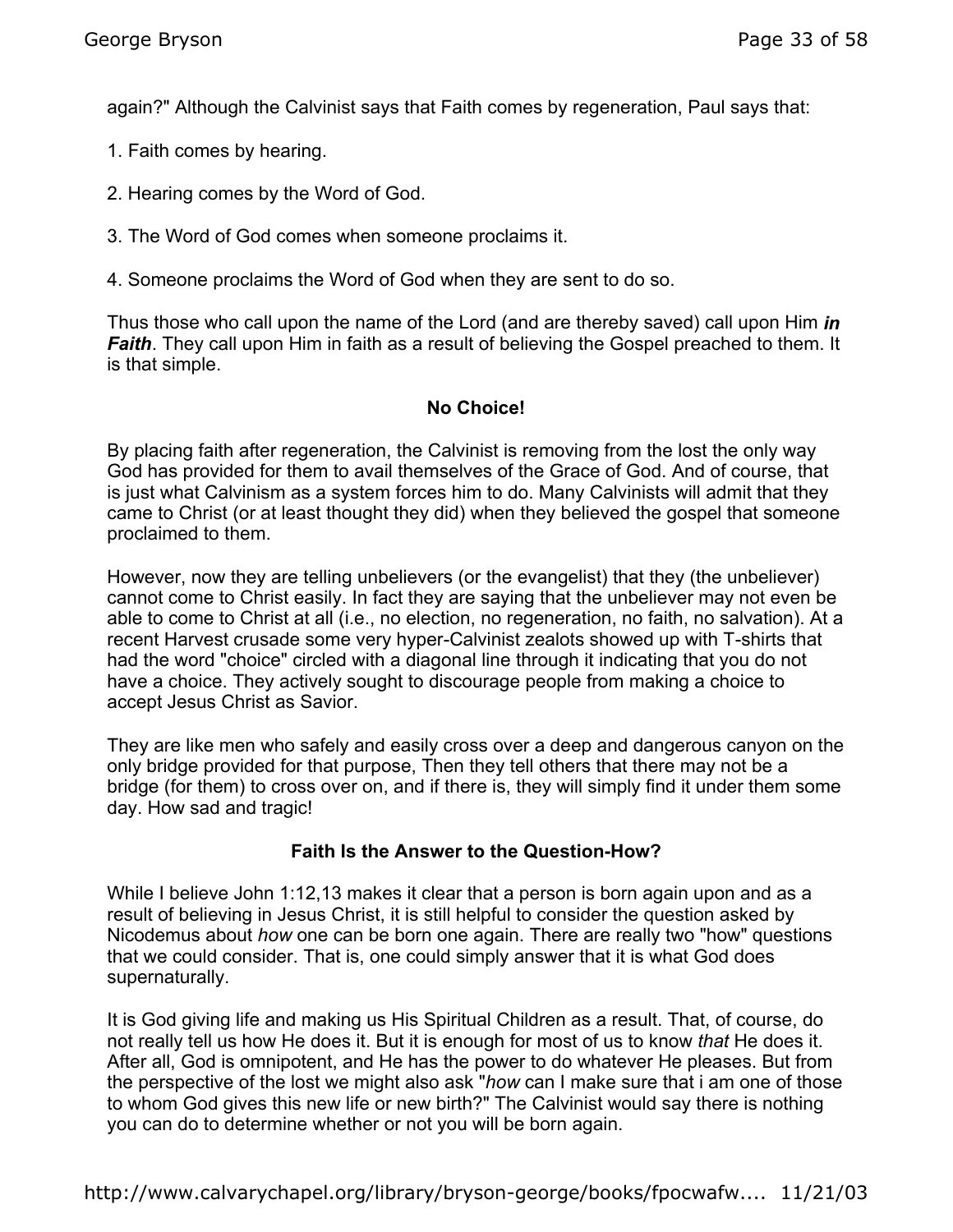In John 3:3 and 3:7, perhaps the most famous of all passages about rebirth, Jesus said to Nicodemus:

*Most assuredly, I say unto you, unless one is born again, he cannot see the kingdom of God.*

A little later on in His conversation with Nicodemus He says:

*Do not marvel that I said to you, "you must be born again."*

The Calvinist would have us believe that our Lord was only telling Micodemus what *must* happen if you are to see or enter the kingdom. He was not, according to Calvinism, telling Nicodemus that he *ought* to be born again as if Nicodemus had a say in the matter.

The Calvinistic *must* is the inevitable result of election.

However, even to the most careless student it should be obvious that Jesus is still Talking to Nicodemus when in John 3:16 He says:

*For God so loved the world that He gave His only begotten Son, that whoever believes in Him should not perish but have everlasting life.*

#### **John 3:16 Says it All**

I submit that John 3:16 is the answer to Nicodemus' question of "How" one can be born again-both in terms of the *cause* (God) and *condition* (Faith). Jesus, in this most beloved of all verses, says:

- 1. How God feels about the world (i.e., loves it).
- 2. The extent to which He loves it, (i.e., gave His Son for it).
- 3. What He offers to the world through His Son (i.e., eternal life).

4. How *anyone* can receive what He offers *everyone* (i.e., whoever believes).

Remember that the context of John 3:16 is the context of John 3:3 and 3:7. Our Lord did not say what he said (recorded in chapter 3 verse 16) of this Gospel in a vacuum. He said it in the context of a conversation with Nicodemus about the absolute necessity of regeneration.

Thus, what our Lord told Nicodemus *must* happen, He was also saying that it *ought* to happen; and what ought to happen *can* happen. Thus, rebirth is not only *caused* by God it is *commanded* by God. God causes it to happen when we meet the God ordained condition for it to happen. That is, when we believe in or receive Jesus Christ.

But the Calvinist asks, how can a person spiritually dead, make a spiritual decision (i.e., believe in or receive Christ)?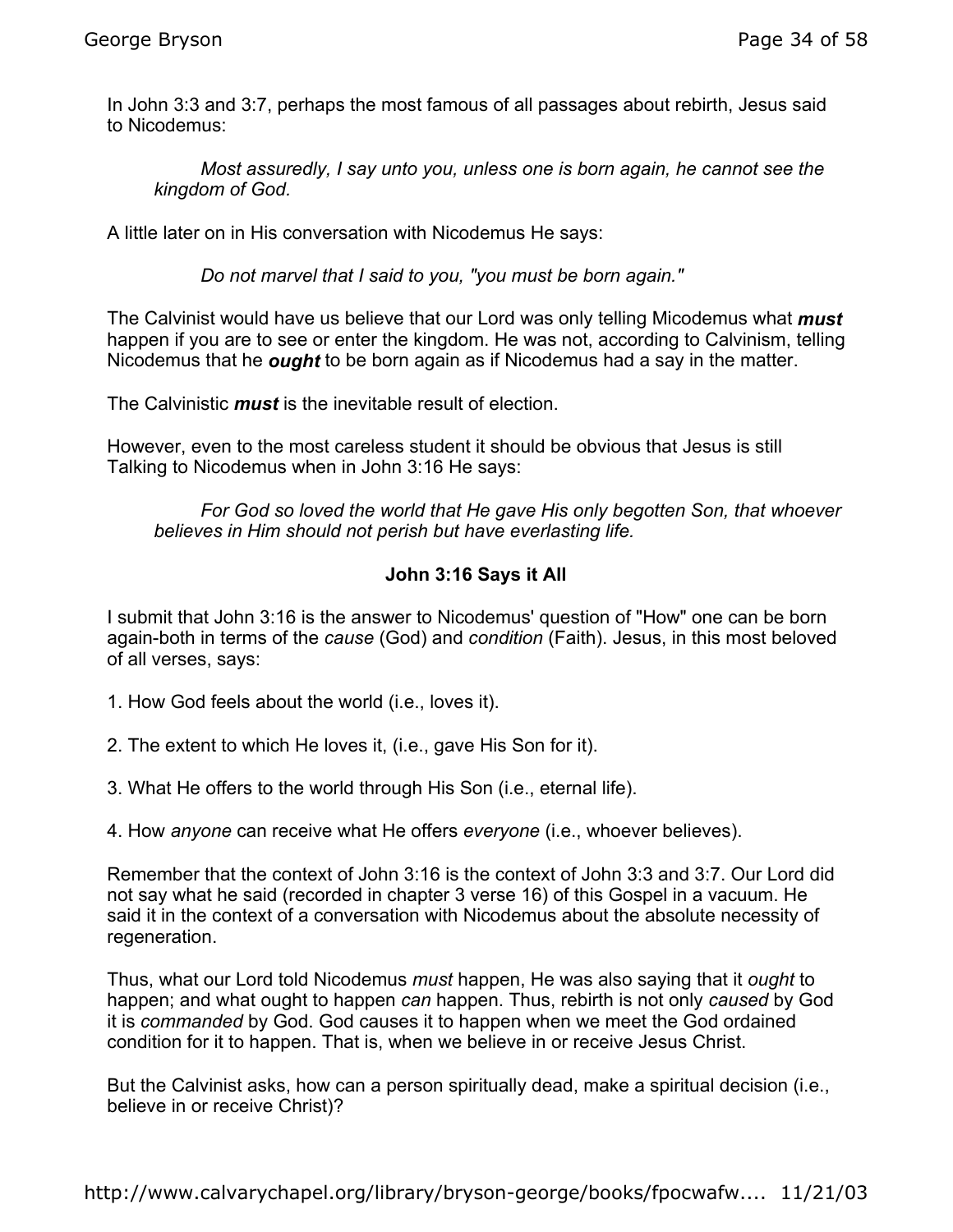Boettner reasons as follows:

*If a man were dead, in a natural and physical sense, it would at once be readily granted that there is no further possibility of that man being able to perform any physical actions. A corpse cannot act in any way whatever, and that man would be reckoned to have taken leave of his senses who asserted that it could. If a man is dead spiritually, therefore, it is surely equally as evident that he is unable to perform any spiritual actions.*[94]

Although there is a valid analogy between spiritual birth and between spiritual death and physical death, the Calvinist goes too far in comparing them. for example, just because there is a physical gestation period of nine months between physical conception and physical birth, do we conclude that there is a corresponding spiritual gestation period? Likewise just because a person is spiritually dead does not mean he cannot believe the gospel when it is presented to him. In fact, since it is only to the lost (i.e., the spiritually dead) the gospel is preached it should be assumed (and Scripture does) that he can.

Calvinists are "stuck" with scriptures that make it clear that someone is suppose to believe in order to be saved. While they admit that the command to believe is to be directed at the unregenerate, they also deny that the unregenerate can obey the command as an unregenerate. Thus they say the unregenerated elect are regenerated so they will believe. However believing for the regenerate, in Calvinism, is not a command to obey but a gift that is involuntarily received. After all, how can a *dead man* believe?

When they say the elect are regenerated so they *can* believe, they mean the elect are regenerated and *will* believe. The Calvinist also (intentional or otherwise) makes a distinction between the faith that is received involuntarily as a gift with or as the result of regeneration and the exercise of that faith (i.e., faith in Christ). Allow me to illustrate.

Suppose I wanted to turn a poor man into a rich man. I could offer him money which he could refuse and thereby remain poor. Or I could simply put the money in his bank account (or pocket). Now suppose that before this man becomes rich (i.e., before I give him the money) I tell him that he must accept the money I offer him. In the latter case, it is possible to say that he *received* the money that I put in his pocket but it is not possible to say that he accepted the money he received.

The Calvinist wants to have it both ways. He wants to say that faith is a gift that comes with regeneration. He also wants to say that after the person is regenerate he exercises his newly freed or revived will to believe in Jesus Christ and be saved. In other words, he believes God causes the elect lost to receive regeneration (which comes with faith) involuntarily so that he can voluntarily accept all that is available to him and that is his through faith. Thus we have an involuntarily exercised faith to accept all that comes to us through that faith.

But that would mean that there is gift of faith that is not equal to believing in Christ. In other words, as money must be spent so faith must be exercised. But can biblical faith, which is also a saving faith, be viewed as anything less than or short of faith *in* Jesus Christ? If the Calvinist says that the faith we are given is a faith *in* Jesus Christ, it would be like putting money in a man's pocket and spending it for him at the same time. But if the one who gives us the faith gives us an exercised faith (i.e., a faith in Christ) then it is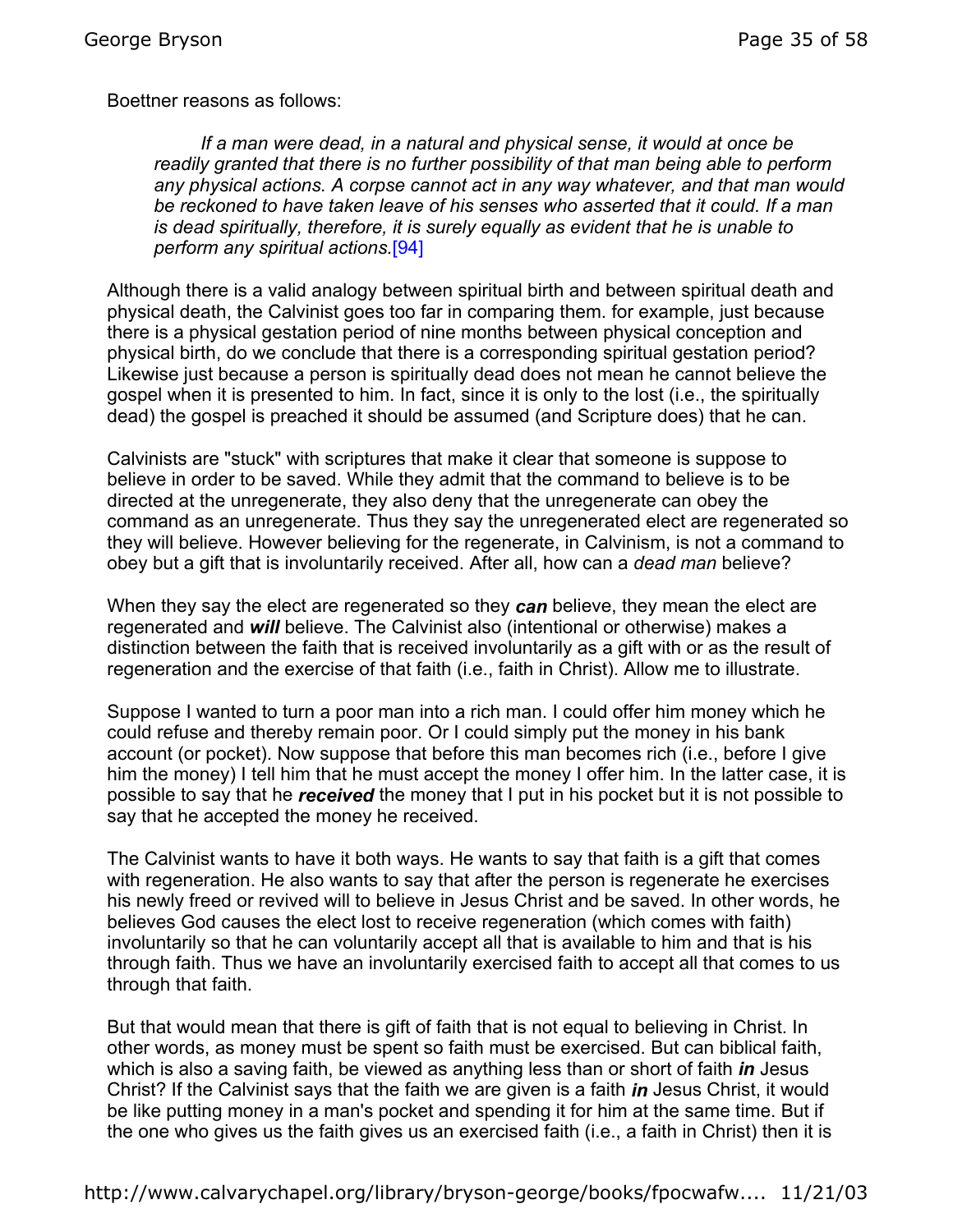not the newly regenerated that is doing the believing but God. That in turn would mean that saving faith is God believing in His Son through us. Sound ridiculous? It is.

Again all this just tends to complicate, distort and confuse what is in Scripture a very straightforward proposition. That is:

**\*Before we become Christians we are lost in our sins and in need of a savior. Jesus Christ died on the cross to save us from our sins and then triumphed over death. We simply need to turn to Him in faith. He then saves us. Sound simple? It is.**

## **Can the Unregenerate Repent?**

And if unregenerate man (i.e., the lost) cannot repent, why would God command him to do so? Paul tells us that "now [God] commands all men everywhere to repent"(Acts 17:30). Is it really possible, as the Calvinist would have us believe, that God does not really intend for any of the unelect to repent; that He was commanding them to do what He knew they were incapable of doing?

Conversely are we supposed to believe that He was commanding the elect to do what they could not help but do? This would be like commanding rain from cloudless skies (unelect) and from clouds filled with moisture (elect). In both cases you would be wasting your words. In the first case the commandment is meaningless because it cannot happen. In the second instance the commandment is meaningless because it would happen anyway.

#### **Why Do the Lost Perish?**

In light of the 1st point, it would also seem reasonable to ask why Paul would say concerning those ultimately lost, "They perish because *they refused to love the truth*  and so be saved"(2 Thess. 2:10). The Calvinist would have us believe that this refusal is involuntary and inevitable cannot be refused. By definition, something refused must be voluntary and not inevitable.

Scripture uses the language of responsibility and culpability. God wants you to know what you *must do* to be born again (i.e., believe), as opposed to what you *will do because* you are born again. The well known Calvinist Pastor and writer, Dr. D. James Kennedy seems to concede this very point. In his book, *Why I Believe*, in a chapter stressing the necessity of rebirth, he says:

*We have an imperative, that is true, but it contains within itself the germ of a promise. For if it is true that we must be born again, then it is also true that we may be born again...We can be forgiven. We can be recreated. We can have new hearts, new affections, new life, new power, new purpose, new direction, new destinations. Yes we may be born again. That my friends is the good news*.[95]

Dr. Kennedy even seems to concede that faith comes before and results in regeneration when he says to his readers: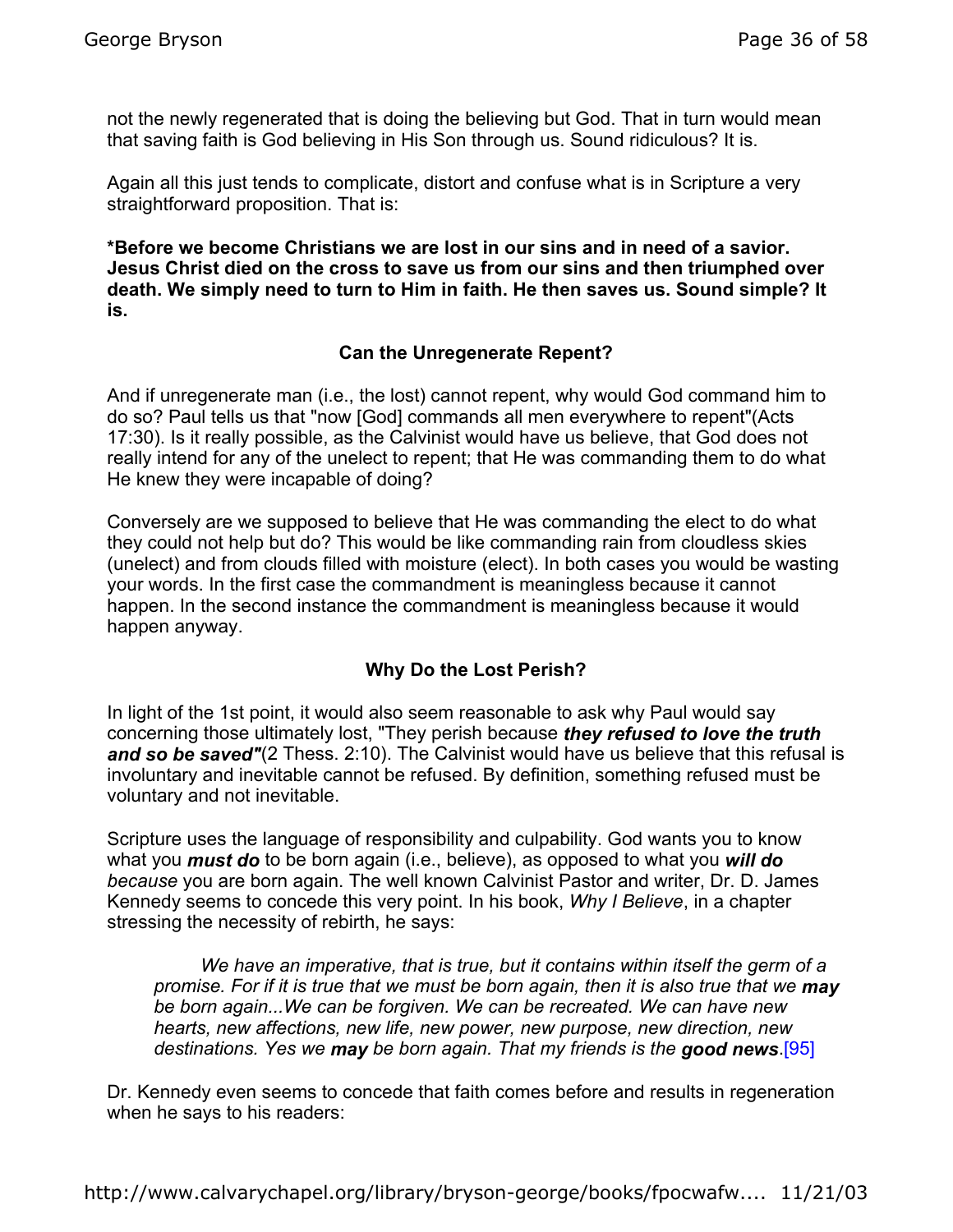*Place your trust in (Christ). Ask Him to come in and be born in you today.*[96]

Calvinism therefore has its theological cart before the biblical horse. Thus to accept the 1st point of Calvinism is to reject - no matter how unwittingly - a reasonable interpretation of John 3:16 as well as many other portions of Scripture.

# **CHAPTER 7 UNCONDITIONAL ELECTION**  *REFUTED*

If, as the Calvinist contends, God has elected only some to salvation, unconditionally, and others He leaves to damnation without recourse, having no interest in seeing them saved, why does Paul tell Timothy that God: "desires all men to be saved and to come to the knowledge of the truth"(1Tim. 2:4). If Calvinism is correct "all men" should be "all elect men" or perhaps all kinds of men (i.e., some black, white, Jewish, Gentile, Russian, American, etc.).

The only other Calvinistic alternative is to say that God desires to save all men, but for reasons unknown did not elect (or send His Son to die for) most of those He desired to save, thereby derailing His own desire to save them. Would it not be better as well as more sensible and biblical, to simply agree with Paul and say "God desires all men to be saved?"

And why does Peter say that:

*The Lord...is longsuffering toward us, not willing that any should perish but that all should come to repentance. (2 Peter 3:9)*

If Calvinism is right then this should read that God does not want *any* of the *elect* to perish. Otherwise it would mean that He determined (with regard to the unelect) contrary to what He wanted. It would also mean that God takes pleasure in what He does not want.

In keeping with Calvinism, and with 2 Peter 3:9 in mind, Sproul asks:

*How can we square this verse with (the Calvinist view of) predestination?... What is the antecedent to any?*[97](emphasis his)

Sproul then answers that:

It is clearly us...I think that what he is saying here is that God does not will that any of us (the elect) perish.[98]

Thus the Calvinist view is simply saying that the delay is only due to the fact that those who were elected to salvation from eternity have not all been saved yet in time. In other words, God is not longsuffering so that the lost *may* turn in faith to Christ and be saved, but because the elect lost, who *will* turn in faith to Christ because they are elect, need the time to do this. Thus God must be longsuffering to give the elect the time to do what He determined they will do.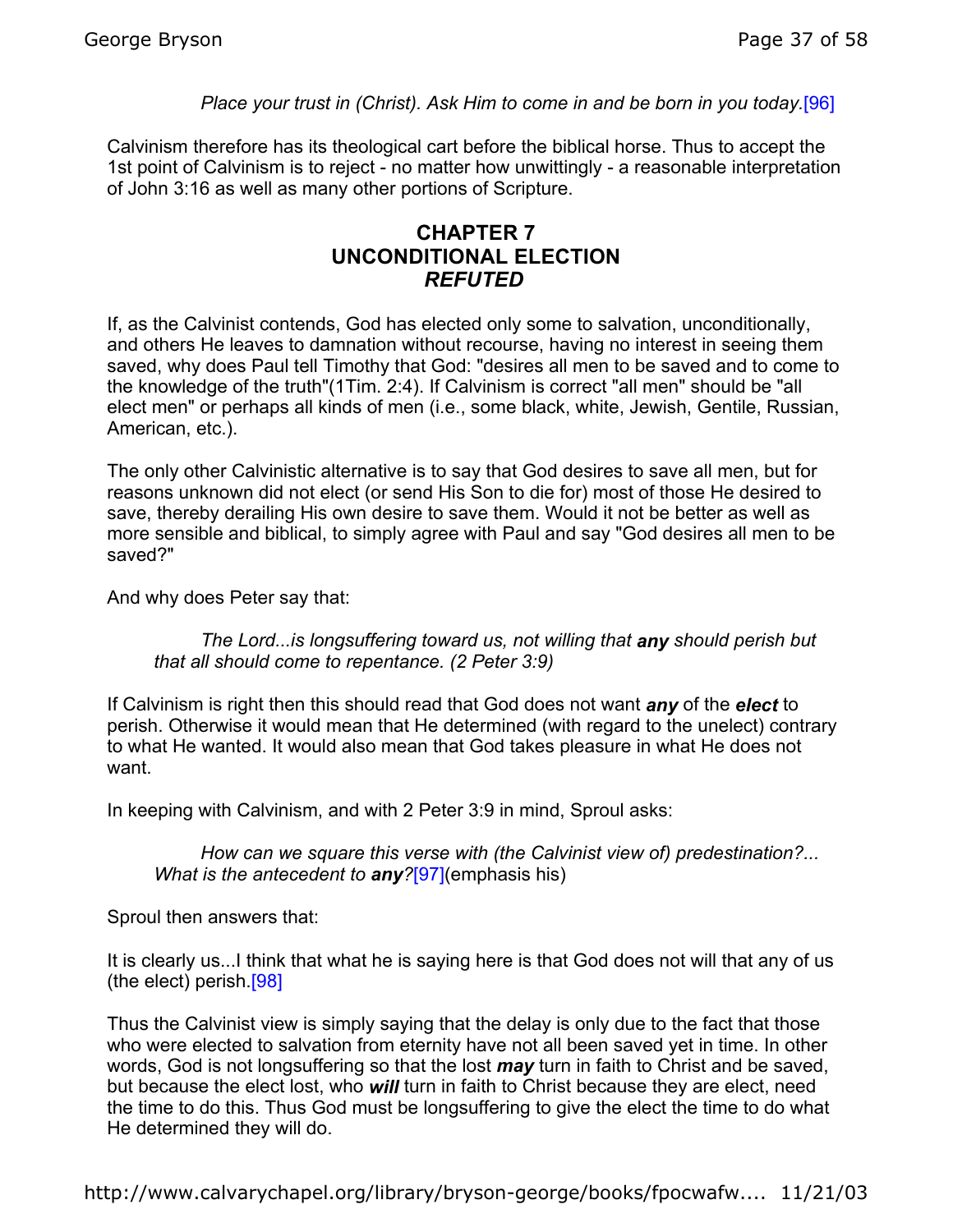# **A** *Calvinistic* **John 3:16**

Calvinistically speaking, we can accurately paraphrase and amplify John 3:16 to read:

*"For God so loved the elect of the world only, that He gave His only begotten Son, that whosoever of the elect that believes in Him - by which I mean all of the elect, who in fact believe because they are the elect, and cannot do otherwise - will not perish but have everlasting life."*

As silly as this sounds it is exactly what Calvinistic Election leads to.

Jesus tells us that no one knows "The Father except the Son, and He to whom the Son *wills* to reveal Him." Calvinists use statements such as this as a proof-text for their view of election. They point to the word "wills" and say "those that may know God are determined by God and His will and not a matter that we have a say in." However if you continue reading, our Lord identifies those to whom He "wills" to reveal the Father. With obvious compassion He says:

*Come unto Me all you who labor and are heavy laden, and I will give you rest. (Matthew 11:27-30)*

Are we supposed to believe that *only* the elect lost "labor and are heavy laden"? We only have two choices here.

#### 1. **Calvinism**

- a. Christ was inviting all who labor and are heavy laden.
- b. Only the elect (while lost) labor and are heavy laden.

#### 2. **Scripture**

- a. Christ was inviting all who labor and are heavy laden.
- b. All the lost labor and are heavy laden.

#### **The Kingdom of Heaven is Like...**

While Calvinism is in search of the elect few who will come to Christ regardless of any effort to reach them, our Lord appealed to the troubled many (all sinners) and asked them to make a decision, or as Billy Graham might say, "take a step of faith" (i.e., come to Me).

#### Jesus said:

*The kingdom of heaven is like a certain king who arranged a marriage for his son, and set out for his servants to call those who were invited to the wedding; and they were not willing to come. Again, he sent out other servants, saying, "tell those who are invited, see, I have prepared my dinner; my oxen and fatted cattle are killed, and all things are ready. Come to the wedding." But they made light of it*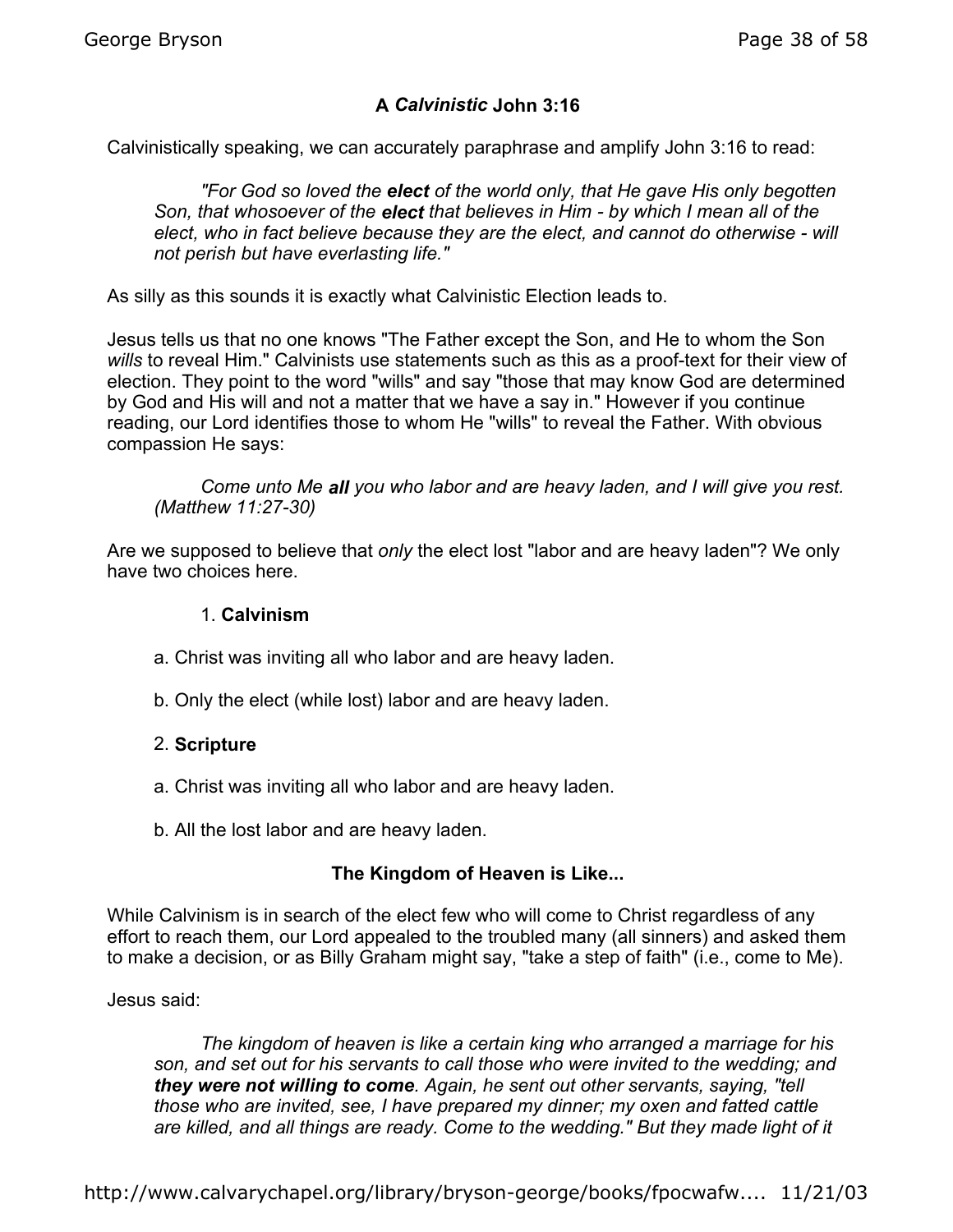*and went their ways, one to his own farm, another to his business. And the rest seized his servants, treated them spitefully, and killed them. But when the king heard about it, he was furious. And he sent out his armies, destroyed those murderers, and burned up their city. Then he said to his servants, "The wedding is ready, but those who were invited were not worthy. Therefore go into the highways, and as many as you find, invite to the wedding." So those servants went out into the highways and gathered together al whom they found, both bad and good. And the wedding hall was filled with guests. But when the king came in to see the guests, he saw a man there who did not have on a wedding garment. So he said to him, "Friend how did you come in here without a wedding garment?" And he was speechless. Then King said to the servants, "Bind him hand foot, take him away, and cast him into outer darkness; there will be weeping and gnashing of teeth. "For many are called but few are chosen. (Matthew 22:2-14)*

#### **Why Are Some Excluded/Included?**

Concerning those "not willing to come," were they not willing to come, as Calvinism teaches, because they were not "chosen" or were they not chosen because they were not willing to come as Jesus seems to teach? And what about those who accepted the invitation and put on the proper apparel? Did they do so because they were chosen or were they chosen because they did so? It seems to me that you cannot agree with Jesus and at the same time logically embrace the 2nd point of Calvinism.

## **CHAPTER 8 LIMITED ATONEMENT**  *REFUTED*

If Christ died for the elect only, why does Paul tell Timothy:

*...there is one God and one Mediator between God and man, the man Christ Jesus, who gave Himself as a ransom for all men...(1 Timothy 2:5)*

Sproul this read "a ransom for all *the Elect* men"?

If Christ did not die for everyone, why would the writer to the Hebrews say of Christ that He "suffered death, so that by the grace of God He might taste for *everyone*"?(Hebrews 2:10)

Should this read "taste death for everyone *who is Elect"*?

If Christ did not die for those ultimately lost as well as those ultimately saved, who is Peter referring to when he refers to those that were: "denying the Lord that bought them."

If Calvinists are right about perseverance, they cannot be backslidden Christians. If Calvinists are right about limited atonement, Christ could not have died for them.

If He "bought them," what price did He pay for them? If the price He paid was not the basis for salvation, then what? Did Christ pay one price for the elect (by dying on the cross) and another for the unelect?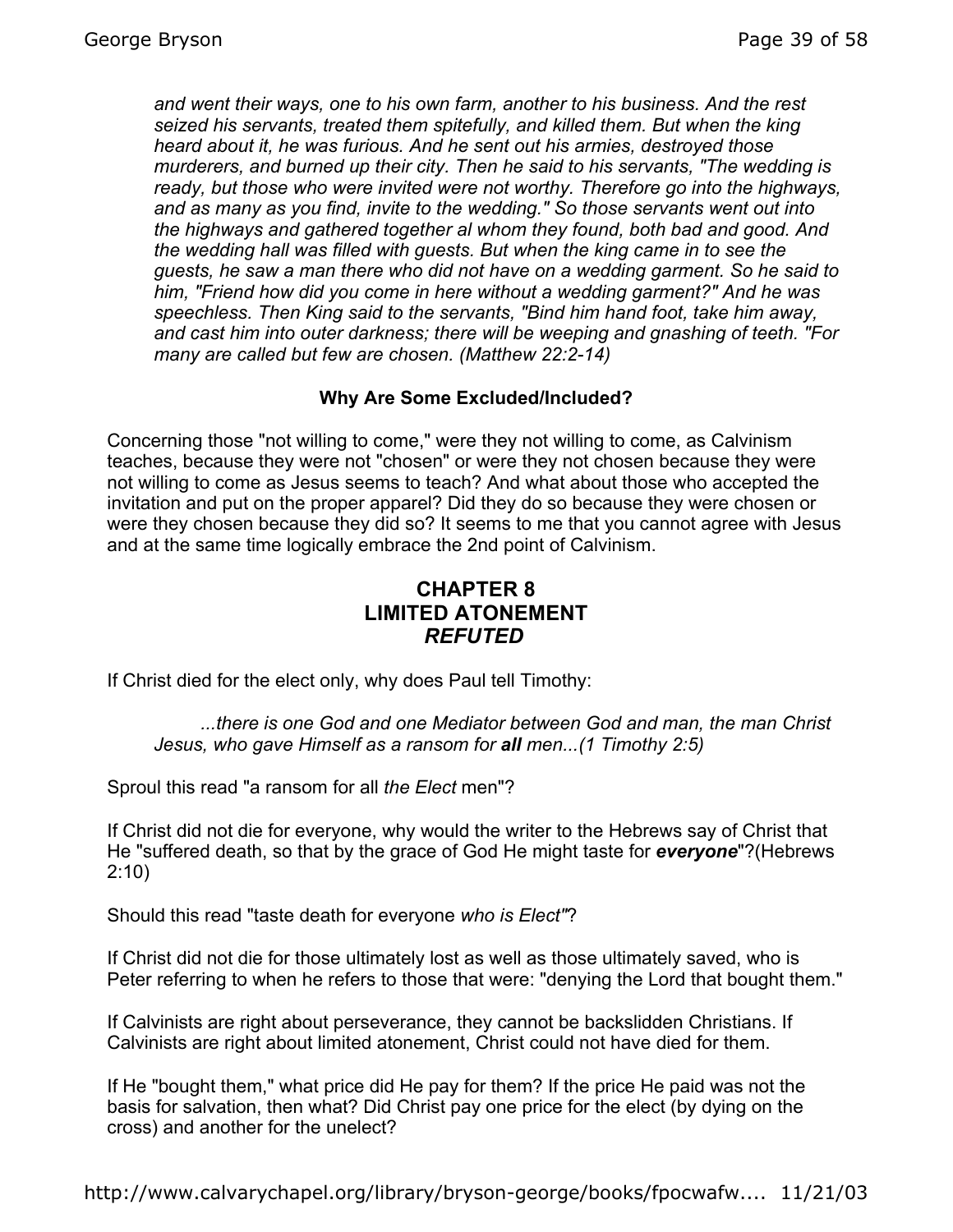And what does the Apostle John mean when he says, Jesus:

*is...the atoning sacrifice for our sins, and not only for ours but also for the Sins of the whole world. (1 John 2:2)*

Did the really mean and should he have said, "also for the sins of the whole world of the elect"?

Drawing his listener's attention to the person of Jesus Christ, John the Baptist said, "Behold! The Lamb of God who takes away the sin of the world" (John 1:29).

A Calvinist reading of this verse could be "Behold! The Lamb of God who takes away the sin *of the elect* of the world."

The Apostle Paul tells us that "God was in Christ reconciling the world to Himself" (2 Corinthians 5:19).

If the Calvinist is right, this should be rendered "God was in Christ reconciling *the elect* of the world to Himself."

It was the position of the Apostle John that "the Father has sent the Son as the Savior of the world"(1 John 4:14).

A Calvinistically corrected reading would be "The Father has sent the Son as the Savior of *the elect* of the world."

Paul also tells us that "Christ died for the ungodly" (Romans 5:6).

To be consistent with Calvinism, Paul should have said that "Christ died *only for the ungodly elect*."

#### **What Does God Desire?**

Perhaps one of the most difficult (I believe impossible) passages of Scripture for a Calvinist to reconcile with limited atonement is 1 Timothy 2:1 and 2. It is there that we read that:

*...God our Savior...desires all men to be saved and to come to the knowledge of the truth.*

just a few verses earlier Paul wrote:

*This is a faithful saying and worthy of all acceptance, that Christ Jesus came into the world to save sinners...*

I take this to mean that if you are a sinner, He came to save you. However, the reason Paul can say with such confidence that God desires to save all men and to have all men come to the knowledge of the truth is even more devastating to the notion of limited atonement. That is, he can say this because: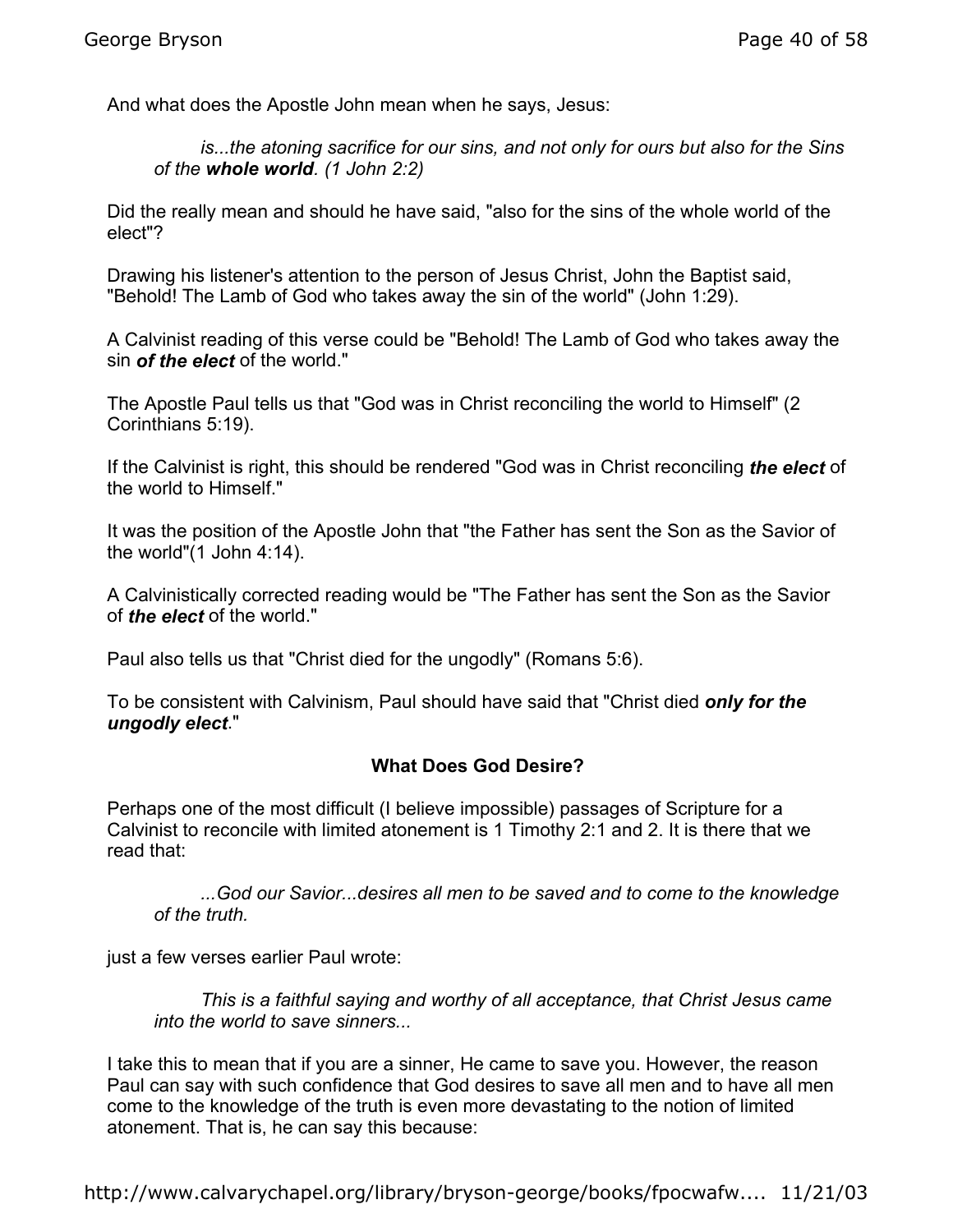*There is one God and one Mediator between God and Men, the Man Christ Jesus, who gave Himself for all...(1 Timothy 2:5,6).*

Notice that Paul says the Christ, the only Mediator, mediated for all. That is, if as every Calvinist would agree, Christ did His mediating work on the cross, then it Follows that what He did on the cross (i.e., die a substitutionary death for our sins) He did for all sinners. Notice also that this teaching about our Lord's mediating work, which paid the ransom for all, is mentioned immediately after Paul tells us about God's desire to save all men. How could God's intentions toward all sinners be stated more clearly? How could the Calvinist not see this?

#### **Good News/Bad News?**

In effect, the 2nd point of Calvinism has turned the Gospel (or good news of salvation) into something like one of those not so funny *good news/bad news* jokes.

As a result, a consistent Calvinistic "evangelistic" proclamation could go something like this:

*The good news is that if you are in the world and a sinner, Jesus said He came to take away the sin of the world. The bad news is that perhaps He did not have your sins in mind.* 

*The good news is that if you are in the world, Jesus came to be the savior of the world. The bad news is that you may not be one of those in the world He came to save.* 

*The good news is that if you are unjust, Jesus died for the unjust. The bad news is that you might not be one of the unjust He died for.*

And, of course, if the Calvinist is right, you will simply be stuck *for* all eternity with the bad news because you have been stuck *from* all eternity with the bad news.

#### **Seeking to Save the Lost**

Jesus, referring to Himself and His purpose for coming, said that "the Son of Man has come to seek and save that which was lost."(Luke 19:10)

Calvinistically speaking, it would be more precise if not more accurate to say that "The Son of Man has come to seek and save *the lost elect*."

In his now classic sermon entitled "GOOD NEWS For The Lost," Charles Spurgeon ministered to the unsaved attending one of his services as follows:

*I would have all anxious hearts consider HOW THE OBJECTS OF MERCY ARE HERE DESCRIBED: "The Son of Man is come to seek and save that which was lost." I feel inexpressibly grateful for this description - "that which was lost!" There cannot be a case so bad as not to be comprehended in this word "lost." I am quite unable to imagine the condition of any man or woman so miserable as not to*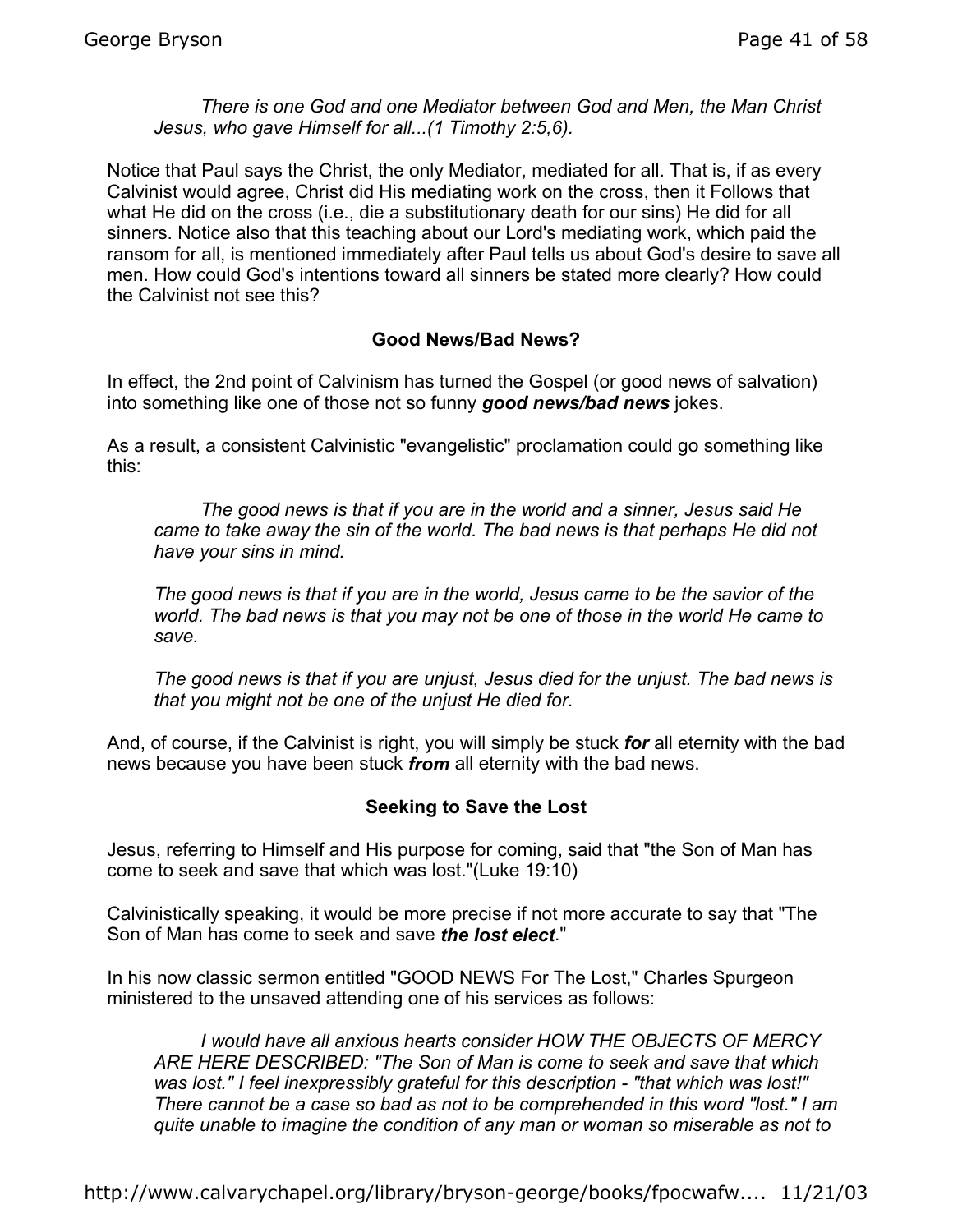*be contained within the circumference of these four letters - lost.*[99](capitalization his)

Spurgeon went on to extort the lost in his listening audience with these very encouraging and un-calvinistic words:

*Dear friends, "The Son of Man is come to seek and to save that which was lost." Does not the description suit you? Are you not among the lost? Well then, you are among such as Jesus Christ came to save.*[100]

How Spurgeon was able to reconcile his view of Unconditional Election and Limited Atonement with the above statement I do not know. Nevertheless, he was exactly right regarding our Lord's interest in the lost. In this sermon he seemed to fully grasp the significance of our Lord's teaching on this vital matter. However, and unfortunately, I cannot say the same for Calvinism in general, or the 3rd point of Calvinism in particular.

The gospel is indeed good news for the lost. Not some of the lost, but all of the lost. The fact that some of the lost refuse to believe the good news and thereby forfeit the benefit and blessing which could otherwise be theirs is for that reason all the more tragic. Even the Calvinist must concede that unbelievers are addressed in scripture in a way that makes unbelief seem avoidable and self-imposed.

If,on the other hand, Christ did not die for some of the lost, (i.e., the unelect) then He certainly did not come to seek and to save them. If He did not come to seek and to save them, it is hard to imagine anything good (for them anyway) about the news proclaimed to them. If the 3rd point is correct, Spurgeon should have title his sermon, "Good News for Some of the Lost." Or perhaps "Good News for the Elect Lost."

If Jesus only died for some of the lost, it is also certain that He did not come to seek and to save those He did not die for. If He did not come to seek and to save you, where is the good (for you) in the news? If Calvinism is right then the Gospel is only the Gospel(i.e., Good News) when it is preached to the elect. But even Calvinists claim that it is *good news* or the Gospel they are told to proclaim to all the lost. Thus, a consistent Calvinism is difficult if not impossible to maintain.

#### **Breaking Rank**

As noted earlier, the 3rd point is so obviously unscriptural that many Calvinists break rank with Calvinism and call themselves four-pointers. I agree with Packer and others when they say that consistency demands that the one who embraces the other four points should also accept the 3rd point. But I can also sympathize with four-pointers who see no way around (scripturally speaking) the unlimited provision for salvation offered to all through faith in Christ's death on the cross.

# **CHAPTER 9 IRRESISTABLE GRACE**  *REFUTED*

It is true that if something is earned or merited, it is not truly of Grace. If you have to wopk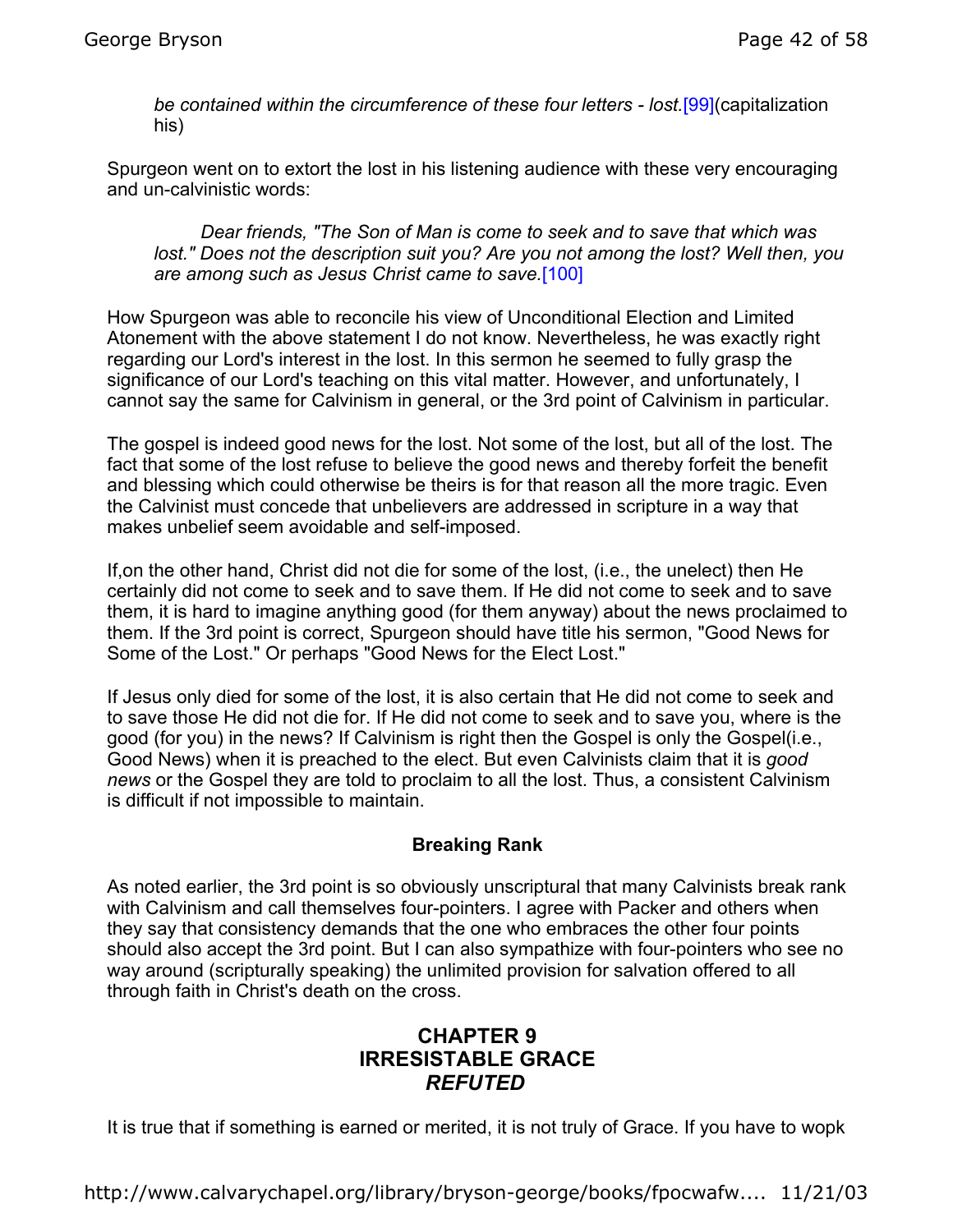for it, it is not really a gift - but a wage. But a gift that is received by the one to whom it is offered is no less a gift because the recipient voluntarily accepts it. I mention this because I occasionally hear Calvinists say that if we have a choice or use our will to accept God's gift of Eternal Life that this would somehow make the gift not a gift. Calvinists go further by stating that even if the unregenerate were willing, he would not be able to receive the gift offered to him. Hoeksema says:

*...It is alleged (that) faith is the hand by which we take hold of the proffered salvation, the salvation proffered in the gospel...this is not true...the natural man has no hand whereby he is able to accept the salvation of God in Christ Jesus.*[101]

Which is to say that according to Calvinism, the natural man cannot have faith through which he might be saved. This however, is like saying to a man without a hand, "Please, reach out with your hand, and take this gift." If you or I were to do this , knowing the man had no hand, we would be considered very cruel indeed. We would be mocking the handless man. But isn't this just what the Calvinist is saying about God? That is, according to Calvinism, God is offering the unelect, natural man salvation on "the condition of faith" knowing full well that the unelect, natural man does not have and cannot have faith.

#### **Can Grace Be Resisted?**

The question before us however, is this: can grace be resisted and is grace ever resisted insofar as salvation is concerned? The only scriptural answer is *yes*. And just as a gift voluntarily received is no less a gift, so a gift "willfully refused" is no less a gift. The nature of the offer (i.e., free) is not affected by the intended recipient's response.

We have already read where Paul said that certain people perish because they *refuse* to love the Truth.

If we are to take Calvinism seriously, we must conclude that this is an "involuntary refusal." Can there be such a thing? Some Calvinists would contend that the unregenerate can choose evil, but evil only. But this is like saying the blind man can only choose not to see. Some choice. In fact, the blind do not choose not to see, they have no choice in the matter. So the unregenerate according to Calvinism does not really choose to refuse, he simply does the only thing he can - *refuse*.

When you do the only thing you can and must do, that is not really a choice at all. The truth is that an *involuntary refusal* is an oxymoron. According to Calvinism, we can no more blame the unelect for being lost that we can legitimately blame a man born blind for his blindness. If a blind man was offered a cure for his blindness and refused this cure we could legitimately say that it is his fault that he remains blind. However, if a man is born blind, and cannot do anything about his blindness, how can we blame him for not seeing?

## **Is God Teasing the Unelect?**

This is, in effect, what Calvinists are saying to the unregenerate unelect; you are born depraved, can do nothing about your depravity, and God who could does not want to and will not do anything about it.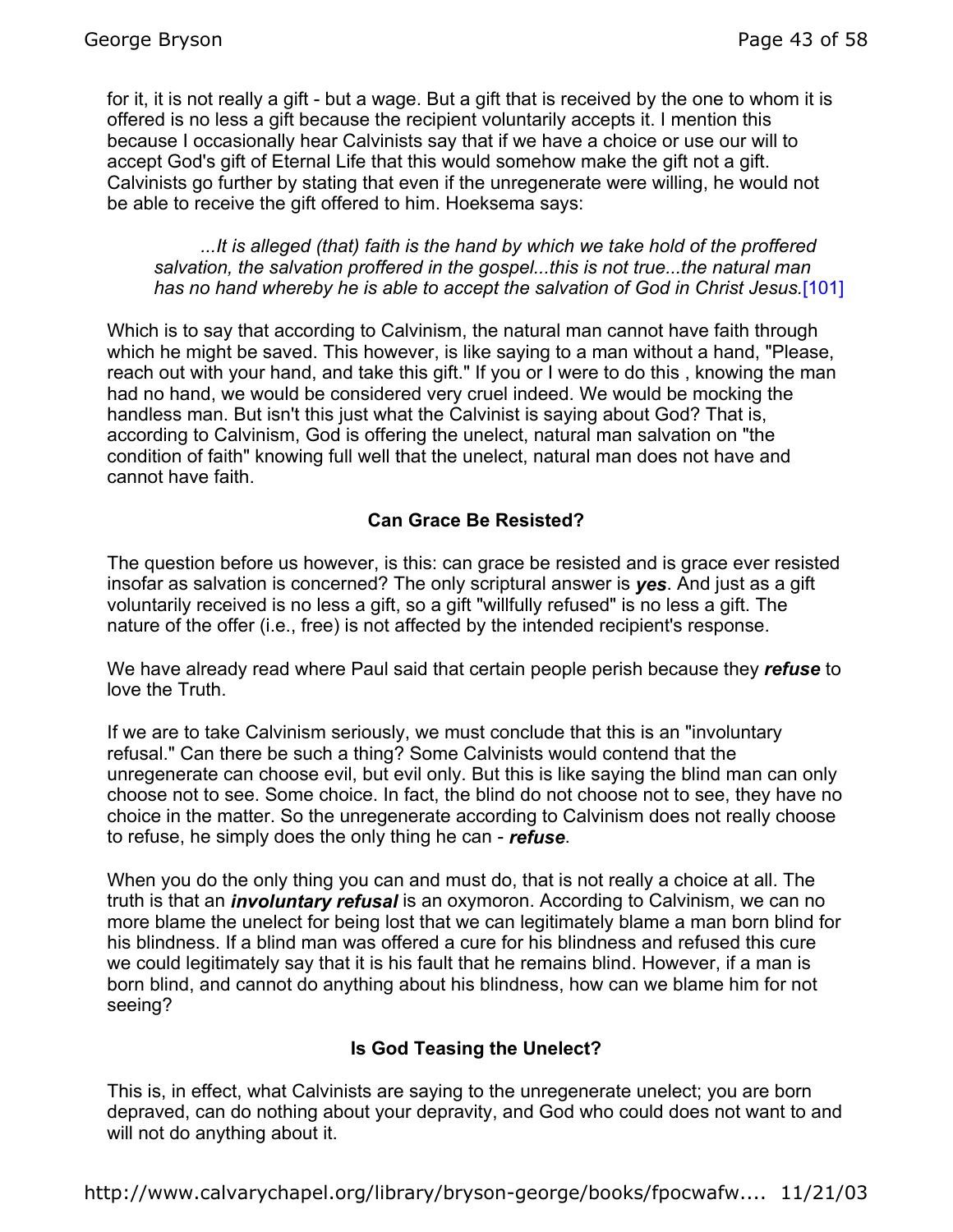From the point of view of the Evangelist, this is also like saying to the blind, I promise you eyesight on the condition you can "see" all the colors of the rainbow first. But, knowing full well your blindness does not allow you to see at all, the Evangelist just promises since he can't distinguish the elect blind from the unelect blind.

If we extend this analogy to the unregenerate elect, it is like "saying they are born blind, but God will give them sight." Translated, if you are elect, you will be saved and have no meaningful say in the matter. Grace cannot be resisted. But, if this is so, why do Apostles seem so intense in their effort to get the unbeliever to believe?

Again, if the elect "will" regardless and the unelect "can't" regardless, are we not really wasting words - or at best just going through the motions? If the elect must and the unelect can't, are we (i.e., those of us who proclaim the good news) just posturing? It makes no sense to command someone to do what they cannot help but do (i.e., repent and believe). But, as we have already read, God commands all men everywhere to repent. If grace is irresistible for the elect and only an illusion or tease for the unelect, it would all appear to be just a game of infinite cruelty and consequence.

## **Caught Resisting Grace?**

With all this in mind, let us consider just a few of the appeals made by Scripture in general and our Lord in particular to what sometimes seems like resisting souls.

To the entire city of Jerusalem our Lord says:

*Oh Jerusalem, Jerusalem...how often I wanted to gather your children together, the way a hen gathers her chicks under her wings, and you were unwilling.(Matthew 23:37)*

Could He have just as easily have said they "wee unable"? And if they were unwilling only because they were unable, their unwillingness is not a matter of choice, but a matter of having no choice. Could it be that Christ was sad not because they were unwilling but because they were unelect? For had they been elected, they could not have been unwilling according to Calvinism since grace is irresistible.

#### **Saving Faith**

And what of the Philippian Jailer? In desperation he asked, "What must I do to be saved?" Paul answered him, "Believe on the Lord Jesus Christ, and you will be saved" (Acts 16:30,31).

What if Paul said you must first be among the elect, then you will not be able to resist the grace that saves. And if you are among the elect, unable to resist the grace that saves, you will believe on the Lord Jesus Christ as proof that you are not resisting the Grace and are one of the elect. Conversely, he could have said,

*If you are not elected you cannot do anything to be saved because God does not want to save you, etc., etc.*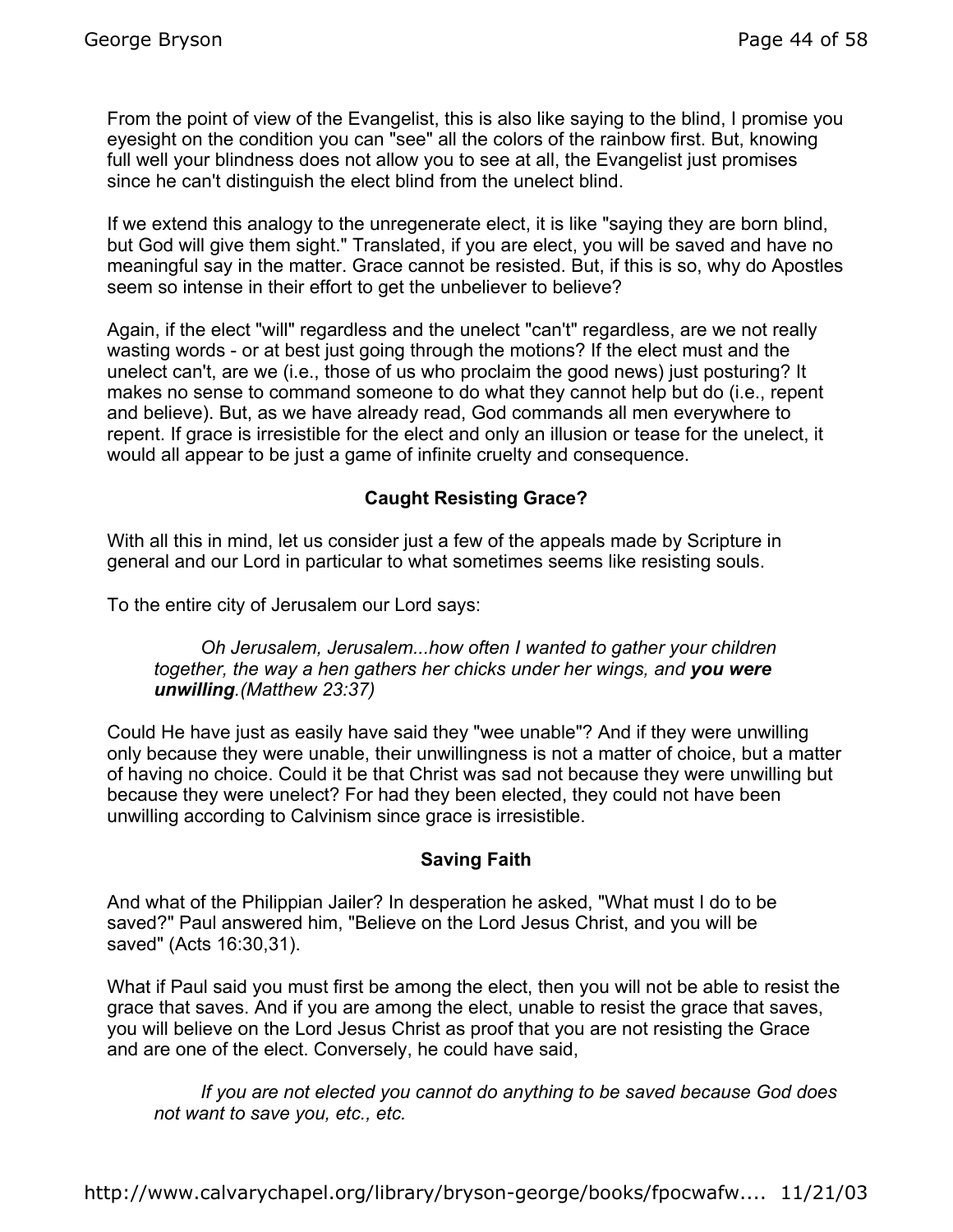Before Paul was finished, the suicidal jailer would probably have killed himself out of confusion if not despair.

And what are we to make of Stephen's words to the crowd who eventually stoned him:

*You men who are stiff-necked and uncircumcised in heart and ears are always resisting the Holy Spirit.*

Is it possible to resist the Holy Spirit and not the grace He administers?

If grace cannot be resisted - and if some unregenerate are not offered grace - to whom is the writer to the Hebrews referring when using these words; "Today if you hear His voice, do not harden your heart?"(Hebrews 4:6). They must either be elect or unelect. Is there any other category? If grace is irresistible for the elect (and these are the elect), how could they harden their hearts and why would they need to be warned not to do so?

Likewise, if grace is not extended to the unelect (and these are the unelect), how could they do anything else and why would they be warned not to do so?

However, to the woman at the well Jesus said:

*If you knew the gift of God, and who it is who says to you give Me a drink, you would have asked Him, and He would have given you living water.(John 4:10)*

In this context it is clear that the living water to which Jesus referred is the salvation which comes (as the Calvinist would agree) by grace. For Jesus also said:

*Whoever drinks of this (well) water will thirst again. But whoever drinks of the water that I shall give him will never thirst. But the water that I shall give him will become in him a fountain of water springing up into everlasting life.(John 4:13,14)*

#### **For the Asking**

Yet Jesus said it was hers *for the asking* if only she knew who He was and what He was offering. And how could she know who He was and what He was offering? He could tell her. And that is, of course, just what He did. She in turn went to town in what turned out to be an evangelistic endeavor. After she got the town's people interested in Jesus, by raising the possibility that Jesus could be the Messiah, we are told that:

*Many of the Samaritans of the city believed in Him because of the word of the woman who testified. "He told me all things that ever I did." So when the Samaritans had come to Him, they stayed there two days. And many more believed because of His own word. Then they said to the woman, "Now we believe, not because of what you said, for we have heard for ourselves and know that this is indeed the Christ, the Savior of the world."(John 4:39-42)* 

However, in John, chapter 6, there are several statements made by Christ, that when taken out of context, seem to support the Calvinistic contention that grace is irresistible. They are: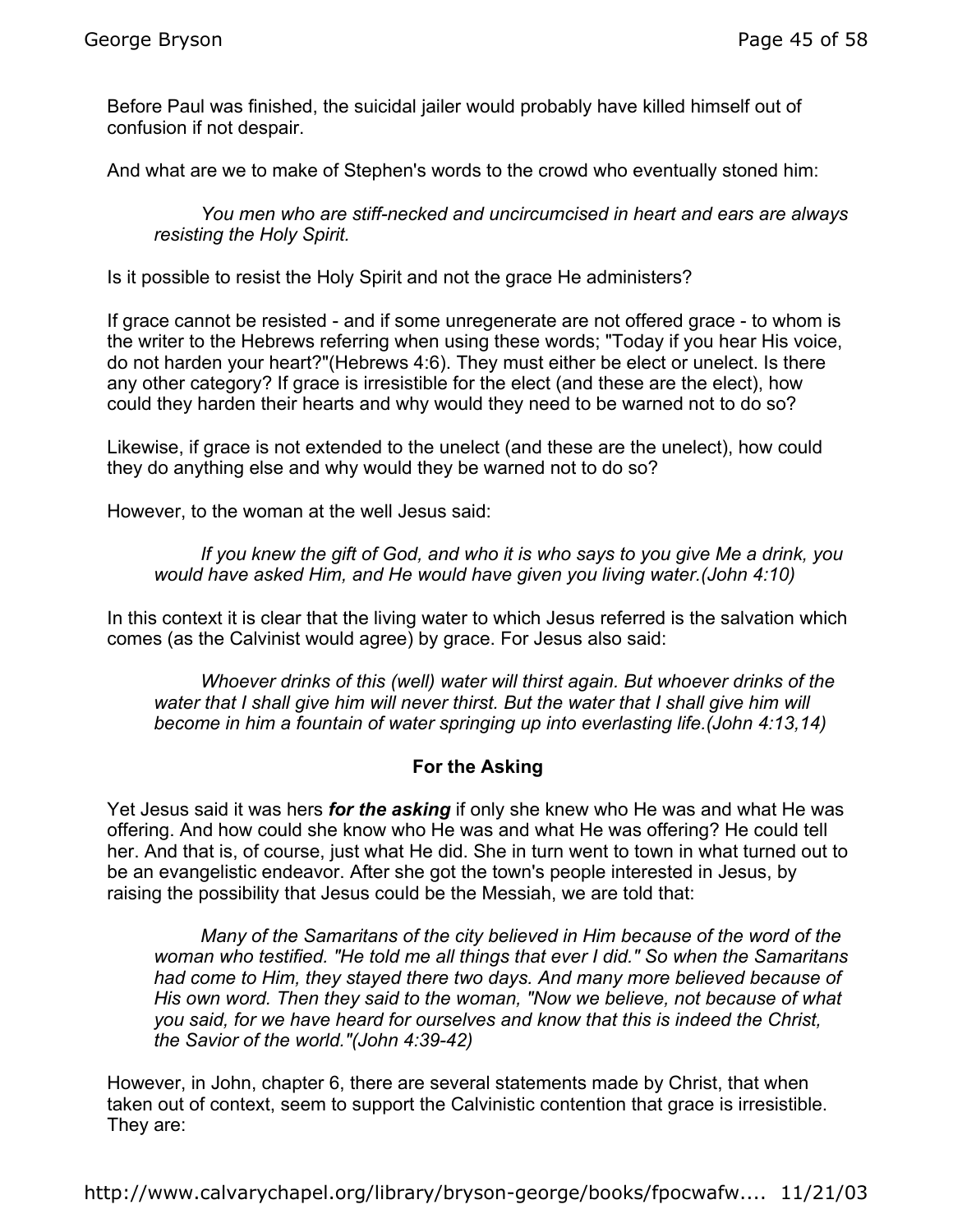*\*All that the Father gives Me will come to Me.* 

*\*This is the will of the Father who sent Me, that all that the Father has given Me I should lose nothing.* 

*\*No one can come to Me except the One who sent Me draws him.*

However, as soon as you put these words into their biblical context, a Calvinistic interpretation seems forced at best.

In verse 35 and 36 of John, chapter 6, Jesus says:

*I am the bread of life. He who comes to Me shall never thirst. But I said to you (those that were opposing Him) that you have seen Me and yet have not believed.*

In other words, the reason they did not come to Him is because They did not believe. It is in this context that Jesus says:

*All that the Father gives Me will come to Me and I will by no means cast out.*

#### **Neither Rejected Nor Ejected**

That is, those that believe in Him are one and the same as those that the Father gives to Him. By coming to Christ in faith, the sinner can be assured that he will not be rejected nor ejected from the Kingdom of God. He is making the lost aware of how secure in Christ they will be if they will come to Christ in Faith. He is also making the saved aware of how secure in Christ they are because they have come to Christ in Faith. To further demonstrate that this is indeed our Lord's purpose, consider the next two verses.

*For I have come down from heaven, not to do My own will, but the will of Him who sent Me. This is the will of the Father who sent Me, that of all that He has given Me I should lose nothing, but should raise it up at the last day.*

Once again, the context makes it evident that the ones given to the Son by the Father are the ones who come to Christ in Faith. For in the next verse He says:

*This is the will of Him who sent Me, that everyone who sees the Son and believes in Him may have everlasting life; and I will raise him up at the last day.*

Again, while speaking to those that opposed Him, He said:

*There are some of you who do not believe...Therefore I have said to you that no one can come to Me unless it has been granted to him by My Father.*

That is, those that believe are given to the Son and those that do not believe are not given to the Son. You must therefore come to Christ in Faith or you cannot come to Christ at all. But if you do come to Christ in Faith you will neither be rejected nor ejected.

At this point the Calvinist is likely to ask "How is it that a lost and depraved (one spiritually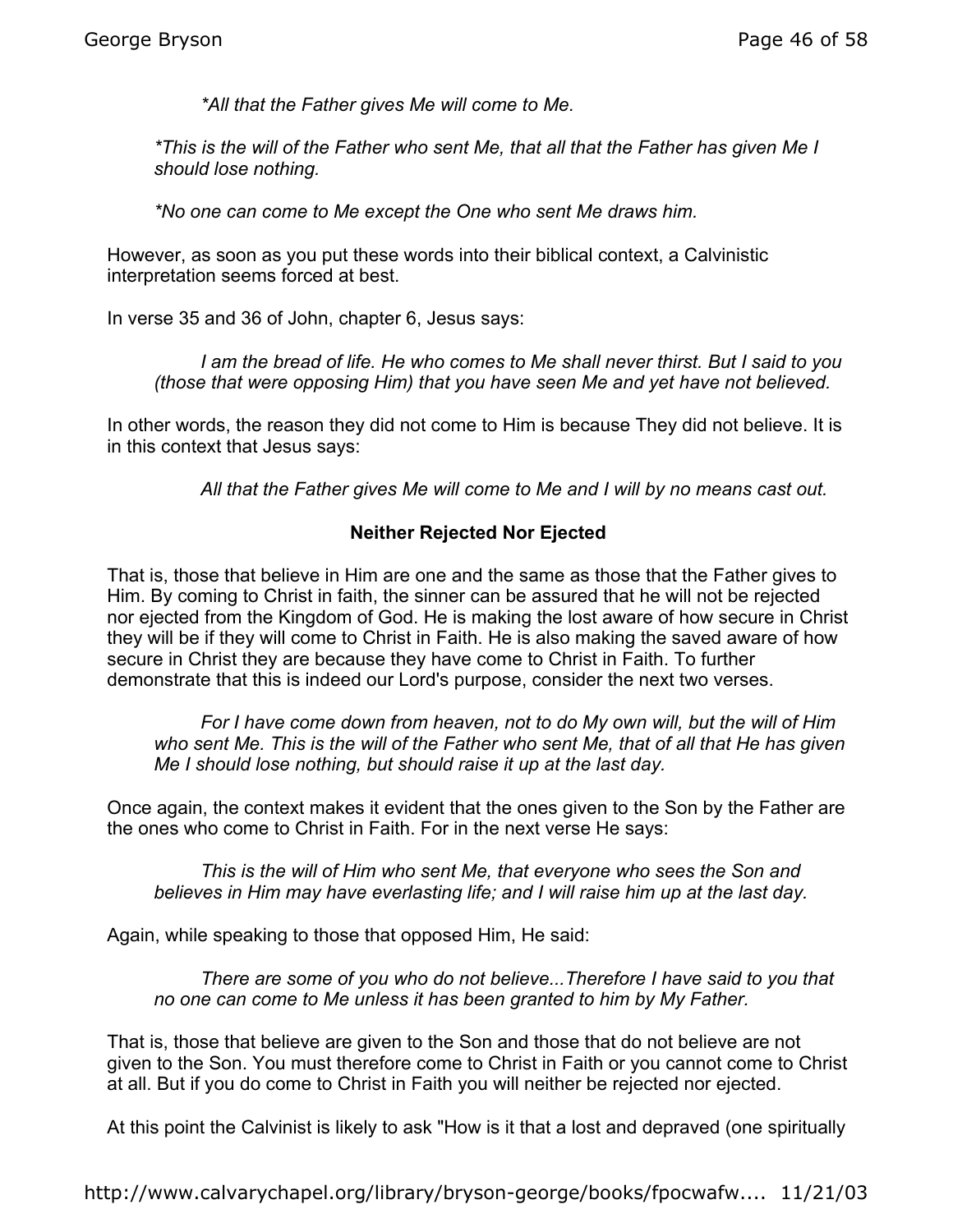dead) sinner is able to come to Christ?" By God's grace and with God's help - that's how.

## **The Father Draws**

The fact that God offers just such help is to be found in the very context that we are now considering. That is, Jesus said:

*No one can come to Me unless the Father draws him; and I will raise him up at the last day.(John 6:44)*

Exactly what He does to draw us we are not told in this passage. Perhaps John 16:8 holds the answer. There we are told by Jesus that,

When the Holy Spirit has come, He will convict the world of sin, and of *righteousness, and of judgment.*

Whatever this convicting work of the Holy Spirit is, it is a work the Holy Spirit does in the life of those *in the world* - not the church. Our Lord had the lost in mind, not the saved.

But why do some positively respond when God draws them? The Calvinist argues that everyone who is drawn cannot help but respond positively. In fact, Sproul appealing to Kittels' Theological Dictionary of the New Testament argues that the word translated draw (elko) means to coerce, force or even drag. He notes that in James 6:2 the same word is translated drag. That is:

*"Do not the rich oppress you and drag you into the courts?" He also points out that in Acts 16:19 the past tense of this word is translated "dragged."*[102]

*When her masters saw that their hope of profit was gone, they seized Paul and Silas and dragged them into the marketplace to the authorities.*

What he does not say is that a form of this same word is also used in John 12:32 where we read:

*If I am lifted up from the earth, I will draw all men to Myself.*

While the New King James version uses the word *peoples* instead of *men*, the word is supplied by the translators. Actually it could be translated "If I be lifted up from the earth, I will draw all (or everyone) to Myself." Thus if the *drawing* of John 6:44 (i.e., by the Father) can be translated forced, coerced or dragged, could we not say the same for the drawing of John 12:32 (by and to the Son). This would of course lead to universalism (i.e., everyone will be saved) which Calvinists rightly reject. The only other Calvinistic option would be to paraphrase this verse as follows:

"If I be lifted up from this earth I will draw all elect men unto Myself" or "If I be lifted up from the earth I will draw all kinds of men (i.e., from different nations) to Myself."

However, as Sproul surely knows, a single Greek word (such as elko) can be used to convey very different ideas depending upon the context. This is, in fact, why the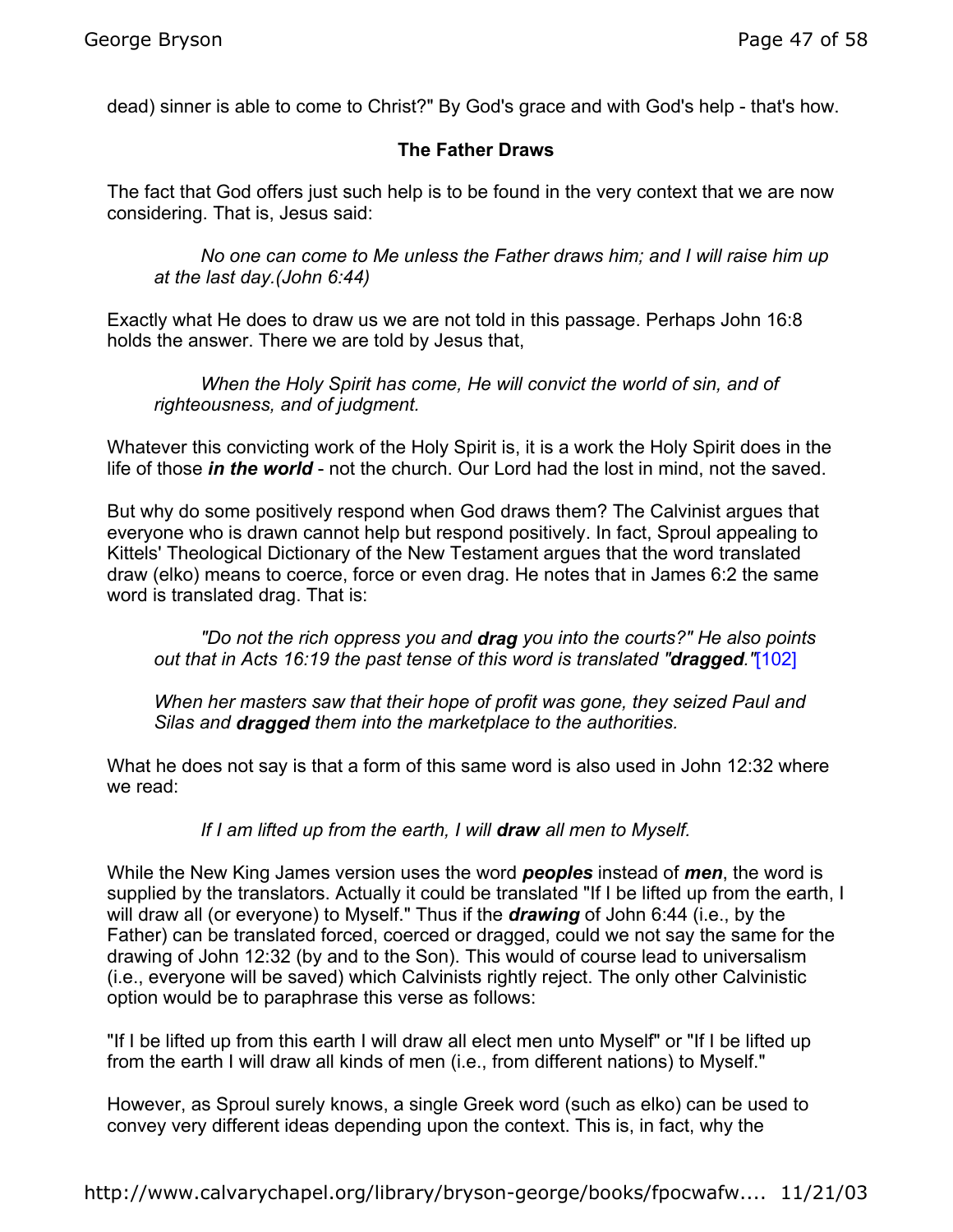translators of most translations used different English words (i.e., draw, drag) to translate what is essentially the same Greek word. Nevertheless, as interesting as all this might be to some, it really misses the point of the greater context.

## **Not Willing**

If we move on just a little further in the narrative of John's gospel, we read where Jesus addressed His opponents as follows:

*You do not have the (Father's) Word abiding in you, because whom He sent, Him you do not believe. You search the Scriptures, for in them you think you have eternal life; and these are they that testify of Me. But you are not willing to come to Me that you may have life.* (John 5:38-40)

The difference between the saved and the lost is the difference between Faith and Unbelief. The difference between those merely convicted by the Holy Spirit, and those who yield to the Spirit when they are drawn, is the difference between the willing and the unwilling. Thus, the 4th point of Calvinism misses the whole point.

# **CHAPTER 10 CALVINISTIC PERSERVERENCE OF THE SAINTS**  *REFUTED*

It is certainly true that not everyone who professes to be a Christian is. Some are mistaken. Some are pretending. But, if all true believers persevere, why does Scripture so often encourage the saints to persevere and just as often warn them of the consequences of not persevering? If the saints persevere because they are Saints and cannot do otherwise, then no lack of exhortation or warning is going to prevent them from persevering.

And if one is not a Saint (i.e., elect), no amount of encouragement or warning is going to help them persevere in a faith they do not, cannot and should not have to persevere in. But nothing could be more obvious than this: Christians are repeatedly encouraged to persevere. Just as clearly they are warned of the consequences for not persevering throughout the pages of the New Testament. To challenge Perseverance of the Saints in the Calvinistic sense is not to deny *Eternal Security*, but to affirm Perseverance of the Saints in the Calvinistic sense, is to deny the believer *Assurance*.

#### **Perseverance vs. Assurance**

That is, if perseverance to the end is essential to prove you are truly one of the elect, you cannot know for sure that you are one of the elect until you make it to the end. It must also be stressed that a challenge to the Calvinistic view of Perseverance of the Saints is not to deny the importance of Saints persevering - even to the end. As already noted, Scripture is replete with exhortations and warnings regarding perseverance.

The problem with the Calvinistic view of perseverance is similar to the problem of the Arminian view of perseverance. That is, in Calvinism and Arminianism, justification and sanctification are hardly (if at all) distinguishable. In fact, some Calvinists refer to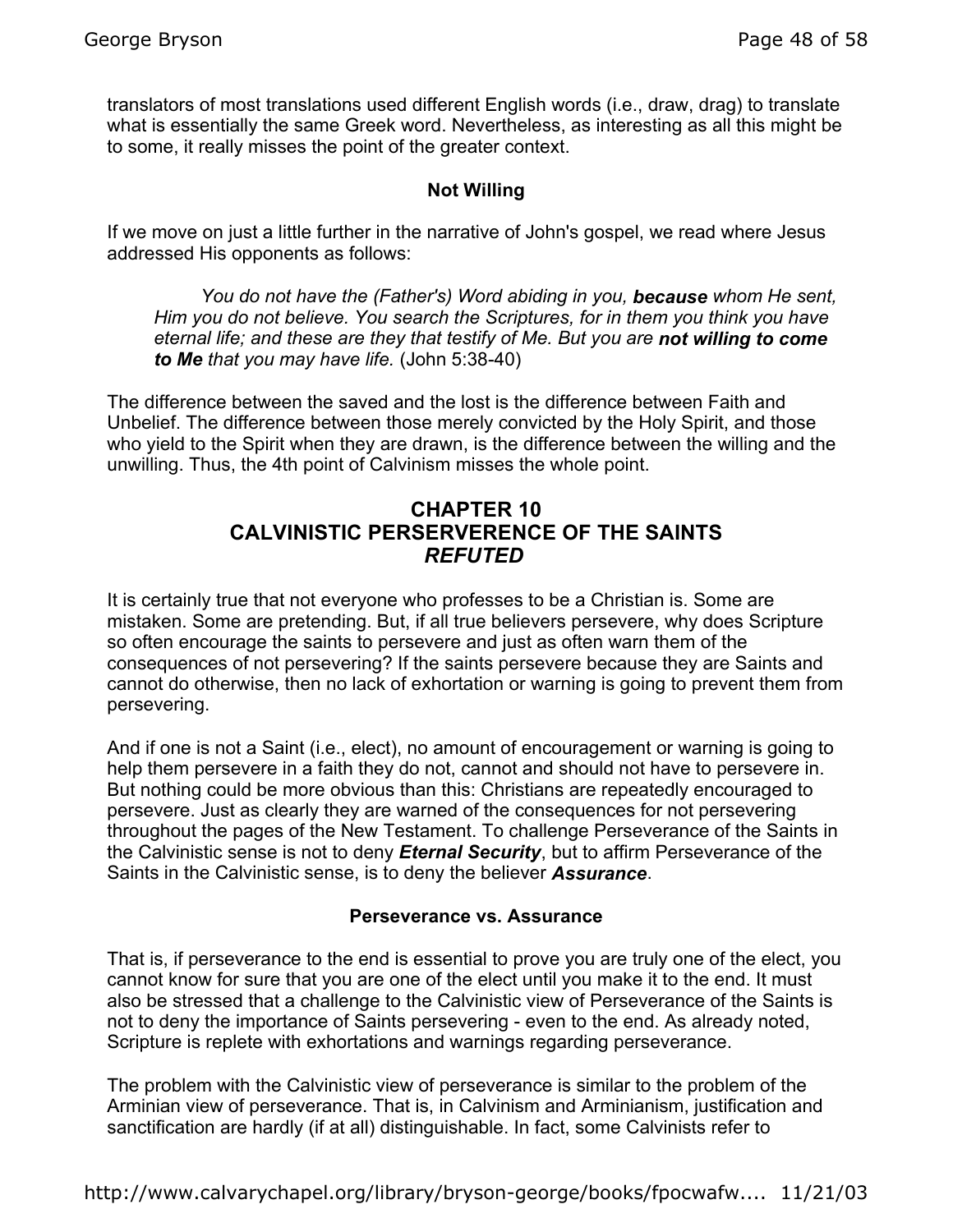justification and sanctification as double justification. The Calvinist says you do not persevere unto the end, you were never saved. The Arminian says that if you do not persevere to the end, you will lose your salvation. But neither can simply accept the record of Scripture that if you believe in the Lord Jesus Christ, you will be saved. Both, in effect, say that you must believe and must keep on believing in a way that manifests itself through perseverance to the end to be certain of your ultimate salvation.

Again, Calvinism denies the believer *assurance* whereas Arminianism denies the believer *security*. Thus, the problem with Calvinistic perseverance is not in its overemphasis, but in its mis-emphasis. Not only so, but a case can be made (perhaps somewhat ironically in light of the 5th point) for the fact that Calvinism actually and understandably results in an under-emphasis of sanctification. That is, since perseverance is supposedly a foregone conclusion for the elect, the one who believes he is elect is likely to pay less attention to exhortations and warnings about perseverance simply because if he is saved he *will* and if he is not saved he *can't*.

Since you cannot do anything about being elected or not elected, you cannot do anything about all that is inevitable because you are elected or not elected. This includes perseverance.

## **We Ought to Persevere**

Perhaps by defining perseverance - at least as it is worked out behaviorally - as faithfully following Christ, or being obedient to God's Word, or walking in the *light*; we can see that Perseverance is what *ought* to be true for every Christian. This is what believers are encouraged to do - and warned about failing to do - precisely because we have a tendency or inclination to not do it.

Consider the exhortation of Colossians 2:6 in which Paul says to the believers of the Colossian church:

*As you therefore have received Christ Jesus as Lord so walk in Him.*

Now if it is a foregone conclusion that a true believer will always continue to walk in Christ in the sense that Paul is speaking, why encourage him to do so? And what of Romans 12:1,2:

*I urge you, therefore, brothers, by the mercies of God, to present your bodies as a living and holy sacrifice, acceptable to God...do not be comformed to this world, but be transformed, that you may prove what the will of God is, that which is good and acceptable and perfect.*

It seems abundantly clear that Paul exhorts the believer this way because:

- 1. This is what the believer ought to do.
- 2. The believer without such exhortation is less inclined to do this.

#### **Exhortations to Abide-Meaningless?**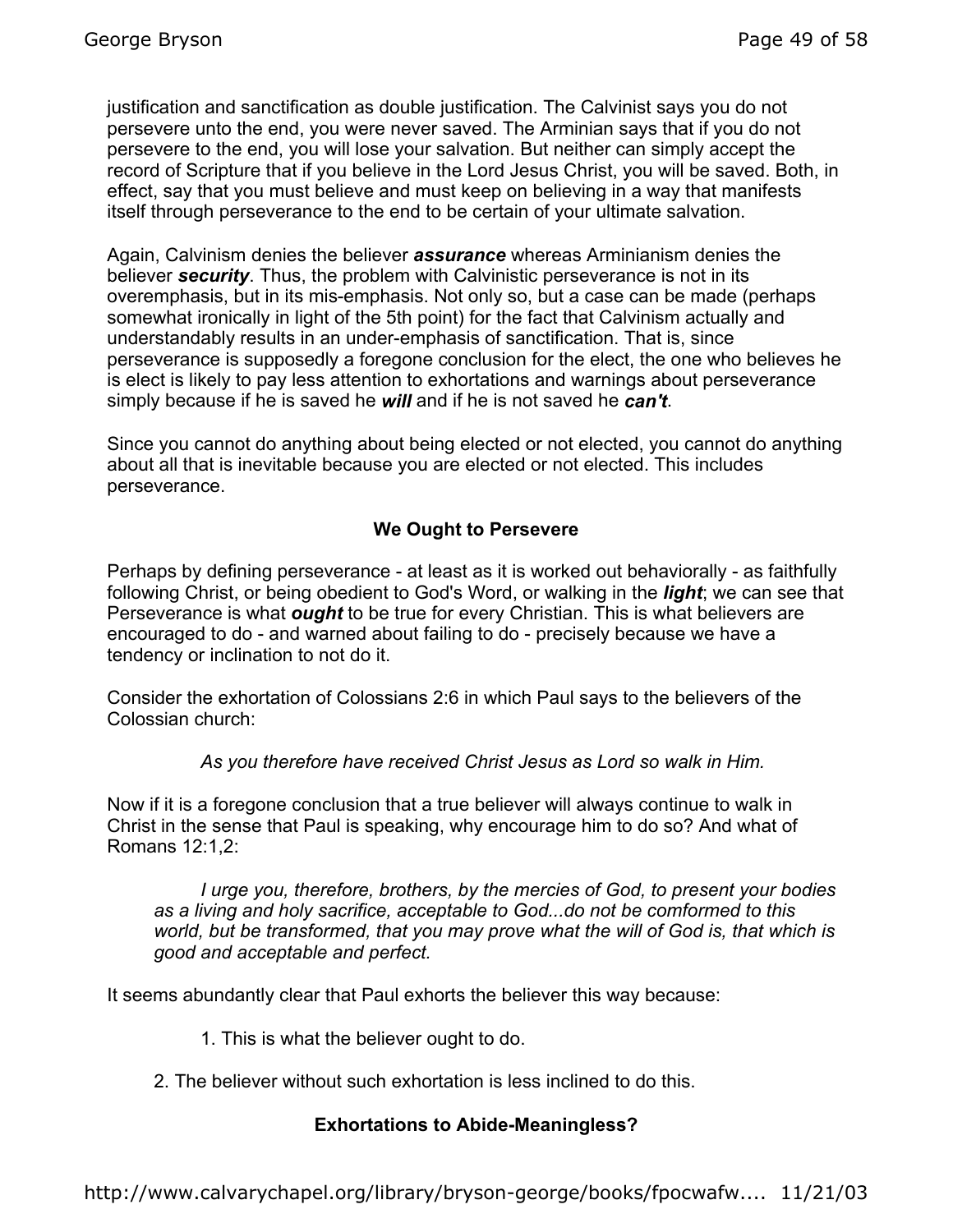In John 15, where Jesus is talking to the disciples concerning their relationship to Him as the true vine, He exhorts them to abide in Him that they might bear fruit. He then, in verse 6, brings up the possibility of not abiding in Him and the subsequent consequences. This warning is totally meaningless and unnecessary if the Calvinistic position on Perseverance in correct.

Sproul, who spends a considerable amount of time defending the Calvinist view of perseverance, nevertheless reasons that:

*If no one (i.e., among the elect) falls away, (or is even capable of falling away) why even bother to warn people against it?*[103]

With this same thought in mind Sproul admits that:

*It seems frivolous to warn people to avoid the impossible.*[104]

While Sproul attempts to explain why it is not frivolous to warn people of the impossible, (i.e., encourage people that cannot do otherwise to persevere) he at least seems to understand why non-Calvinist's might find the Calvinistic view of perseverance fraught with problems.

in the opening verses of the second Epistle of Peter we read:

*Simon Peter, a servant and apostle of Jesus Christ, to those who have obtained like precious faith with us by the righteousness of our God and Savior Jesus Christ: grace and peace be multiplied to you in the knowledge of God and of Jesus our Lord, as His divine power has given us all things that pertain to life and godliness, through the knowledge of Him who called us by glory and virtue, by which have given to us exceedingly great and precious promises, through these you might be partakers of the divine nature, having escaped the corruption that is in the world through lust.(2 Peter 1-4)*

Can there be any doubt that Peter is talking to true believers? And if true believers, can there be any doubt that they are truly saved?

Nevertheless, Peter goes on to exhort these same believers as follows:

*But also for this very reason (the fact that they have escaped the corruption), giving all diligence, add to your faith virtue knowledge, to knowledge self control, to selfcontrol perseverance, to perseverance godliness, to godliness brotherly kindness, to brotherly kindness love.(5-7)*

#### **Spiritual Building Materials**

Obviously, the things they are told to add, including perseverance, are not necessarily added to the life of the true believer. If they were, there would be no need to exhort the believer to add them. To say they are not inevitable is not to say they are not important. Just the opposite. That is, that which will come to pass inevitably is nothing to be concerned about. If we can liken each of these additions to our faith as important building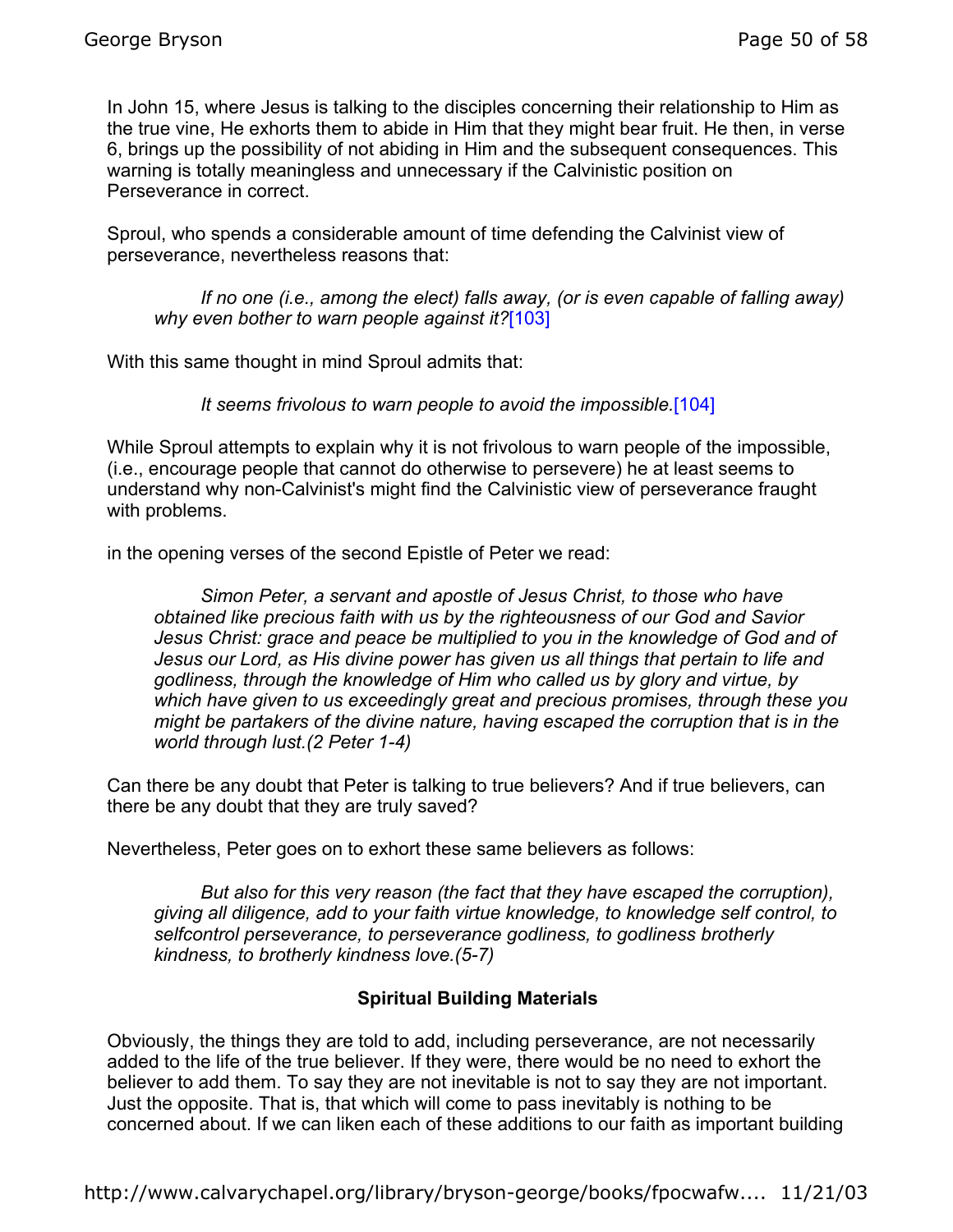materials for a truly spiritual and productive life we can see why Peter says "giving all diligence add to your faith.." And of course this is exactly the point Peter is making and why he goes on to say:

*For if these things are yours and abound, you will never be barren nor unfruitful in the knowledge of our Lord Jesus Christ. For he who lacks these things is shortsighted, even to blindness, and has forgotten that he was purged from his old sins. Therefore, brethren, be even more diligent to make your election and calling sure, for if you do these things you will never stumble; for so an entrance will be supplied to you abundantly into the everlasting kingdom of our Lord Jesus Christ. Therefore I will not be negligent to remind you always of these things, though you know them, and are established in the present truth. Yes, I think it is right, as long as I am in this tent to stir you up...(8-13).*

## **The Challenge and Goal**

By reducing perseverance to an *inevitability* (as does the 5th point) all of these words of encouragement and warning are in a very real sense wasted. But in Scripture, *perseverance in holiness* to the end is seen as the challenge and goal of the Christian life. It should not be taken for granted. To say that perseverance is what *we will* do because we are true believers is to radically redefine the meaning of perseverance. Instead we need to see perseverance as what we *ought to do* because we are true believers. God is more than able and always willing to help us persevere in holiness and faith. The question is, are we willing to let Him help us persevere?

## **CONCLUSION**

\*If the Calvinist is right and all the points stand and fall together,

\*And if these points (properly understood) represent the entire system of Calvinism (soteriologically),

\*Then it must also be true that if only one of these points can be proven scripturally unsound, the entire (soteriological) system must collapse.

In light of what we have just read from Scripture, I believe we have more than sufficient reason for rejecting Calvinism in general, and the Five Points of Calvinism, in particular. Remember, a superstructure can be no more sure than the foundation upon which it rests.

Most leading Calvinists, such as those quoted in this book, go to great lengths to defend Calvinism from any and all attacks. They contend that Calvinism offers the only reasonable interpretation of Scripture with regard to matters relating to salvation. Some will even argue that Calvinism is not only intellectually satisfying for the Thinking person, but that it answers the most questions and leaves the least questions unanswered. Some go so far as to say that all other views (such as the Arminian view) are not only heretical from a scriptural point of view, but that they are absurd from a philosophical and rational point of view. They say that only Calvinism can tell the beautiful and wonderful story of God's love, goodness, and grace.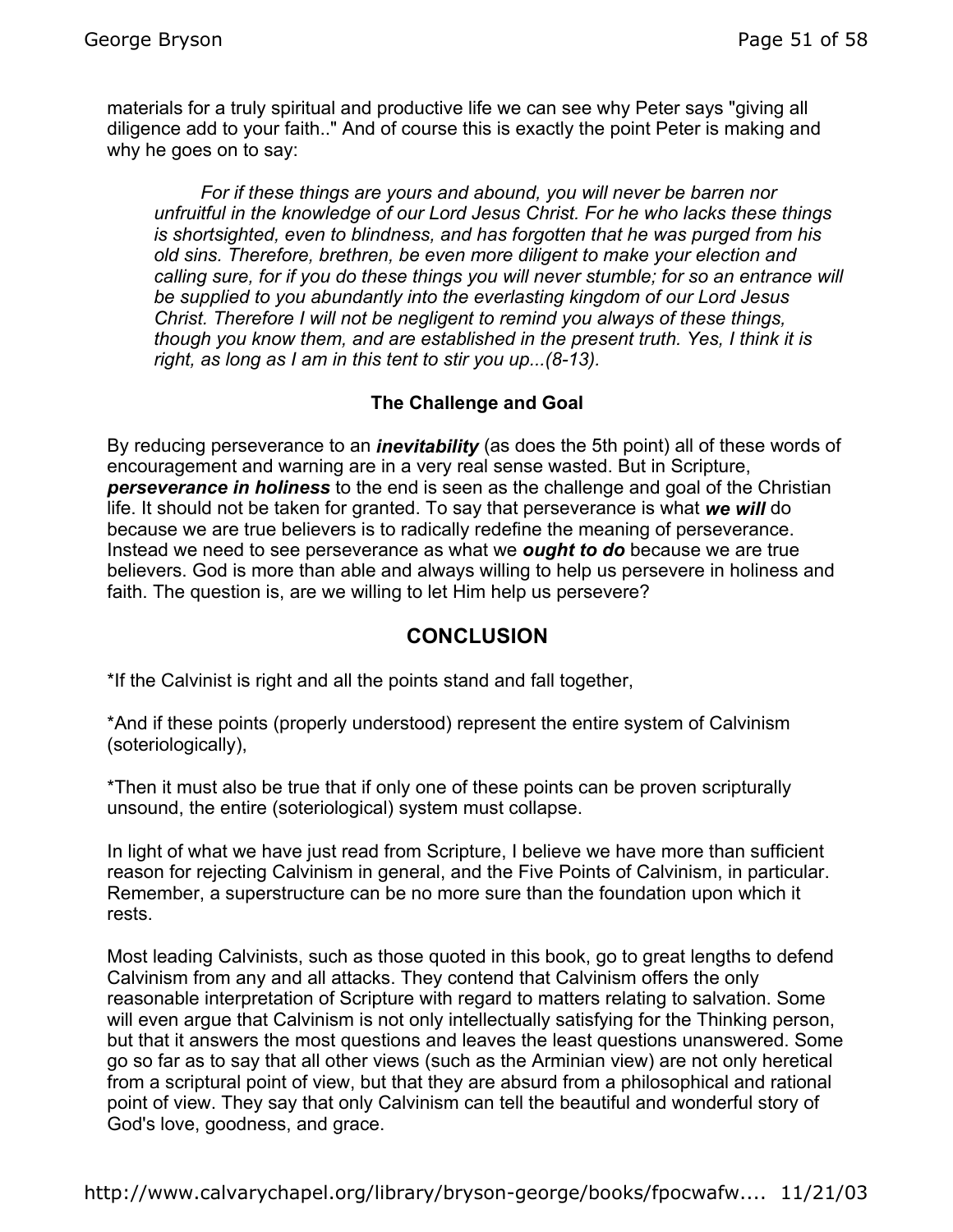Nevertheless, sometimes a Calvinist will admit (as we have already seen) the not so pleasant side of the Calvinist equation. Some will readily admit, as did Calvin, some of the more disturbing "truths" implied by a Calvinist view of such doctrines as reprobation. When Calvinists are not simply trying to put the best possible spin on Calvinism (which it seems they are so often trying to do) many will honestly face the difficulties of Calvinism. It is difficult for me to believe that in "unguarded moments" even the most staunch Calvinists do not engage in some soul searching about the implications of the Calvinist view. Speaking to this very issue, in a chapter titled, *God, Freedom, and Evil in Calvinist Thinking*, the Calvinist theologian, John S. Feinberg admits that,

*Sometimes it would be easier not to be a Calvinist. An intellectual price tag comes with any conceptual scheme, but the one that comes with Calvinism seems beyond the resources of human intelligence to pay. Calvinists hold views that appear at very least counterintuitive. This is especially so with respect to Calvinist accounts of God's sovereign control in relation to human freedom and moral responsibility for evil.* 

*If Calvinists are right about divine sovereignty, there seems to be little room for human freedom. If freedom goes, so does human moral responsibility for sin. Worst of all, if Calvinists are right, it appears that God decides that there will be sin and evil in our world, maybe even brings it about that there is such evil, and yet, according to Calvinists, is not morally responsible for any of it. We are.* 

*If this is Calvinism's God, Calvinism seems not only intellectually bankrupt but also religiously bankrupt. Who could worship this God? Moreover, if atheists understand this portrait of God as paradigmatic of traditional Christianity, no wonder they are repulsed by Christianity. Although committed atheists will not likely abandon their atheism for any concept of God, at least the Arminian portrayal of God seems more attractive than the Calvinist portrayal.*[105]

While Fienberg, like Sproul, makes a valiant attempt at rescuing Calvinism for what it appears to be, there is nothing he says or could say to succeed at this monumental task. The truth is that Calvinism is what it appears to be. Therefore, rejecting Calvinism makes much more sense than trying to rescue it.

|  |  |  |  |  | THE LAZY MAN'S GUIDE TO UNDERSTANDING CALVINISM |
|--|--|--|--|--|-------------------------------------------------|
|--|--|--|--|--|-------------------------------------------------|

| The Five Points Say                                        | <b>The Scriptures Say</b><br>You must                                                         |  |  |
|------------------------------------------------------------|-----------------------------------------------------------------------------------------------|--|--|
| You must be                                                |                                                                                               |  |  |
| Born again so you can believe.                             | Believe so that you can be born again.                                                        |  |  |
| Thus, faith is a consequence or result of<br>regeneration. | Thus, faith is the <i>precondition</i> of or<br>requirement for regeneration.<br>John 1:12,13 |  |  |
|                                                            |                                                                                               |  |  |
| You are<br>Elected by God without regard to faith in       | You are<br>Elected by God in accordance with faith in                                         |  |  |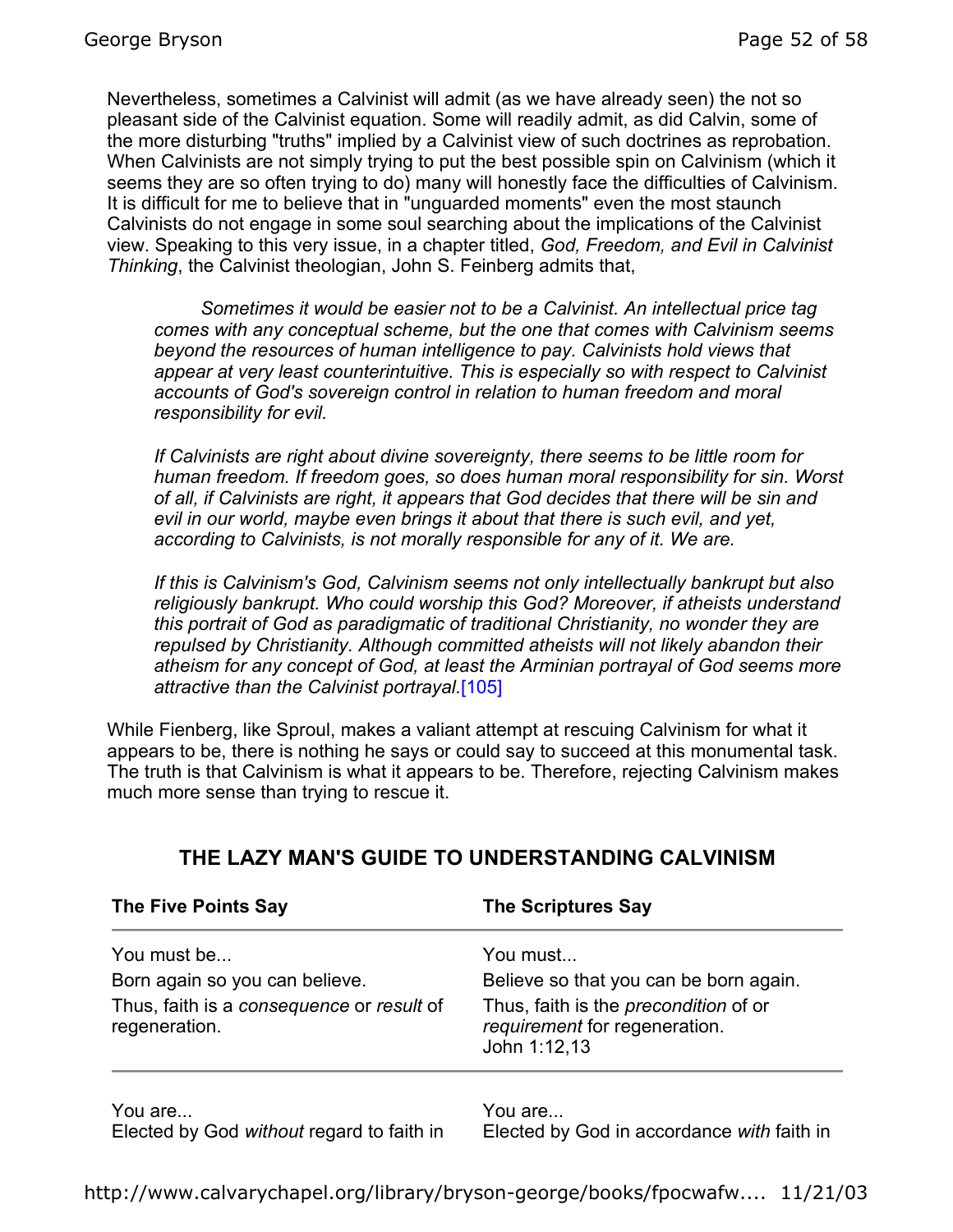| Christ.                                                                                                                                                                                                                                                                                                                                                                                                                                                | Christ.<br>John 3:16,17                                                                                                                                                                                                                                                                                                                                                                                                                      |
|--------------------------------------------------------------------------------------------------------------------------------------------------------------------------------------------------------------------------------------------------------------------------------------------------------------------------------------------------------------------------------------------------------------------------------------------------------|----------------------------------------------------------------------------------------------------------------------------------------------------------------------------------------------------------------------------------------------------------------------------------------------------------------------------------------------------------------------------------------------------------------------------------------------|
| Christ died only for the elect.                                                                                                                                                                                                                                                                                                                                                                                                                        | Christ died for all the lost.<br>John 3:16,17                                                                                                                                                                                                                                                                                                                                                                                                |
| God <i>appears</i> to offer salvation to all - i.e.,<br>the general and outward call - but only<br>intends to save some (the elect), and<br>insures that the some He intends to save<br>will be saved - i.e., the efficacious or inner<br>call - without regard to the faith or<br>willingness of the elect. The elect cannot<br>help but believe and be eventually saved,<br>and the unelect cannot help but not believe<br>and be ultimately damned. | God <i>truly</i> offers salvation to everyone on<br>the condition they receive and believe in<br>Jesus Christ. The saved can thank God for<br>the provision of salvation (the cross), the<br>offer of salvation (the gospel proclamation),<br>the nature of the offer (a free gift), and the<br>capacity to believe in Christ and thereby<br>receive the free gift. Those ultimately lost<br>will have only themselves to blame.<br>Rom.1:16 |
| The saved will persevere in holiness and<br>faith and faith to the end of their life on<br>earth, thereby proving they are among the<br>elect. Those who do not persevere in faith<br>and holiness until the end have proved they<br>were never saved and therefore not among<br>the elect.                                                                                                                                                            | The saved should persevere in faith and<br>holiness to the end of their life on earth,<br>thereby proving their love for the Lord. The<br>truly saved, to the degree they fail to<br>persevere in faith and holiness, have to<br>that same degree demonstrated a lack of<br>love for the Lord. Although saved, they<br>experience a loss of fellowship with the<br>Lord in this life, and a loss of rewards in the<br>next.<br>John 15:1-14  |

# **AN EVEN LAZIER MAN'S GUIDE TO UNDERSTANDING CALVINISM** YOU WILL BE SAVED OR DAMNED **FOR** ALL ETERNITY BECAUSE YOU WERE SAVED OR DAMNED **FROM** ALL ETERNITY.

#### **ENDNOTES:**

[1] R.C. Sproul, *Chosen by God* (Wheaton, IL: Tyndale House Publishers Inc., 1986), 10.

[2] Ibid., 103.

[3] Lorraine Boettner, *The Reformed Doctrine of Predestination* (Phillipsburg, NJ: Presbyterian and Reformed Publishing Co., 1932), 59.

[4] Ibid.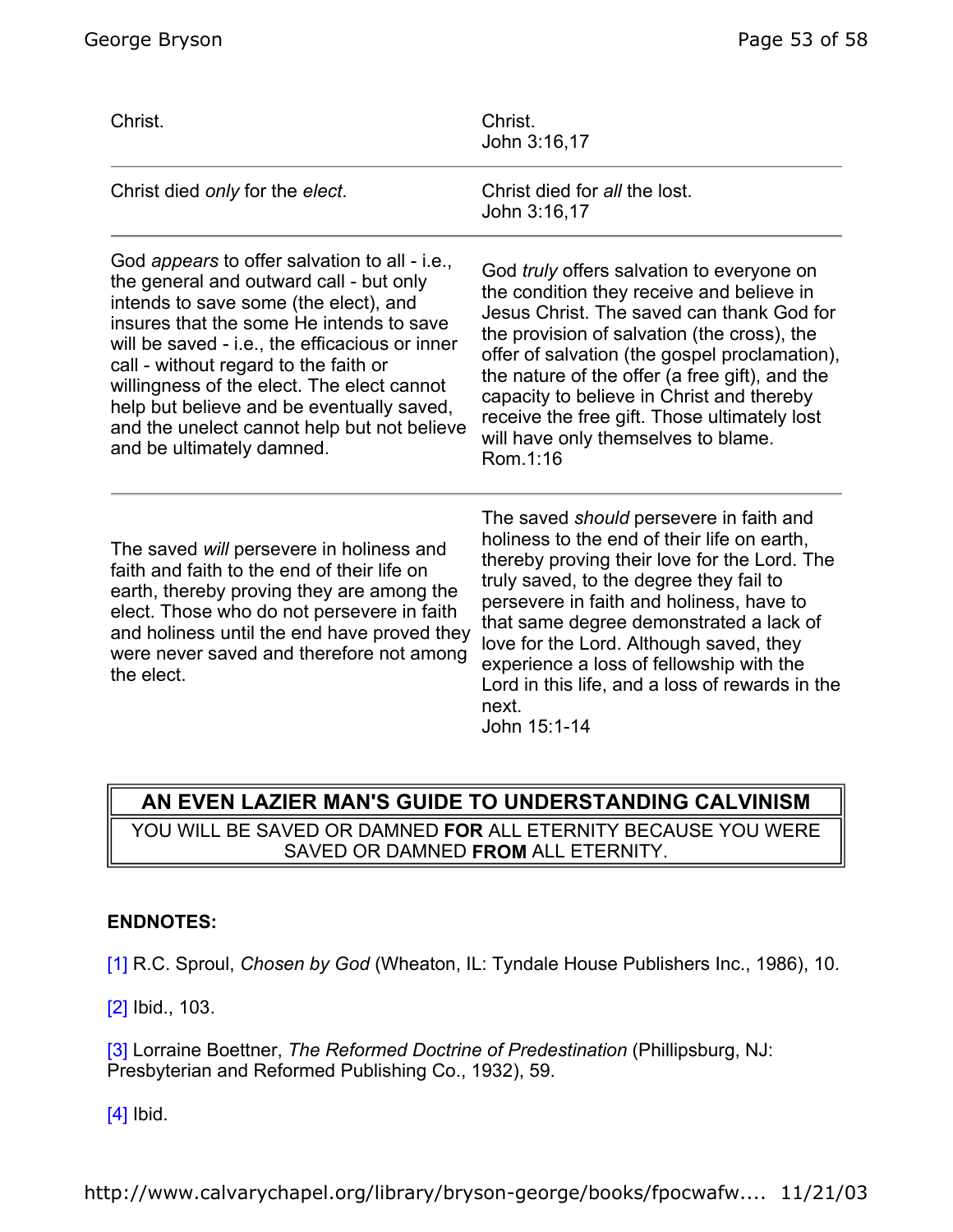[5] Gise J. Van Baren, *The Five Points of Calvinism* (Grand Rapids, MI: Reformed Free Publishing Assoc., 1976), 91.

[6] J.I. Packer, quoted in *The Five Points of Calvinism*, David N. Steele and Curtis C. Thomas, (Phillipsburg, NJ: Presbyterian and Reformed Publishing Co., 1963), 22-23.

[7] Lorraine Boettner, *The Reformed Doctrine of Predestination*, 52.

[8] H. Hanko and H.C. Hoeksema and J.Van Baren, *The Five Points of Calvinism* (Grand Rapids, MI: Reformed Free Publishing Association, 1976), 10.

[9] Lorraine Boettner, *The Reformed Doctrine of Predestination*, 3-4.

[10] R. Laird Harris, "Calvinism," *The Wycliffe Bible Encyclopedia*, vol. 1 (Chicago, IL: Moody Press, 1975), 293.

[11] David N. Steele and Curtis C. Thomas, *The Five Points of Calvinism*, 24.

[12] Lorraine Boettner, *The Reformed Doctrine of Predestination*, 51.

[13] Charles Hodge, quoted in Lorraine Boettner, *The Reformed Doctrine of Predestination*, 50.

[14] Mark Wingfield, "Resurgent Calvinism Renews Debate Over Chance for Heaven," *Baptists Today*, Feb. 16, 1995 (Vol. 13,No 4).

 $[15]$  Ibid.

[16] David N. Steele and Curtis C. Thomas, *The Five Points of Calvinism*, 25.

[17] Lorraine Boettner, *The Reformed Doctrine of Predestination*, 61.

[18] R.C.Sproul, *Chosen by God*, 103-104.

[19] H. Hanko and H.C. Hoeksema and J. Van Baren, *The Five Points of Calvinism*, 18.

[20] Herman Hoeksema, *Reformed Dogmatics* (Grand Rapids, MI: Reformed Free Publishing Association, [reprinted] 1985), 252.

[21] Heidleberg Catechism, quoted in *The Five Points of Calvinism*, H.Hanko and H.C.Hoeksema and J. Van Baren, 23.

[22] John Calvin, *Institutes of the Christian Religion*, book 2, chap. 1, sec. 8 (Grand Rapids, MI: Eerdmans Publishing Co., [reprinted] 1993), 218.

[23] John Wesley, *The Works of John Wesley*, vol. 6, (Zondervan, Grand Rapids, MI, 58- 59), 56-57.

[24] James Boice, *Foundations of the Christian Faith* [Revised Edition] (Downers Grove,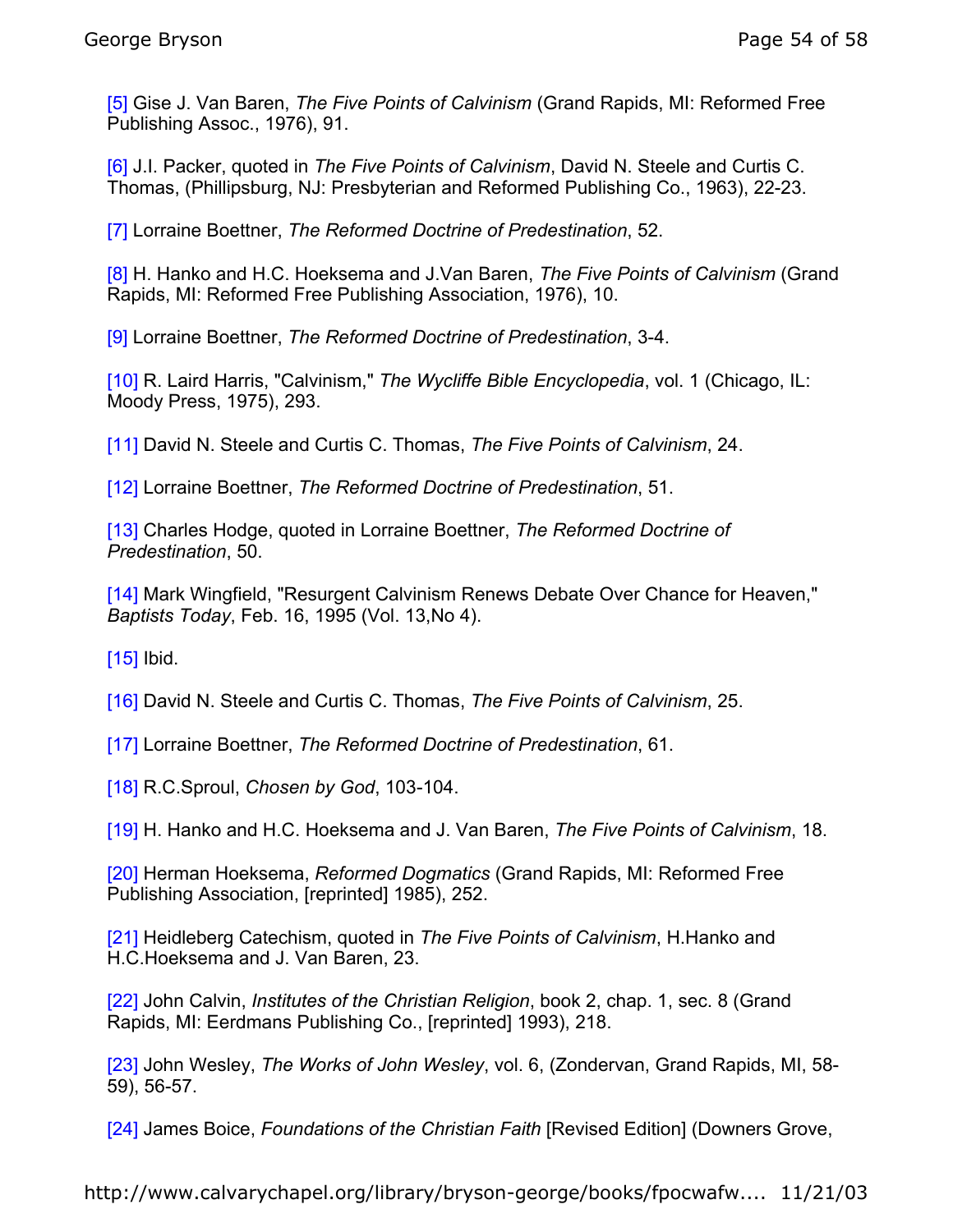IL: Inter-Varsity Press, 1986), 209.

[25] Ibid., 316.

[26] Allan R. Killan, "Regeneration," *The Wycliffe Bible Encyclopedia* , vol. 2, 1449.

[27] R.C.Sproul, *Chosen by God*, 72.

[28] David N. Steele and Curtis C. Thomas, *The Five Points of Calvinism*, 16.

[29] *The Westminster Confession of Faith* [chapter 9, section 3].

[30] David N. Steele and Curtis C. Thomas, *The Five Points of Calvinism*, 25.

[31] Herman Hoeksema, *Reformed Dogmatics*, 451.

[32] R.C.Sproul, *Chosen by God*, 118.

[33] H.C.Hoeksema, *Reformed Dogmatics*, 462-464.

[34] Ibid., 462-464.

[35] Calvin, *Institutes of the Christian Religion*, 542.

[36] Ibid.

[37] Ibid., 526.

[38] R.C.Sproul, *Chosen by God*, 12.

[39] John H.Gerstner, *A Predestination Primer* (Winona Lake, IN: Alpha Publications, [reprinted 1979]), 13.

[40] R.C.Sproul, *Chosen by God*, 72.

[41] David N. Steele and Curtis C. Thomas, *The Five Points of Calvinism*, 16-17.

[42] H.Hanko and H.C. Hoeksema and J.Van Baren, *The Five Points of Calvinism*, 33.

[43] David N. Steele and Curtis C. Thomas, *The Five Points of Calvinism*, 30.

[44] Charles Spurgeon [compiled by Tom Carter], *Spurgeon at His Best* (Grand Rapids, MI: Baker Book House, 1988), 48, 62, 122.

[45] R.C. Sproul, *Chosen by God*, 142-143.

[46] Ibid., 143.

[47] John Calvin, *Institutes of the Christian Religion*, book 3, chap 23, sec 1, 225.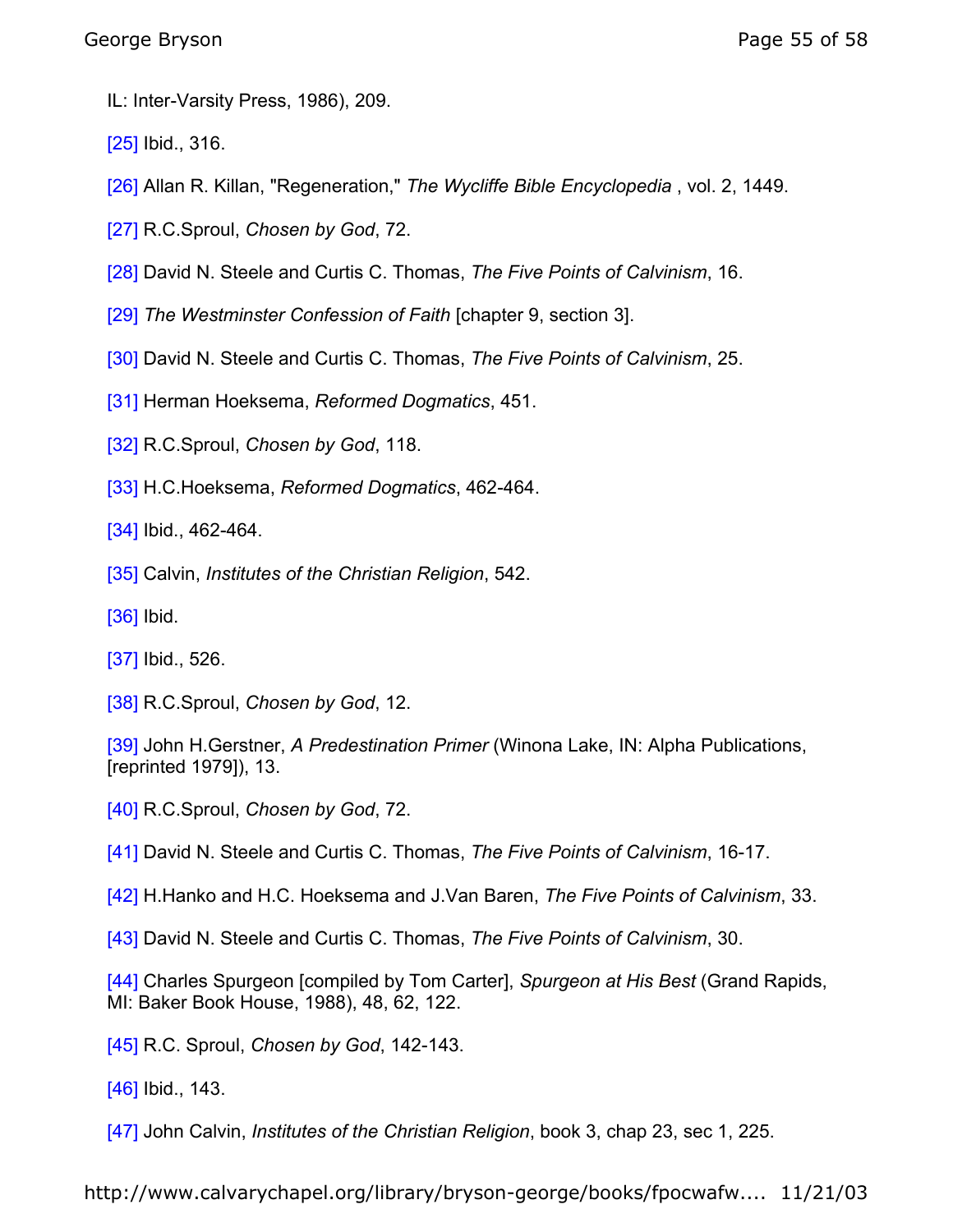[48] Ibid., book 3, chap 21, sec 5, 206.

[49] Ibid., book 3, chap 21, sec 7, 210-211.

[50] Ibid., book 3, chap 21, sec 1, 203-204.

[51] Ibid., book 3, chap 23, sec 4, 228.

[52] Ibid.

[53] Lorraine Boettner, *The Reformed Doctrine of Predestination*, 83.

[54] Ibid., 84.

[55] Lorraine Bottner, *The Reformed Doctrine of Predestination*, 104.

[56] Jay Adams, *Counseling and the Five Points of Calvinism*, (Presbyterian and Reformed Publishing Co. 1981), 11.

[57] R.C.Sproul, *Chosen by God*, 36,37.

[58] W.R. Godfrey, "Predestination," *New Dictionary of Theology* (Downers Grove, IL, Inter-Varsity Press, 1988), 528.

[59] R.C.Sproul, *Chosen by God*, 51.

[60] Ibid., 32.

[61] Lorraine Boettner, *The Reformed Doctrine of Predestination*, 32.

[62] David N. Steele and Curtis C. Thomas, *The Five Points of Calvinism*, 17.

[63] Ibid., 39.

[64] Lorraine Boettner, *The Reformed Doctrine of Predestination*, 157.

[65] Ibid., 150.

[66] Ibid., 151.

[67] David N. Steele and Curtis C. Thomas, *The Five Points of Calvinism*, 18.

[68] Ibid., 48.

[69] Lorraine Boettner, *The Reformed Doctrine of Predestination*,62.

[70] A.A.Hodge, *The Atonement* (Memphis, TN: Footstool Publishing, [reprinted] 1987), 357.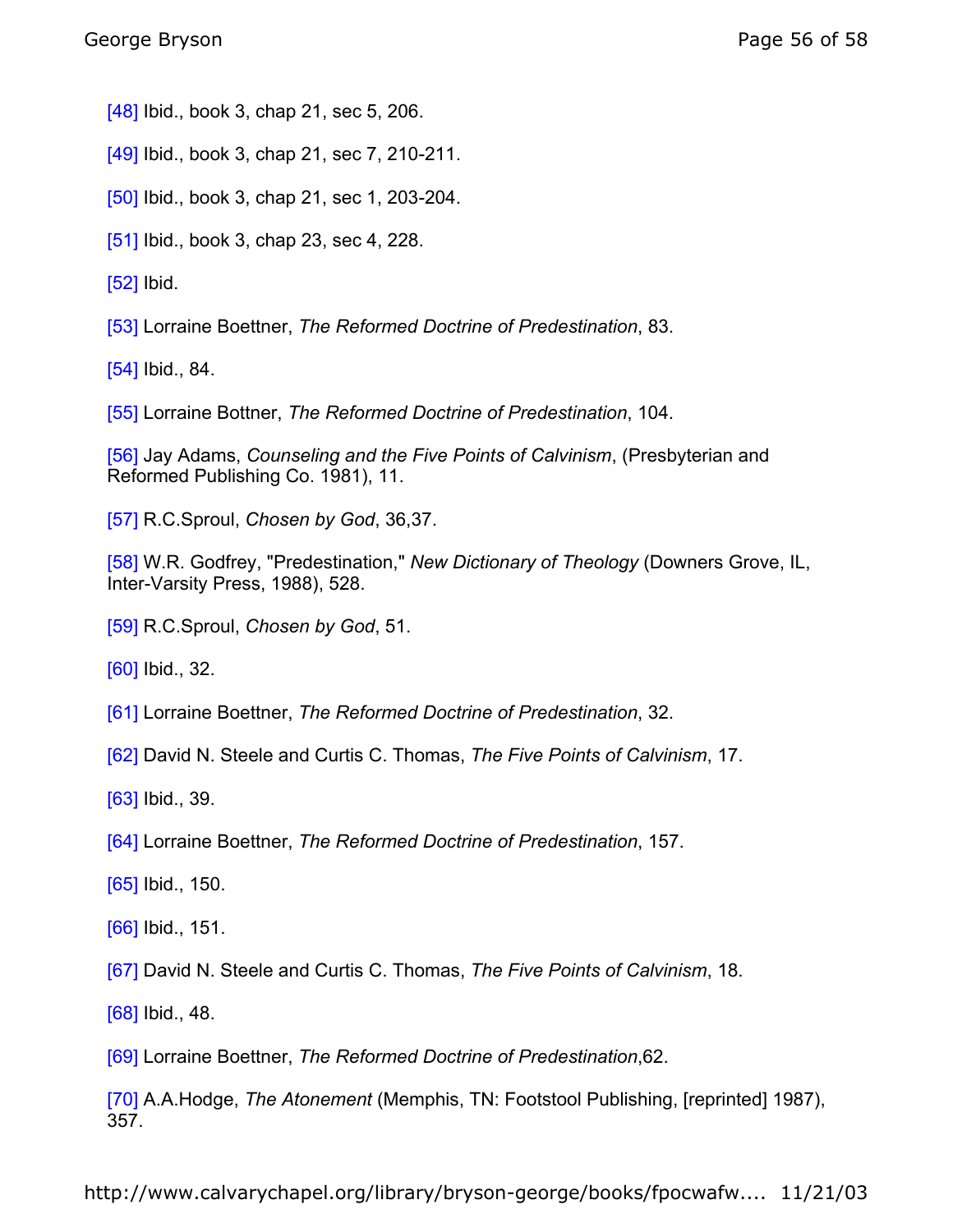[71] Ibid.

[72] R.C. Sproul, *Chosen by God*, 34.

[73] Ibid., 34.

[74] Ibid., 34.

[75] Ibid., 75.

[76] David N. Steele and Curtis C. Thomas, *The Five Points of Calvinism*, 18.

[77] *The Westminster Confession of Faith*, chapter 19, sec. 1.

[78] H.Hanko and H.C.Hoeksema and J.Van Baren, *The Five POints of Calvinism*, 85.

[79] Herman Hoeksema, *Reformed Dogmatics*, 548.

[80] John F. MacArthur, *The Gospel According to Jesus*, (Zondervan Publishing House, 1415 Lake Drive, S.E., Grand Rapids, Michigan 49506), page xii.

[81] John H. Gerstner, *A Predestination Primer* (Grand Rapids, Michigan: Baker Book House), 9.

[82] David N. Steele and Curtis C. Thomas, *Romans: An Interpretive Outline* (Philadelphia, Pa: The Presbyterian and Reformed Publishing Co., 1963), 70.

[83] James Boice, *Foundations of the Christian Faith* {Revised Edition](DOwners Grove, IL: Inter-Varsity Press, 1986), 407.

[84] John Calvin, *Institutes of the Christian Religion*, [book 3, chap 3, sec.1], 509.

[85] Ibid., 509.

[86] Ibid., 510.

[87] Ibid., 512.

[88] Ibid., 515.

[89] Ibid., 513.

[90] R.C.Sproul, *Chosen by God*, 113.

[91] Ibid., 113.

[92] Ibid., 114.

[93] John Calvin, *Institutes of the Christian Religion*, 515.